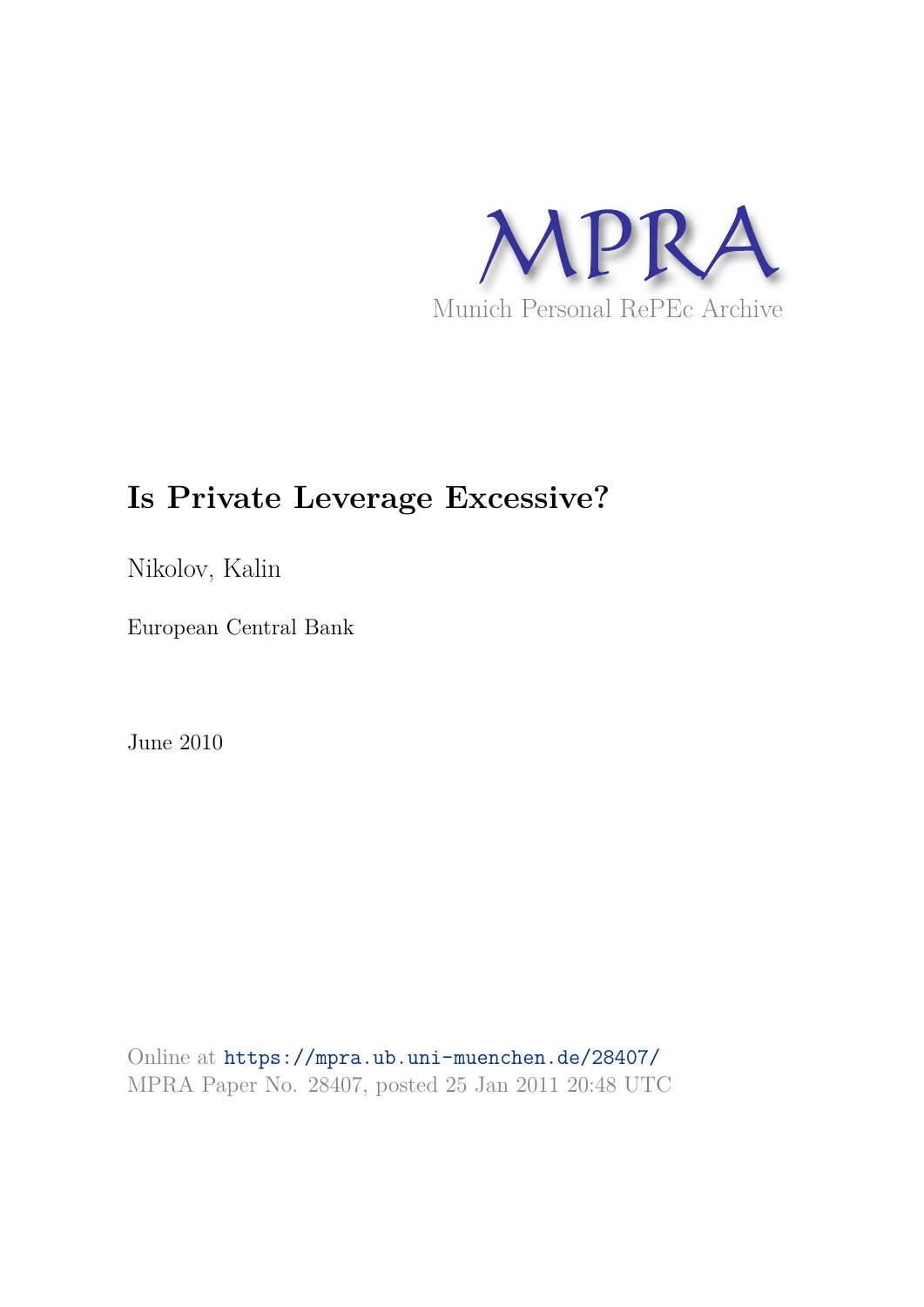# Is private leverage excessive?

Kalin Nikolov

Bank of England and LSE

December 2009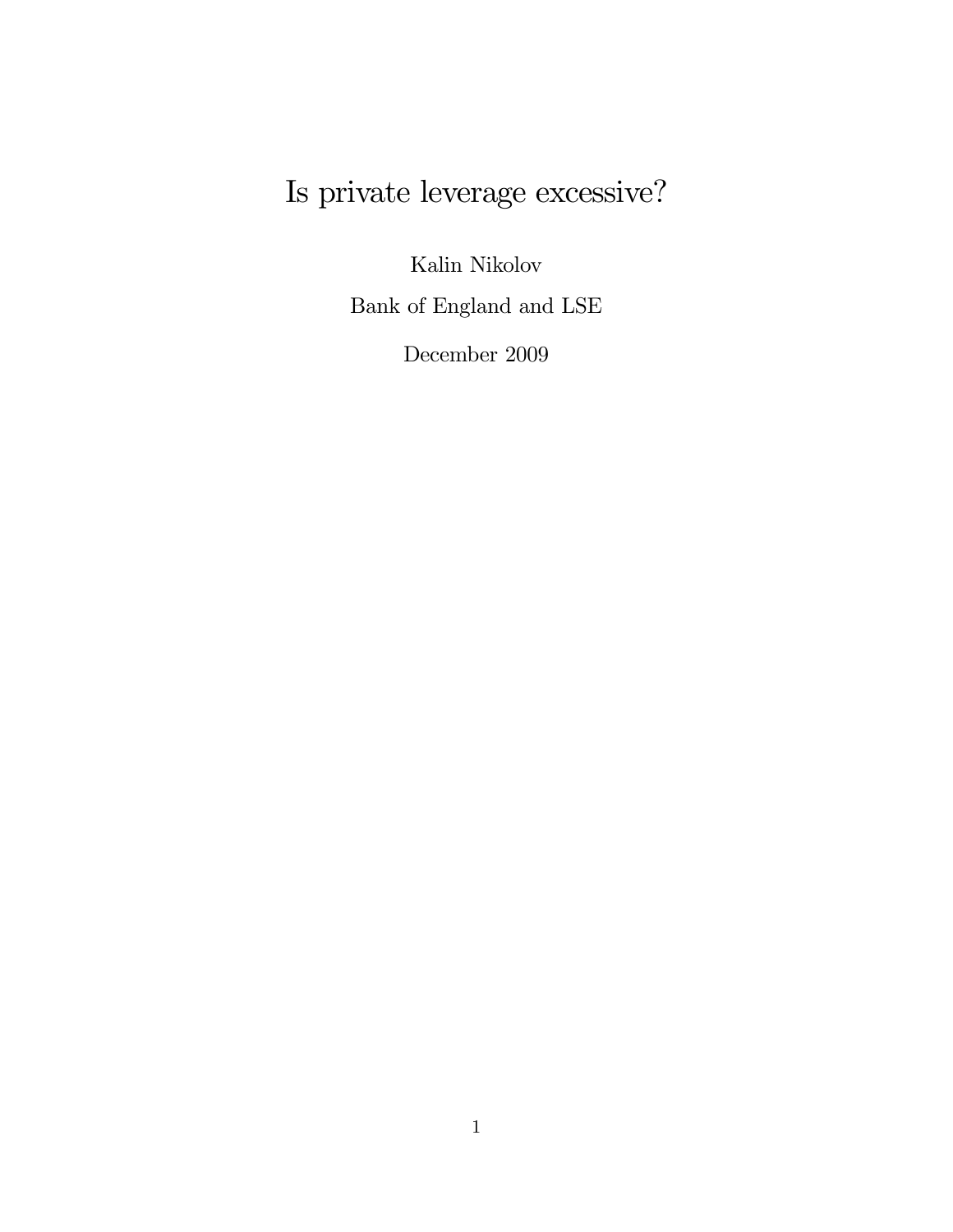#### Abstract

I examine whether a benevolent government can improve on the free market allocation by setting capital requirements for private borrowers in a stochastic model with collateral constraints. Previous theoretical studies have found that when asset prices enter into borrowing constraints, pecuniary externalities between atomistic agents can make the laissez faire equilibrium constrained inefficient. For reasonable parameter values, I find that, quantitatively, the answer is 'no'  $-$  private and government leverage choices coincide. Limiting private leverage by imposing capital requirements has the beneficial effect of dampening the effects of the 'collateral amplification mechanism'. This reduces 'fire sales' in recessions and limits the negative externality that individual asset sales have on other credit constrained borrowers.

However, we find that capital requirements are a blunt tool. They tax the activities of highly productive entrepreneurs and reduce the amount they produce in equilibrium. This reduces total factor productivity and steady state consumption. In the end, society faces a choice between high but unstable consumption in the free borrowing world and low but stable consumption in the regulated world. The government chooses the former.

JEL Classification: E21.

Key Words: Collateral constraints, Capital Requirements.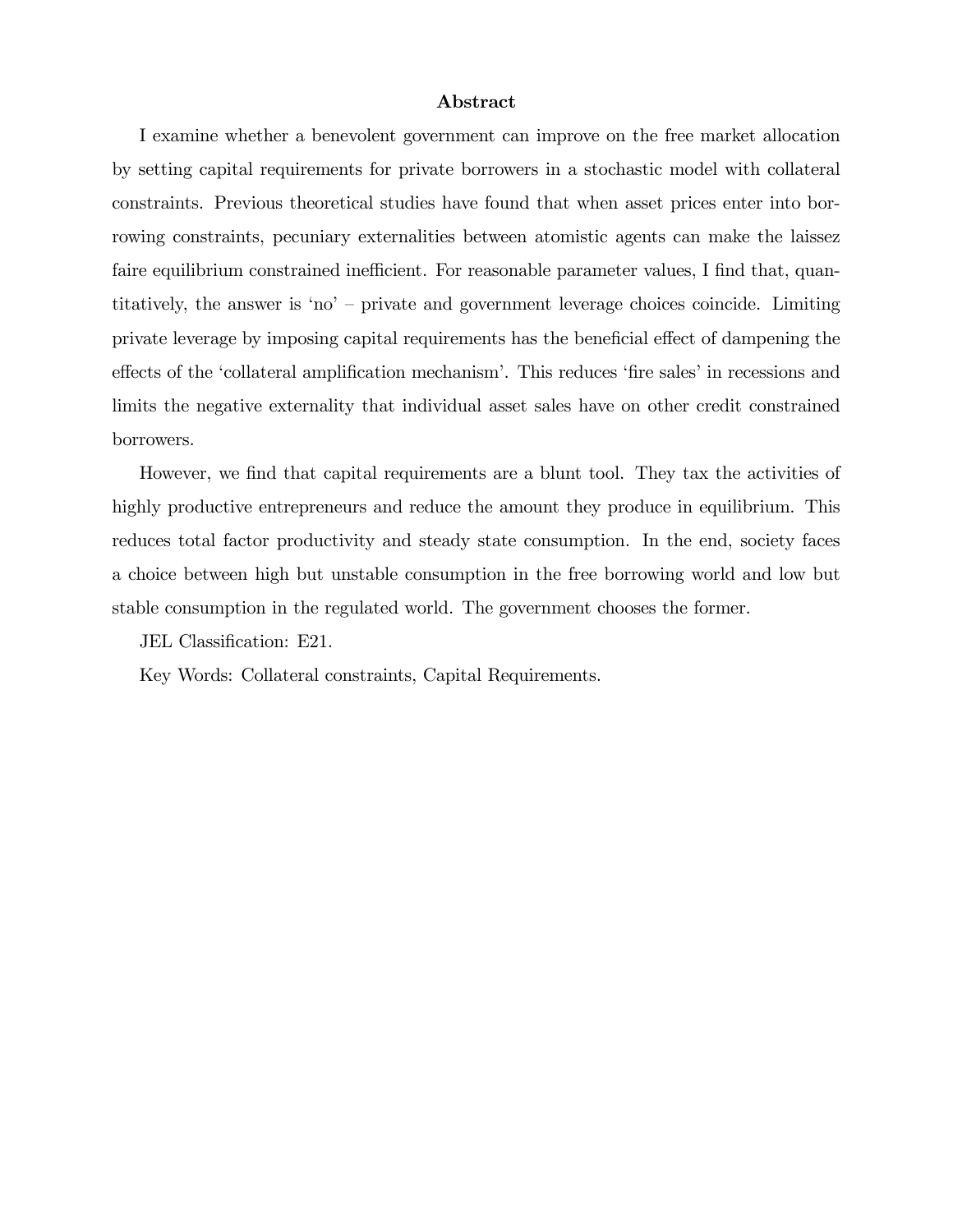# 1 Introduction

The 2007-09 financial crisis brought the world financial system to the brink of collapse, leading to calls for tighter regulation in order to prevent a repeat of the crisis. ëExcessive leverage' is thought to be one of the main culprits for the fragility of the economy in the face of shocks. This has re-opened the debate of whether private banks, corporates and households tend to take socially optimal borrowing decisions. In this paper we examine the optimality of Örmsí leverage decisions using a standard macroeconomic model with credit frictions. We examine whether a benevolent government can improve ex ante welfare by imposing capital requirements which are different from those chosen by the market.

A growing academic literature has shown that the prevalence of uncontingent debt has the potential of interacting with binding collateral constraints in order to magnify the effects of shocks to the economy. The mechanism is based on different versions of the the collateral amplification argument popularised by Bernanke and Gertler (1989), Kiyotaki and Moore (1997) and Bernanke, Gertler and Gilchrist (1999). More recently, Lorenzoni (2008), Gromb and Vayanos (2002) and Korinek (2009) have shown that, in an environment of binding credit constraints, private leverage tends to be excessive from a social point of view due to the presence of a market price externality. This externality arises because private borrowers do not internalise the effects of their own financial distress on other borrowers. When collateral constraints tighten due to an adverse aggregate shock, leveraged debtors' net worth declines and they need to sell assets in order to satisfy the collateral constraint. This 'financial distress' scenario leads to private losses which are fully taken into account by firms when they decide ex ante how much debt to take on.

What private borrowers ignore, however, is the market price externality of financial distress. The larger the volume of asset sales following an adverse shock to collateral values, the bigger the eventual decline in capital prices and the wider the spectre of financial distress. Individual borrowers, however, do not take such 'general equilibrium' effects into account. They take the state contingent evolution of market prices as exogenous, treating their own leverage decisions as irrelevant for aggregate outcomes. In contrast, the government takes the market price externalities in question into account when designing the optimal state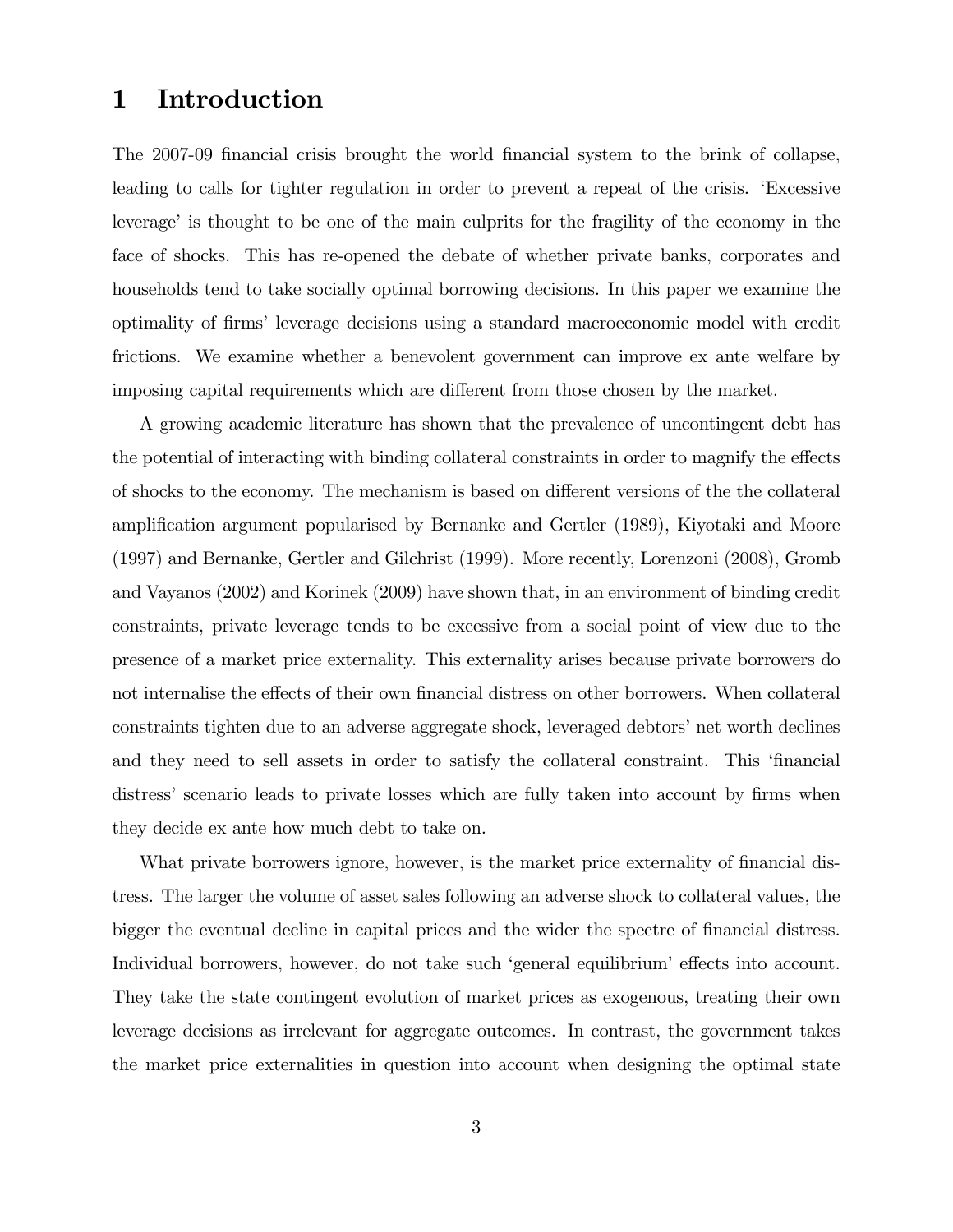contingent capital adequacy rules.

This paper focuses on the quantitative question of whether taking the market price externality into account leads the government to choose very different capital requirements from those already required by the market. We use a business cycle model with credit constraints, which is similar to Kiyotaki (1998). In our environment borrowing and lending is motivated by a heterogeneity in the productivity of different firms. But because debt is assumed to be uncontingent and secured against collateral, aggregate shocks can damage the net worth of borrowers and reduce their access to Önance. I assume that borrowing entrepreneurs in the model know that aggregate productivity shocks may hit and this gives them an incentive to hedge their net worth by borrowing less than the market determined debt limit. We nevertheless find that high productivity firms choose to take the maximum permitted leverage despite the risks to net worth this involves. The intuition for this is simple. High productivity entrepreneurs earn such a good return on their productive assets that insuring their net worth by leaving themselves with spare debt capacity is too costly. Because the owners of these fast growing Örms have very good future consumption opportunities, saving at prevailing market prices is a very bad proposition for them. So they rationally choose to leverage up to the debt limit, accepting the ex post volatility in the rate of return on their portfolios.

The main result of the paper is the following. When we allow a benevolent government to choose state contingent capital requirements to maximise ex ante social welfare, we find that the government makes identical choices to the market for reasonable parameter values. In other words, the government chooses capital requirements which are equal to the incentive compatible debt limits. We find that this surprising result arises from the balance of the costs and benefits of regulation around the private optimum. Tightening capital requirements relative to the market-imposed borrowing limits has the benefit of dampening the collateral amplification mechanism and reducing the volatility of asset prices and consumption over the economic cycle. This cyclical volatility is 'excessive' from a social point of view because leveraged borrowers do not take into account the effect of their own forced asset sales on other leveraged borrowers. But the government considers the costs of regulation too. In our model, the flow of finance from low to high productivity entrepreneurs increases the economy's TFP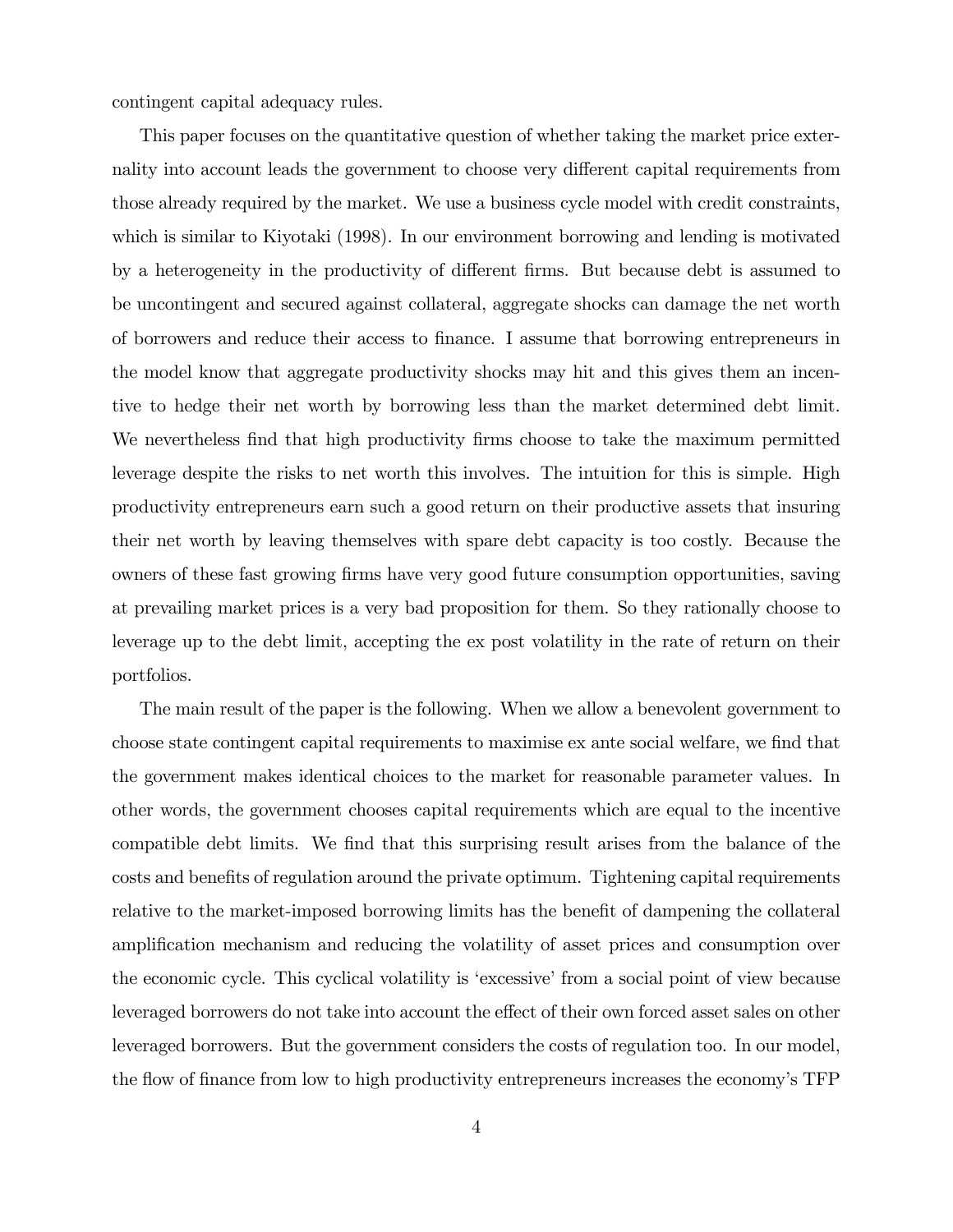by putting more of the economyís productive resources into the hands of those best able to make use of them. When the government regulates leverage, more production has to be undertaken by inefficient firms and this depresses average TFP and consumption over time.

How the government locates itself on this trade off between increasing the economy's average productivity and consumption and increasing its consumption volatility is a function of the costs of business cycles in the model. We find that, quantitatively, these costs are small. Because the government acts in the social interest, it allows private agents to borrow as much as can be credibly repaid without imposing tighter capital requirements than the market.

Interestingly, we find that the 'no overborrowing' result does not arise because amplification in the model is small. Contrary to the results of Cordoba and Ripoll (2004) we find that it is large, increasing the standard deviation of output by  $40\%$  higher than the first best without making any non-standard assumptions about preferences or the productive technology. The difference between our results and those of Cordoba and Ripoll (2004) arise out of our assumption of constant returns to scale to all factors, which helps to maintain productivity differences between firms even in the face of large shocks to their relative outputs. This result shows that the Kiyotaki and Moore (1997) framework is capable of generating quantitatively large amplification for reasonable calibrations. Nevertheless, despite generating a lot of amplification, the framework does not generate strong incentives to regulate financial transactions. This is because consumers care more about having a high rate of return on wealth and this dominates the welfare costs due to business cycle fluctuations.

Finally, we need to stress that the pecuniary externality our paper discusses is only one of the many reasons for capital regulation. Our framework misses out one very important reason for capital regulation - the risk shifting behaviour caused by the possibility of bankruptcy or a government bail-out. There is a large literature which has studied the incentives for banks and other private borrowers to take excessive risks when they know that losses in the worst case scenarios will be borne by lenders or the government. While such factors are undoubtedly an important cause of financial crises, we abstract from them in this paper in order to keep our framework tractable<sup>1</sup>.

<sup>&</sup>lt;sup>1</sup>We study borrowing contracts which feature no bankruptcy in equilibrium. Also we assume that the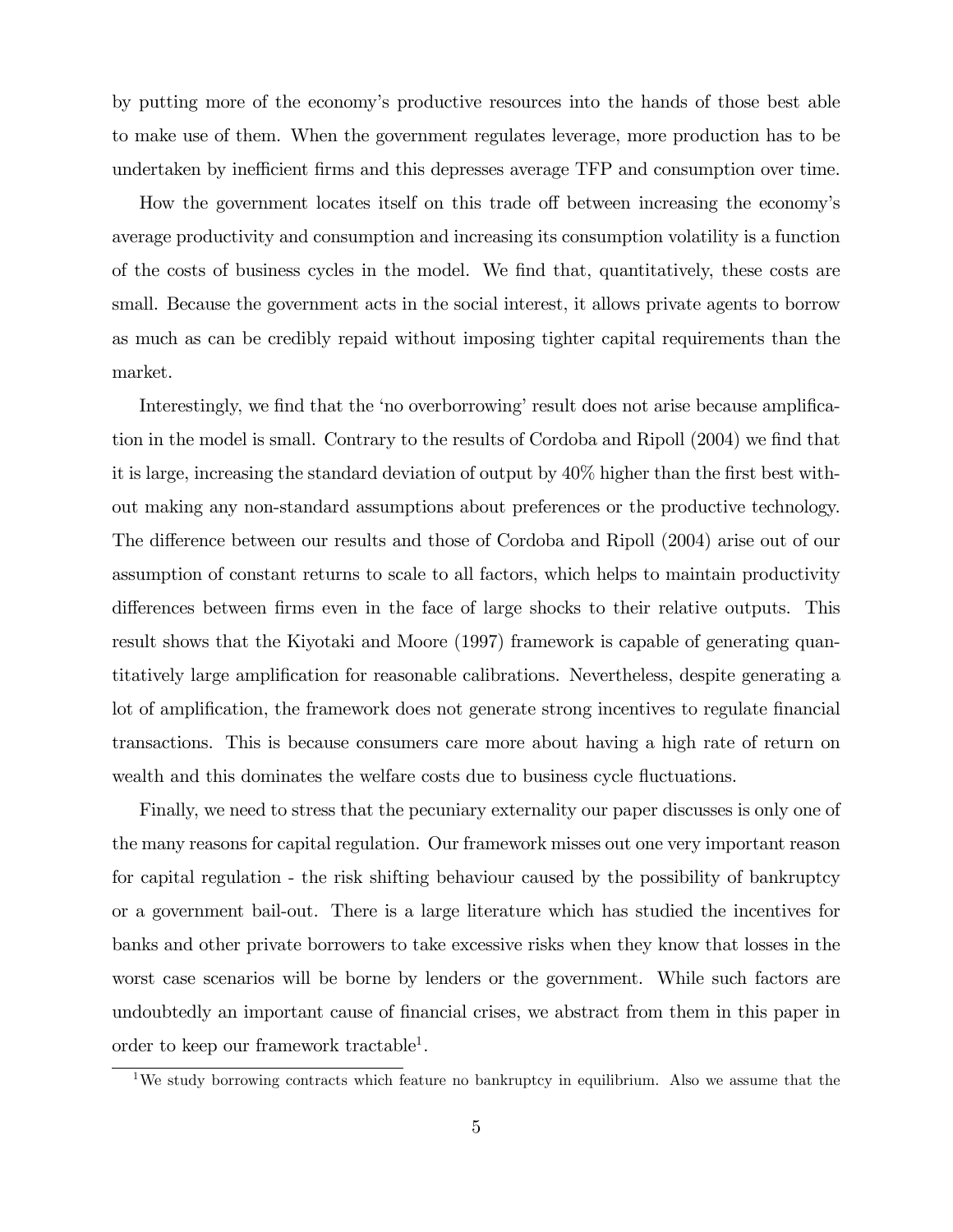The rest of the paper is organised as follows. Section 2 discusses the related literature in a little more detail. Section 3 outlines the model environment. Section 4 outlines the competitive equilibrium for our model economy. Section 6 outlines the government's objective function and policy instrument. Section 5 compares private and government leverage choices and uses numerical simulation of the economy to illustrate the costs and benefits of tighter collateral requirements. Finally, Section 8 concludes.

# 2 Related Literature

### 2.1 The collateral amplification mechanism

This model is related to a large and rapidly growing literature on the credit amplification mechanism and on the pecuniary externalities this generates. The collateral amplification transmission channel was first popularised by the work of Bernanke and Gertler (1989), Kiyotaki and Moore (1997), Kiyotaki (1998) Carlstrom and Fuerst (1997) and Bernanke, Gertler and Gilchrist (1999). All these models examine the effect of financing frictions on aggregate allocations. In them, the net worth of agents who have productive opportunities is key in determining the cost and availability of external finance. Adrian and Shin (2009) have explored this mechanism in the context of multiple leveraged traders in financial markets.

### 2.2 Pecuniary externalities and the efficiency of private leverage

The central question of this paper is related to an older literature which has examined the constrained efficiency of the competitive equilibrium in an economy with moral hazard and adverse selection. Arnott and Stiglitz (1986) showed using a simple insurance moral hazard example that the competitive equilibrium is constrained inefficient when prices affect insurees' incentives to take care. Kehoe and Levine (1993) show that the competitive equilibrium in their 'debt constrained' economy is only efficient in a single good world. Multi-good economies are not necessarily constrained efficient because relative prices affect the value of government cannot make transfers. This rules out two of the most widely studied mechanism which generate overborrowing by private agents.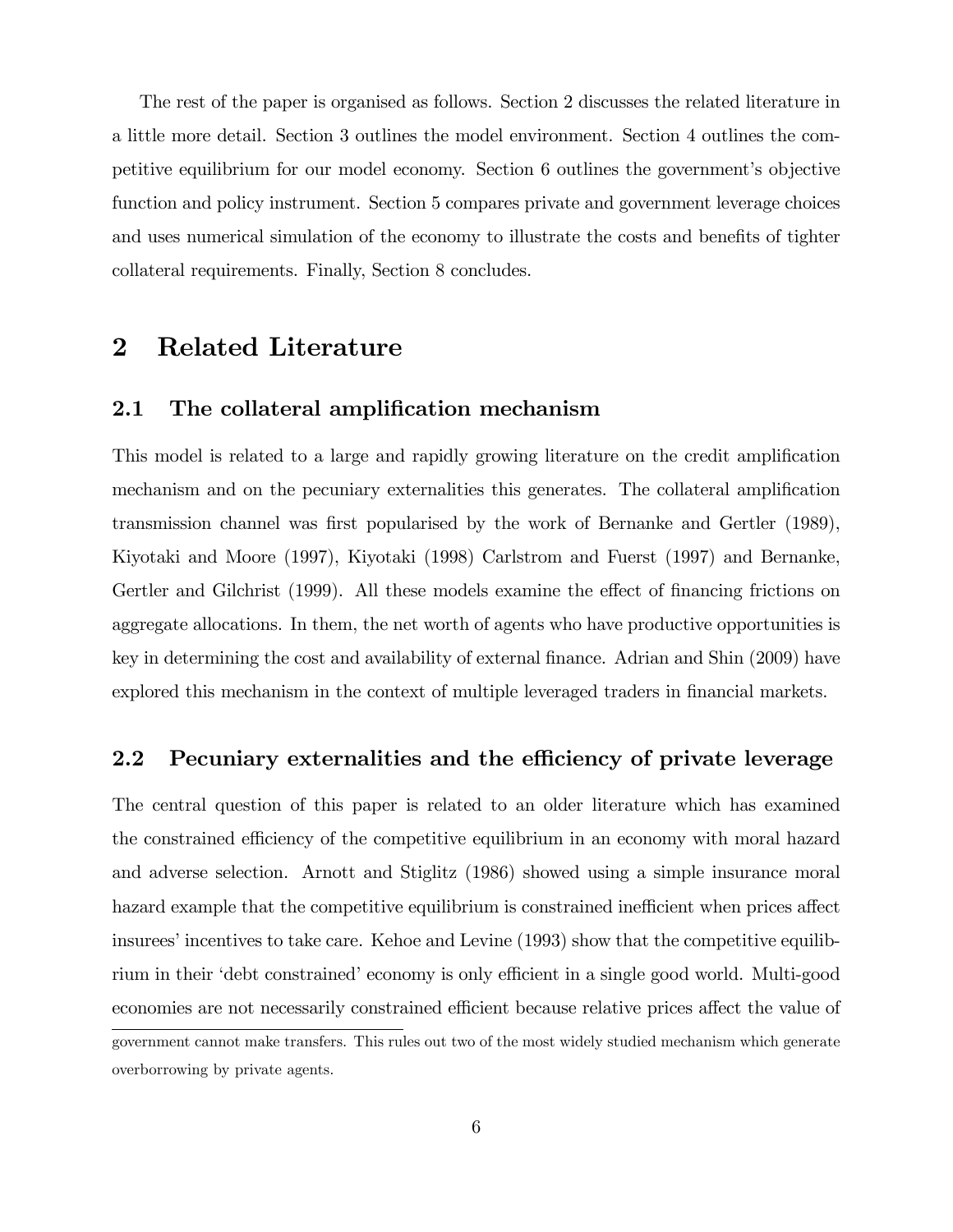default and this introduces a market price externality which is not taken into account by atomistic private agents. What these papers show is that when relative prices determine the tightness of incentive compatibility constraints, this drives a wedge between the decisions of private agents and the decisions of the social planner. Private individuals take prices as given while the social planner recognises that manipulating prices can relax some of the constraints it is facing.<sup>2</sup>

Even more closely related to the topic of this paper, work by Lorenzoni (2008), Korinek (2009) and Gromb and Vayanos (2002) have shown rigorously that the presence of asset prices in the collateral constraint can generate a pecuniary asset price externality between leveraged borrowers. Distressed sales by one set of borrowers can push down asset prices, damaging the net worth and credit access of other borrowers. Private agents ignore this externality, generating incentives for government intervention in order to bring the social costs and benefits of leverage into line with one another. These papers provide the theoretical motivation in a simple three period framework for the quantitative investigation we undertake here in an infinite horizon macro model.

Korinek (2008) and Bianchi (2009) have also examined the possibility of excessive external debt in the an emerging market context. In Korinek (2008), borrowing in foreign currency is cheaper for individual firms because of the risk premium on domestic currency debt. However, foreign currency debt leaves domestic entrepreneurs vulnerable to a sharp appreciation of the domestic real exchange rate. In Bianchi  $(2009)$ , fluctuations in the price of non-traded goods work in the same way to introduce sudden sharp changes in real debt values. In both of these models, just like in the model of this paper, the externality works through pecuniary externalities that affect the tightness of borrowing constraints.

### 2.3 The welfare costs of business cycles

How the government trades of average consumption against the volatility of consumption is an important reason behind the results of this paper. This issue connects with the literature

<sup>&</sup>lt;sup>2</sup>Prescott and Townsend (1984) showed that introducing man-made lotteries into the economy can remove the externality in question and restore the constrained efficiency of the competitive equilibrium.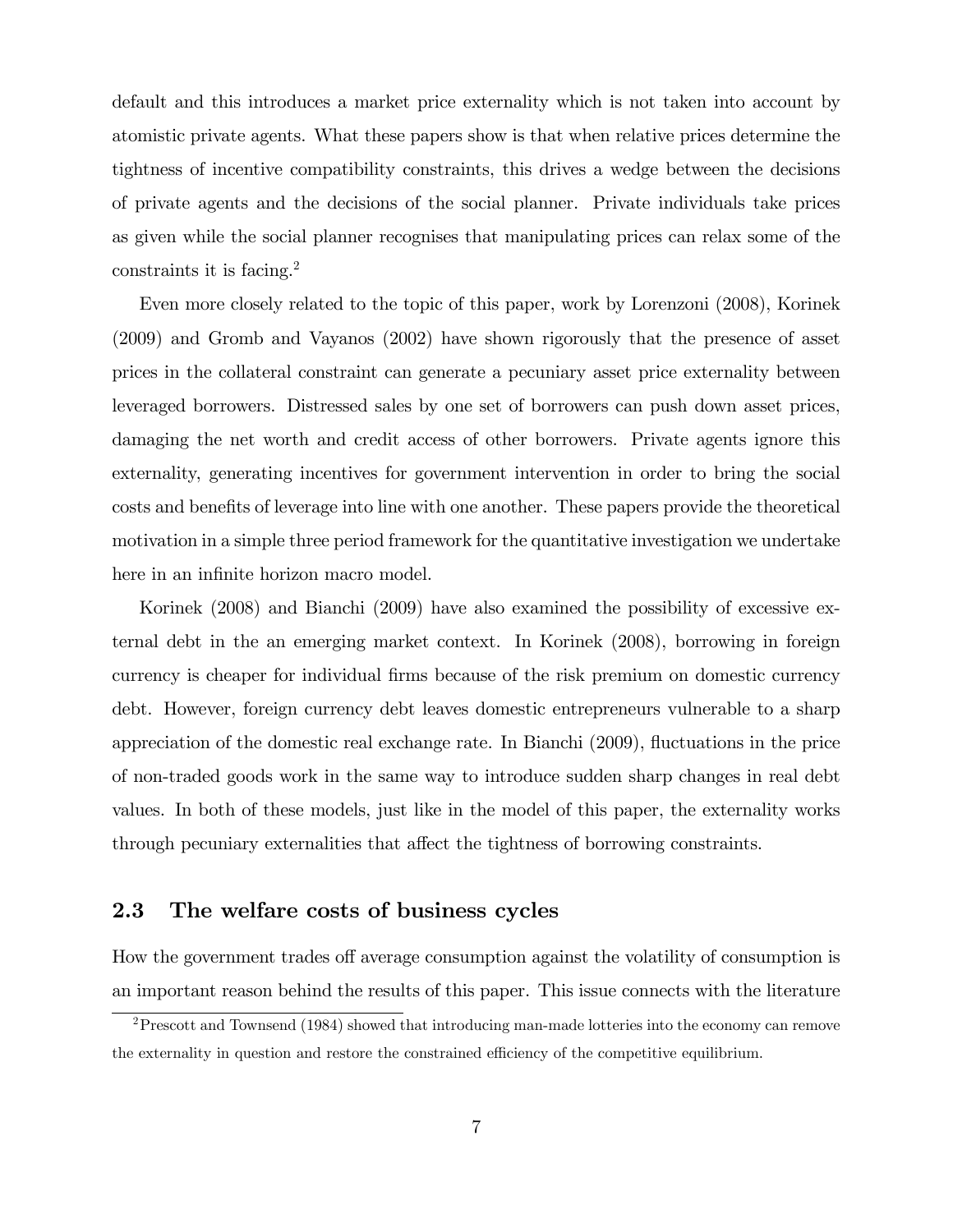on the welfare costs of business cycles, which was started by Lucas  $(1987)$ 's seminal contribution. Lucas (1987) found that the cost of aggregate consumption volatility was of the order of 0.08% of annual consumption, implying that business cycle volatility is not an important determinant of social welfare. Lucas (1987), of course, recognised that imperfections in risk sharing had the potential of increasing the cost of business cycles at least for some groups in society.

This finding spurred a lot of research on the effect of risk sharing and consumer  $\delta$  heterogeneity on the welfare costs of business cycles. Krussell and Smith (1998) examine this question in an infinitely lived economy with aggregate uncertainty in which individuals are subject to unsinsurable idiosyncratic shocks. Storsletten et al. (2001) extended Krussell and Smith's analysis to an economy with finitely lived overlapping generations. They found that the welfare costs of the business cycle vary substantially across different groups in society and are larger than Lucas' orginal numbers but still far from enormous. We find that the small costs of business cycles play a substantial role in determining the costs and benefits of regulation in our framework too.

# 3 The Model

### 3.1 The Economic Environment

#### 3.1.1 Population and Production Technology

The economy is populated with a continuum of infinitely lived entrepreneurs and a continuum of infinitely lived workers - both of measure 1. Each entrepreneur is endowed with a constant returns to scale production function which uses capital  $k$ , labour  $h$  and intermediate inputs x to produce gross output y.

$$
y_t = a_t A_t \left(\frac{k_{t-1}}{\alpha}\right)^{\alpha} \left(\frac{x_{t-1}}{\eta}\right)^{\eta} \left(\frac{h_{t-1}}{1-\alpha-\eta}\right)^{1-\alpha-\eta}
$$

where a is the idivosyncratic component of productivity which is revealed to the entrepreneur one period in advance and can be high  $a^H$  or low  $a^L$ . The idiosyncratic state evolves according to a Markov process. Following Kiyotaki (1998) let  $n\delta$  be the probability that a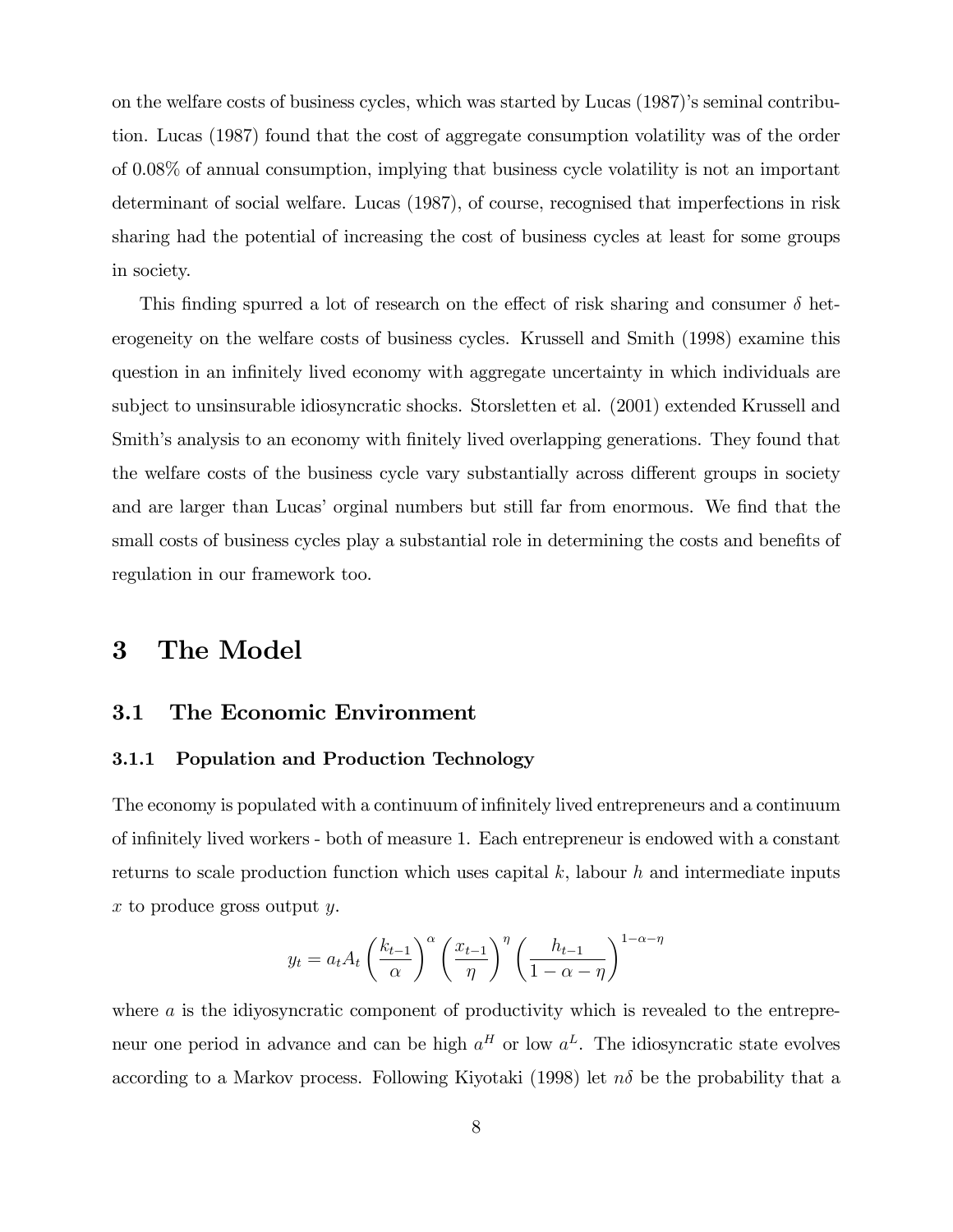currently unproductive firm becomes productive and let be the probability that a currently productive firm becomes unproductive. This implies that the steady state ratio of productive to unproductive firms is  $n$ . The aggregate state also evolves according to a persistent Markov process.

 $A_t$  is the aggregate component of productivity which also evolves according to a Markov process and alternates between high and low values. The realisaton of the aggregate state  $A_t$  occurs at the beginning of time t.

Intermediate inputs x are produced one for one from consumption goods and fully depreciate between periods. Capital is in Öxed aggregate supply and does not depreciate. The only financial asset is simple debt.

#### 3.1.2 Commitment technology and private information

Agents suffer from limited commitment. They cannot make binding promises unless it is in their interests to do so. In addition, idiosyncratic productivity realisations and individual asset holdings are private information.

#### 3.2 Entrepreneurs

#### 3.2.1 Preferences

Entrepreneurs are ex-ante identical and have logarithmic utility over consumption streams

$$
U^E = E_0 \sum_{t=0}^{\infty} \beta^t \ln c_t
$$

#### 3.2.2 Flow of Funds

Entrepreneurs purchase consumption  $(c)$ , working intermediate inputs  $(x)$ , capital  $(k)$  at price q and labour  $(h)$  at wage w. All inputs are chosen a period in advance. Entrepreneurs borrow using debt securities  $b_t$  at price  $1/R_t$ .

$$
c_t + w_t h_t + x_t + q_t k_t - \frac{b_t}{R_t} = y_t + q_t k_{t-1} - b_{t-1}
$$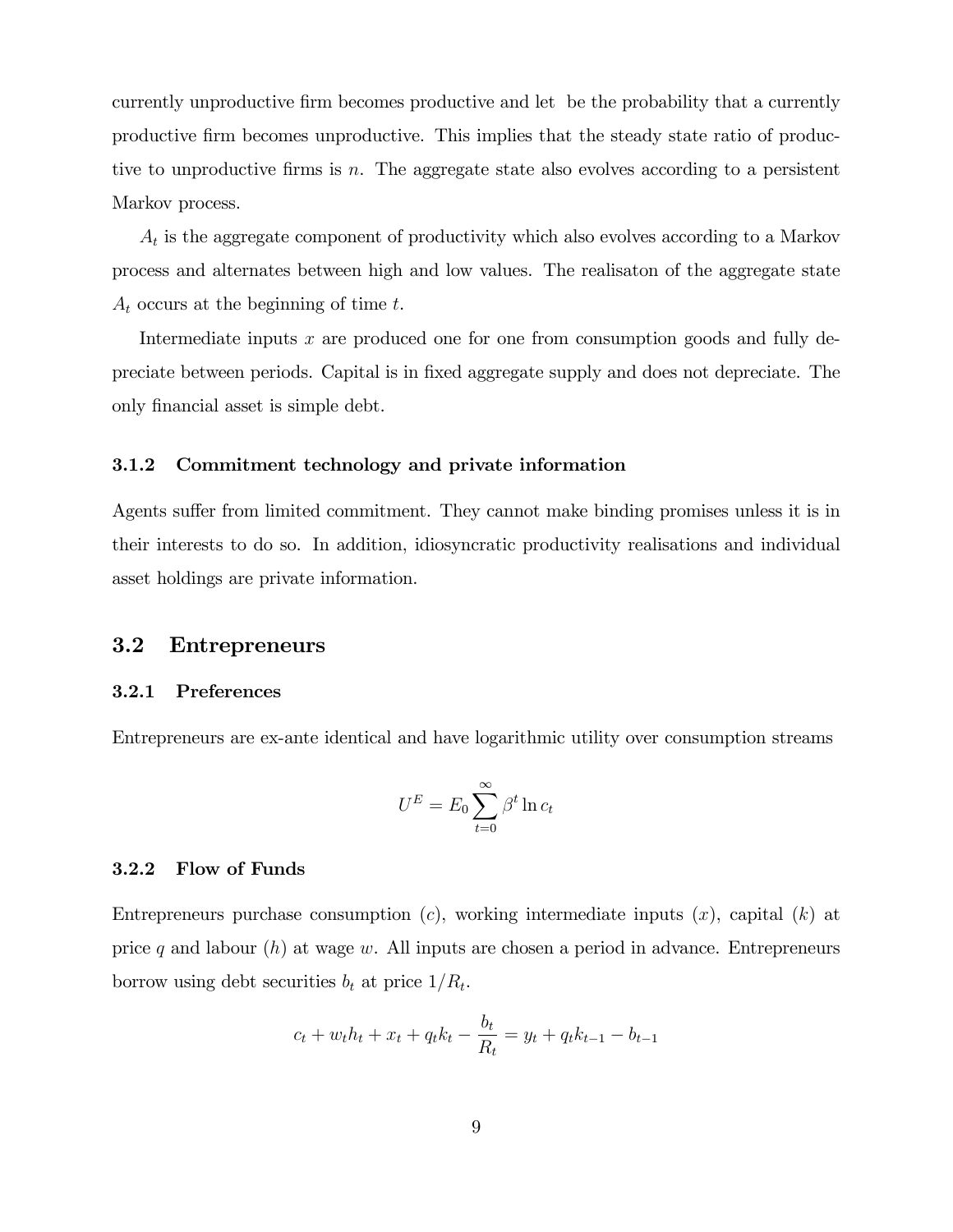Because we assume that idiosyncratic shocks and individual asset holdings are private information, securities contingent on the realisation of the idiosyncratic state will not trade in equilibrium.

#### 3.2.3 Collateral constraints

Due to moral hazard in the credit market, agents will only honour their promises if it is in their interests to do so. We assume that only a fraction  $\theta$  of capital holdings can be seized by creditors. We also assume that entrepreneurs only have the opportunity to default before the aggregate shock has been realised. Hence the collateral constraint limits the entrepreneurís debt to the expected value of collateralisable capital<sup>3</sup>:

$$
b_t \leqslant \theta E_t q_{t+1} k_t \tag{1}
$$

Note that  $\theta$  here is assumed to be exogenously given by the underlying limited commitment problem in this economy. It therefore cannot be affected by the government. When we come to analyse the government's choice of capital requirements, we will allow it to choose the capital requirement  $\tilde{\theta}_t \leq \theta$ . This will then place a limit on private leverage over and above the limit imposed by the incentive compatibility constraint (1).

$$
b_{t+1} \leqslant \theta q_{t+1}^L k_{t+1}
$$

Such a collateral constraint would obtain if borrowers were allowed to default after the realisation of the aggregate productivity shock. Lenders would then want to insure themselves against losses by only lending up to the value at which entrepreneurs would never default.

We found that using such a form of the collateral constraint did not significantly affect the results we get.

<sup>3</sup>We also consider an alternative collateral constraint which limits borrowing by the realisation of the land price in the worst case scenario. In our case there are only two aggregate productivity states so lenders look at the value of collateral in the low aggregate state.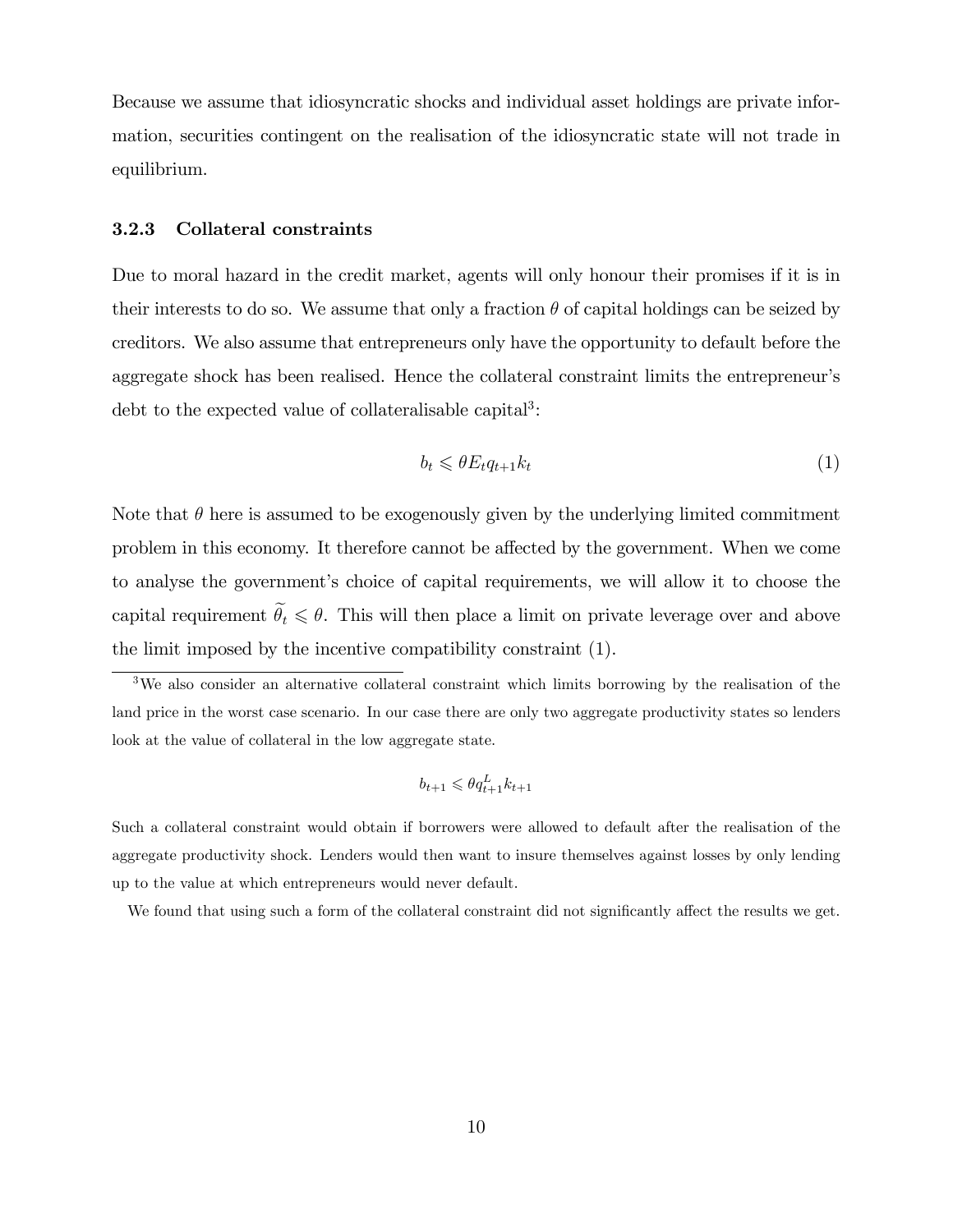#### 3.3 Workers

#### 3.3.1 Preferences

Workers have the following preferences:

$$
U^{W} = E_0 \sum_{t=0}^{\infty} \beta^t \ln \left( c_t - \varkappa \frac{h_t^{1+\omega}}{1+\omega} \right)
$$

#### 3.3.2 Flow of Funds

Workers do not have the opportunity to produce. They purchase consumption  $(c)$  and save using debt securities  $b_t$  at price  $1/R_t$ . Their net worth consists of labour income  $(w_t h_t)$  and bonds  $b_{t-1}$ .

$$
c_t + \frac{b_t}{R_t} = w_t h_t + b_{t-1}
$$

#### 3.3.3 Collateral constraints

Due to moral hazard in the credit market, workers cannot borrow:

$$
b_t \geqslant 0 \tag{2}
$$

# 4 Competitive Equilibrium

### 4.1 Entrepreneurial behaviour

Entrepreneurs make decisions based on three key margins. First of all they decide how much to consume today and how much to save for future consumption. Secondly, they need to decide how to divide their savings between safe bonds and risky production - the portfolio problem. Thirdly, within the amount they invest in production, they need to decide on the input mix between capital, intermediate inputs and labour - the production problem.

Let  $V(z_t, a_t, X_t)$  denote the value of an entrepreneur with wealth  $z_t$ , idiosyncratic productivity level  $a_t$  (determined and revealed to the entrepreneur at time  $t-1$ ) when the aggregate state is  $X_t \equiv [A_t, Z_t, d_t]$ . For now we simply assume that the aggregate state consists of the aggregate technology realisation  $A_t$ , total wealth in the economy  $Z_t$  as well as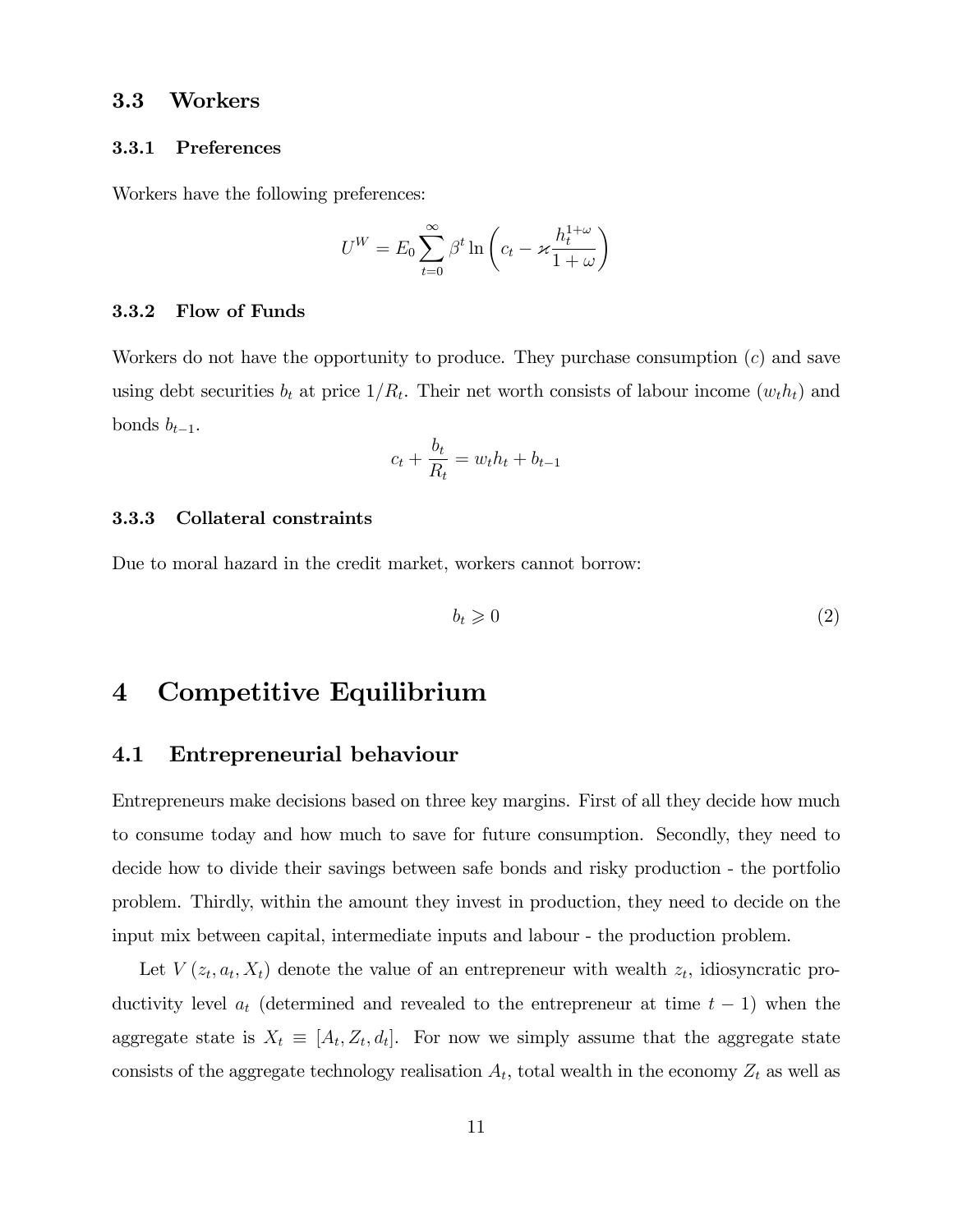the share of wealth held by high productivity entrepreneurs  $d_t$ . We will prove subsequently that this is the case.

The value function is defined recursively as follows:

$$
V(z_t, a_t, X_t) = \max_{x_t, k_t, b_t, h_t, c_t} \{ \ln c_t + \beta E_t V(z_{t+1}, a_{t+1}, X_{t+1}) \}
$$
(3)

where the maximisation is performed subject to the current resource constraint,

$$
c_t + w_t h_t + x_t + q_t k_t - \frac{b_t}{R_t} \leqslant z_t
$$

the transition law for individual wealth,

$$
z_{t+1} = a_{t+1}A_{t+1} \left(\frac{k_t}{\alpha}\right)^{\alpha} \left(\frac{x_t}{\eta}\right)^{\eta} \left(\frac{h_t}{1-\alpha-\eta}\right)^{1-\alpha-\eta} + q_{t+1}k_t - b_t
$$

the collateral constraint

$$
b_t \leqslant \theta E_t q_{t+1} k_t
$$

the Markov process for the idiosyncratic productivity shock and the transition law for the aggregate state. The aggregate technology shock evolves according to a Markov process. The share of wealth held by high productivity entrepreneurs is an endogenous variable and we will describe its evolution as part of our characterisation of the competitive equilibrium of our model economy.

#### 4.1.1 Optimal consumption

In Appendix A we prove that the log utility assumption ensures that consumption is always a fixed fraction of wealth that depends upon the discount factor.

$$
c_t = (1 - \beta) z_t
$$

#### 4.1.2 Optimal production

When borrowing constraints bind, high and low productivity entrepreneurs will make different production decisions. This is why we examine the optimal production deisions of the two groups separately.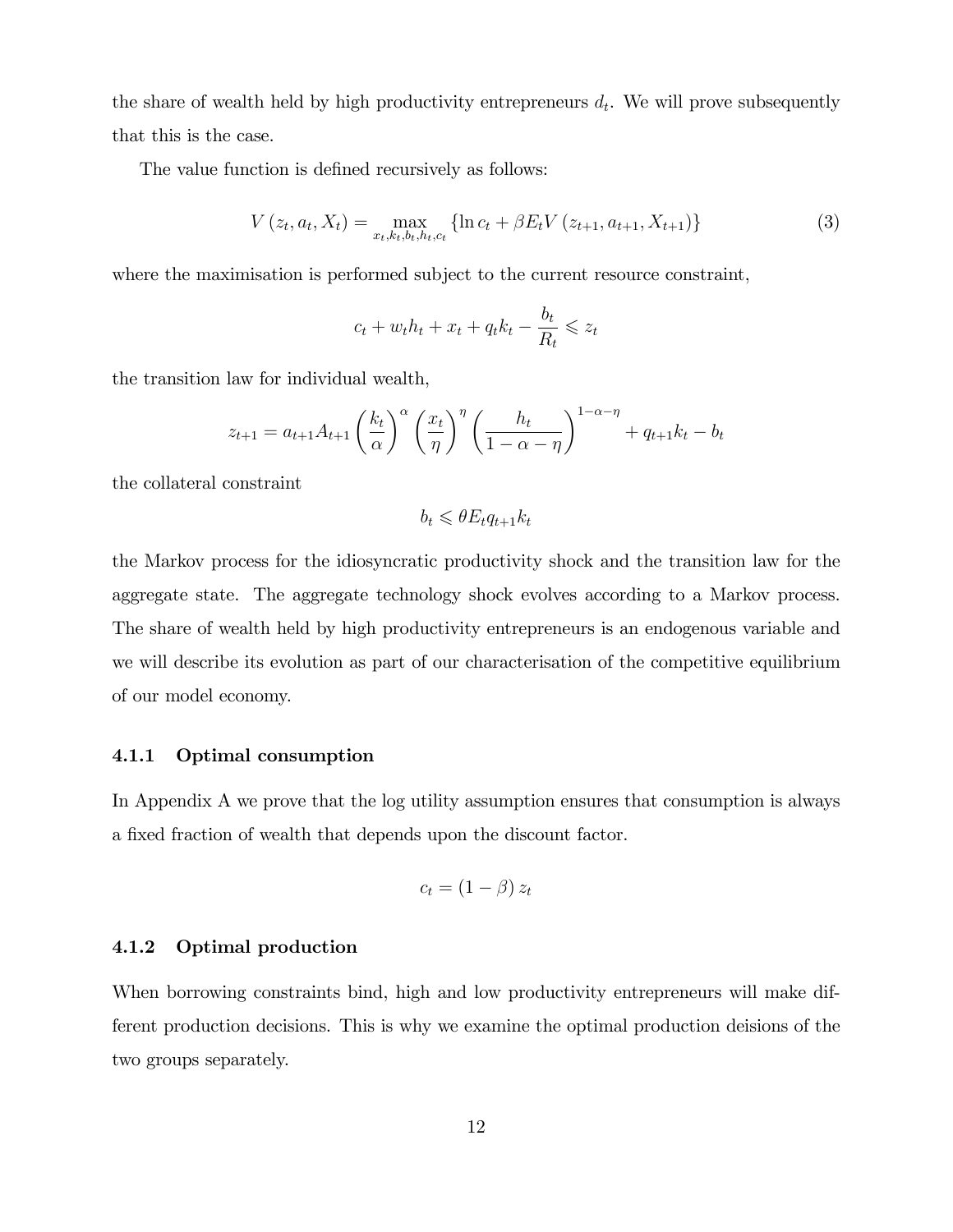**High productivity entrepreneurs** In equilibrium, the high productivity entrepreneurs will turn out to be the borrowers in this economy. Optimal production implies that the input mix between capital, labour and intermediate inputs is given by the following expressions:

$$
x_t = \eta u_t^H k_t / \alpha \tag{4}
$$

and

$$
h_t = \frac{1 - \alpha - \eta}{\alpha} \frac{u_t^H}{w_t} k_t \tag{5}
$$

where  $u_t^H$  is the user cost of capital faced by high productivity entrepreneurs.

When the borrowing constraint is binding, this means that the entrepreneur derives additional value from purchasing capital because this relaxes the collateral constraint. This value (in terms of goods) can be easily derived from the Örst order condition with respect to borrowing:

$$
\frac{\mu_t}{\lambda_t} = \frac{1}{R_t} - \beta E_t \left( \frac{c_t}{c_{t+1}} \right)
$$

$$
= \frac{1}{R_t} - E_t \left( \frac{1}{R_{t+1}^H} \right)
$$

where  $R_{t+1}^H$  is the rate of return on wealth for high productivity entrepreneurs (to be pinned down later in the paper) and  $\mu_t$  and  $\lambda_t$  are the Lagrange multipliers on the borrowing and resource constraints. The value of relaxing the borrowing constraint by a unit is equal to the difference between the market price of future consumption (the price of debt) and the private valuation of future consumption. Credit constrained borrowers are those who value future consumption less than the market because their wealth and consumption are growing fast. They would like to borrow unlimited amounts at prevailing market prices but are prevented from doing so by binding collateral constraints.

In general the user cost expression is given by:

$$
u_t^H = q_t - E_t \left(\frac{q_{t+1}}{R_{t+1}^H}\right) - \theta E_t q_{t+1} \frac{\mu_t}{\lambda_t}
$$

When credit constraints bind, the user cost expression is give by:

$$
u_t^H = q_t - E_t \left( \frac{q_{t+1}}{R_{t+1}^H} \right) - \theta E_t q_{t+1} \left( \frac{1}{R_t} - E_t \left( \frac{1}{R_{t+1}^H} \right) \right)
$$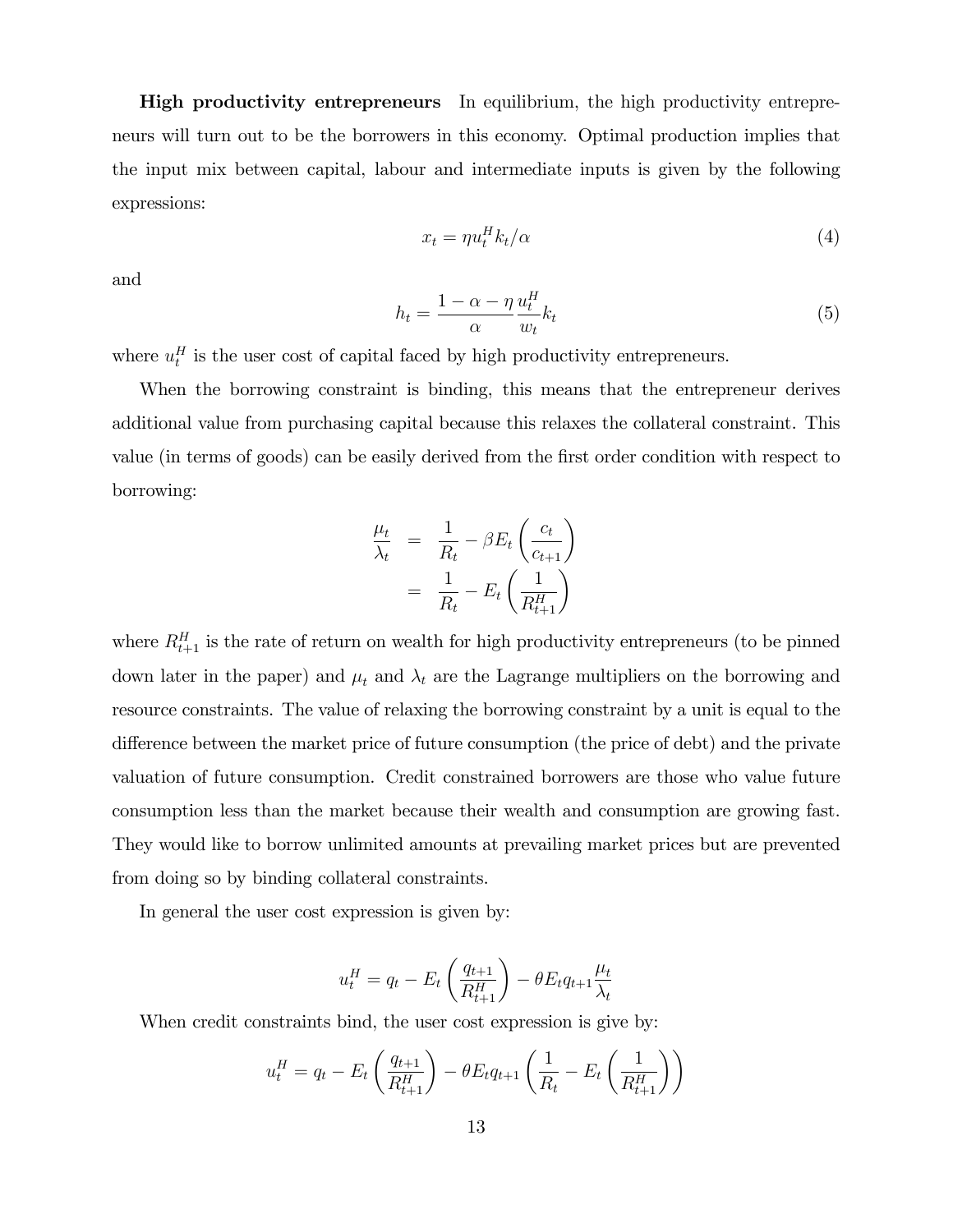while when they do not bind, the shadow price on the borrowing constraint  $\mu_t = 0$  and the user cost is given by:

$$
u_t^H = q_t - E_t \left(\frac{q_{t+1}}{R_{t+1}^H}\right)
$$

Low productivity entrepreneurs In equilibrium, low productivity entrepreneurs are always unconstrained savers. When borrowing constraints bind sufficiently tightly, they also end up producing using their inefficient technology. Suppose that we are in such an environment where efficient and inefficient technologies are both used due to the borrowing constraint. Then the first order condition for optimal capital input by the low productivity producers is as follows:

$$
u_t^L = q_t - E_t \left(\frac{q_{t+1}}{R_{t+1}^L}\right)
$$

where  $R_{t+1}^L \equiv \frac{z_{t+1}}{\beta z_t}$  $\frac{z_{t+1}}{\beta z_t}$  is the rate of return on wealth for a low productivity entrepreneur (to be specified later on in the paper). This is a standard user cost expression. Because our economy has two aggregate states and two assets (debt and productive projects), markets for aggregate risk are complete and  $\pi(s) / R_{t+1}^L(s)$  is the price of an Arrow security that pays a unit of consumption if state s is realised in the next period. The  $E_t\left(\frac{q_{t+1}}{R^L}\right)$  $\frac{q_{t+1}}{R_{t+1}^L}$  term is the present value of the capital unit tomorrow evaluated at Arrow security prices.

Conditional upon the user cost of capital, low productivity entrepreneurs have the same input mix as high productivity types. However, high productivity entrepreneurs will use less capital intensive production strategies because they face a higher cost of capital compared to low productivity ones. We will return to the link between downpayment requirements and the user cost of capital later because it is key to the policy conclusions of the paper.

#### 4.1.3 The portfolio problem

In the previous two subsections we characterised the solution of two of the consumer's three decision margins: the consumption function and the optimal input mix into production. Now what remains is to solve for the optimal mix between productive projects and loans to other entrepreneurs. For the high productivity entrepreneurs who are the borrowers in our economy this problem boils down to choosing optimal leverage. For the low productivity savers, it will be a choice of whether to produce or lend at the margin.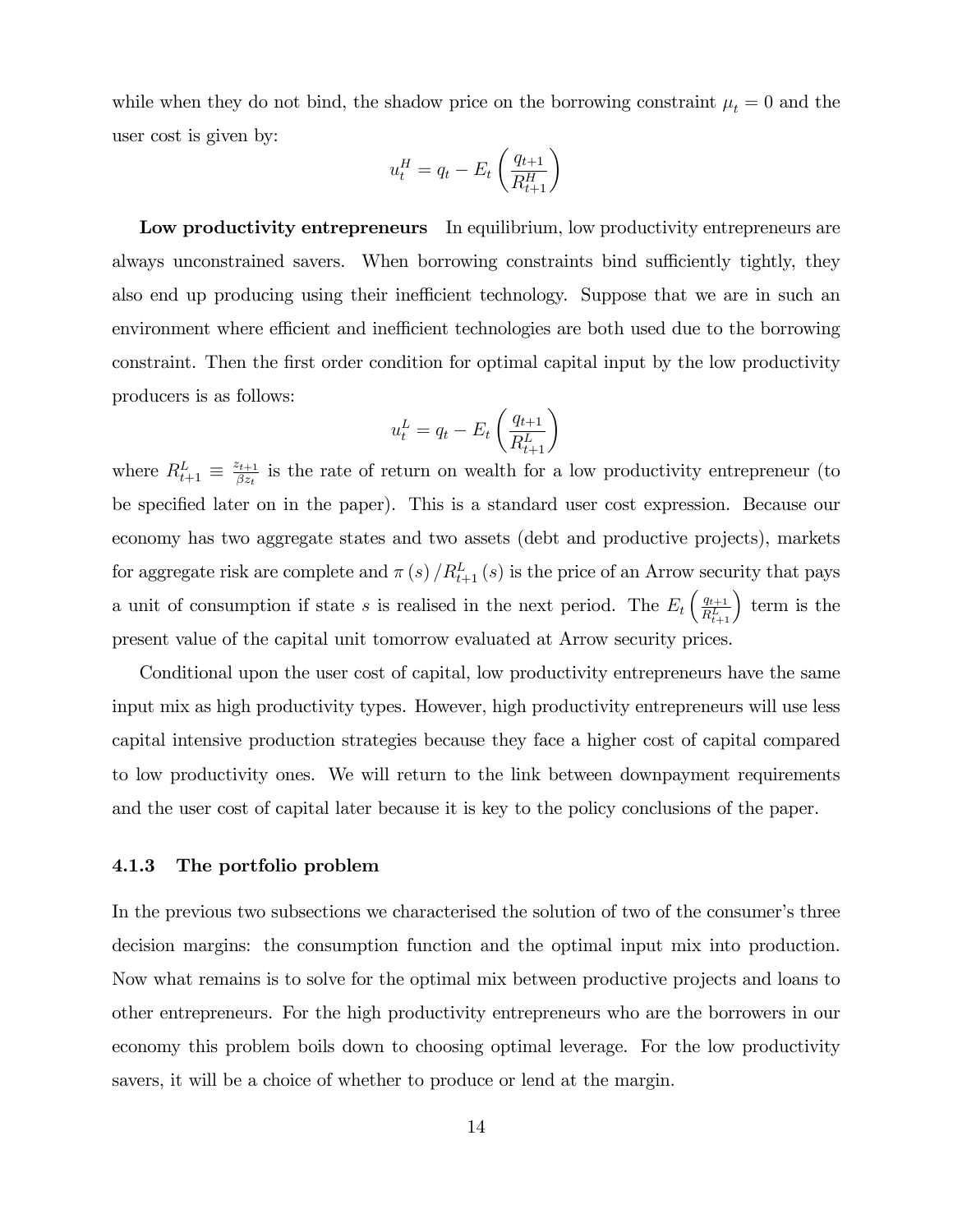**High productivity entrepreneurs** In equilibrium, high productivity entrepreneurs have investment opportunities in excess of the rates of return available on market securities (in this model, simple debt). Consequently they will want to leverage up in order to take advantage of this (temporary) investment opportunity. Let  $l_t \equiv b_t/E_tq_{t+1}k_t$  denote the fraction of the entrepreneur's capital purchase which is financed by debt. This fraction is bounded from above by the collateral constraint, which states that, in the laissez faire economy, at most  $\theta$  fraction can be borrowed. In the regulated economy  $l_t$  will be bounded by the capital requirement chosen by the government,  $\theta_t$ .

In Appendix B we show that a high productivity entrepreneur who borrows a fraction  $l_t \leq \theta$  to fund his capital purchases will earn the following rate of return:

$$
R_{t+1}^{H} = \frac{\left(A_{t+1}a^{H}/\alpha\right)w_t^{\alpha+\eta-1}\left(u_t^H\right)^{1-\alpha} + q_{t+1} - l_t E_t q_{t+1}}{q_t + (1-\alpha)u_t^H/\alpha - (l_t/R_t) E_t q_{t+1}}
$$
(6)

The numerator of the above expression denotes project revenues consisting of output per unit of capital  $((A_{t+1}a^H/\alpha) w_t^{\alpha+\eta-1})$  $\int_t^{\alpha+\eta-1} (u_t^H)^{1-\alpha}$  and the value of capital  $(q_{t+1})$  net of debt repayments  $l_t E_t q_{t+1}$ . The denominator denotes the total cost of undertaking the project. It consists of the total cost of capital  $(q_t)$  and other inputs  $((1 - \alpha) u_t^H / \alpha)$  minus the amount of financing the entrepreneur chose to undertake via debt markets  $(l_t/R_t) E_t q_{t+1}$ . So in other words,  $R_{t+1}^H$  is the leveraged rate of return on production.

In Appendix C we show that the entrepreneur's value function depends on the net presenst value of future expected rates of return on wealth. The entrepreneur, therefore, chooses  $l_t$ in order to maximise the expected log rate of return on wealth.

$$
\ln R^{H*} = \max_{l_t} E_t \ln \left[ \frac{\left( A_{t+1} a^H / \alpha \right) w_t^{\alpha + \eta - 1} \left( u_t^H \right)^{1 - \alpha} + q_{t+1} - l_t E_t q_{t+1}}{q_t + (1 - \alpha) u_t^H / \alpha - (l_t / R_t) E_t q_{t+1}} \right]
$$
(7)

subject to the constraint:

$$
l_t \leqslant \widetilde{\theta}_t \tag{8}
$$

To get a more intuitive understanding of the leverage decision, we can think of the entrepeneur's leverage decision as a standard portfolio problem in which the entrepreneur chooses how much of his savings to put into a risky and a safe asset. We define the return on the risky asset as the return on a productive project together with the returns from the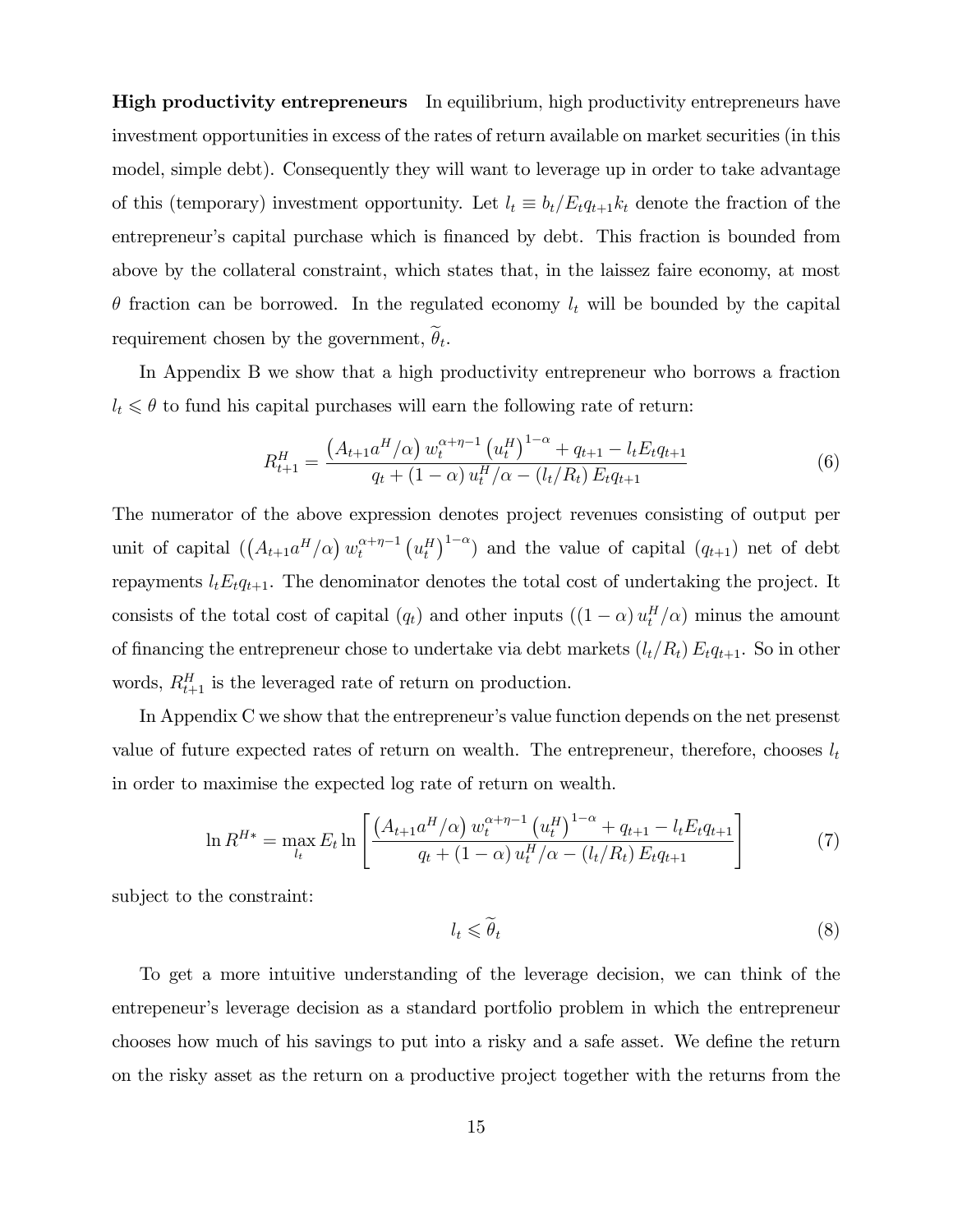capital holding that goes with it:

$$
R_{t+1}^k = \frac{\left( A_{t+1} a^H / \alpha \right) w_t^{\alpha + \eta - 1} \left( u_t^H \right)^{1 - \alpha} + q_{t+1}}{q_t + (1 - \alpha) u_t^H / \alpha}
$$

Then we can write the rate of return on the entrepreneur's total portfolio as the weighted average between the risky and the safe rate of return:

$$
R_{t+1}^H = \varpi_t^H R_{t+1}^k + \left(1 - \varpi_t^H\right) R_t
$$

where

$$
\varpi_t^H \equiv \frac{q_t + (1 - \alpha) u_t^H / \alpha}{q_t + (1 - \alpha) u_t^H / \alpha - (l_t / R_t) E_t q_{t+1}} > 1
$$
\n(9)

is the share of the risky asset in the high productivity entrepreneur's portfolio. Entrepreneurs are free to choose a value of  $l_t$  below  $\theta$  if they are unconstrained. However, the maximum share of the risky asset is determined by the borrowing constraint and is given by:<sup>4</sup>

$$
\varpi_{\max}^H \equiv \frac{q_t + (1 - \alpha) u_t^H / \alpha}{q_t + (1 - \alpha) u_t^H / \alpha - (\theta / R_t) E_t q_{t+1}} > 1
$$
\n(10)

In Appendix E we show that we can take a second order approximation to the portfolio problem as follows:

$$
\ln R^{H*} \approx \max_{\varpi_t^H} \left[ \ln R_t + \varpi_t^H \left( E_t \rho_{t+1}^H - 1 \right) - \frac{\left( \varpi_t^H \right)^2}{2} \sigma_{Rt+1}^2 \right]
$$

where the expected excess return on production for high productivity agents is defined as follows:

$$
E_t \rho_{t+1}^H = \frac{E_t R_{t+1}^k}{R_t} = E_t \left( \frac{\left( A_{t+1} a^H / \alpha \right) w_t^{\alpha + \eta - 1} \left( u_t^H \right)^{1 - \alpha} + q_{t+1}}{q_t + (1 - \alpha) u_t^H / \alpha} \right) / R_t \tag{11}
$$

<sup>4</sup>The larger  $l_t$  the higher the share of risky assets in the entrepreneur's portfolio. As (9) shows, when  $l_t > 0$ , the share of the risky asset  $\sigma_t^H$  is greater than unity. But even when the entrepreneur borrows the full value of her capital purchases, this does not mean that she is unconstrained in her borrowing. As long as the expected return on the risky asset  $R_{t+1}^k$  is sufficiently greater than the interest rate on safe debt  $R_t$ to compensate for risk, the entrepreneur will remain credit constrained and would like to borrow against the value of her future output as well.

Reducing the value of  $l_t$  below the market determined  $\theta$  is tantamount to the entrepreneur choosing to reduce his holdings of the risky asset. As the entrepreneur borrows less and less,  $l_t$  falls and with it  $\varpi_t^H$  falls too. If the entrepreneur decides to become a net saver,  $l_t$  falls below zero. In the limit, as  $l_t$  becomes large and negative,  $\varpi_t^H$  tends to zero and the portfolio of the entrepreneur consists of only the safe asset.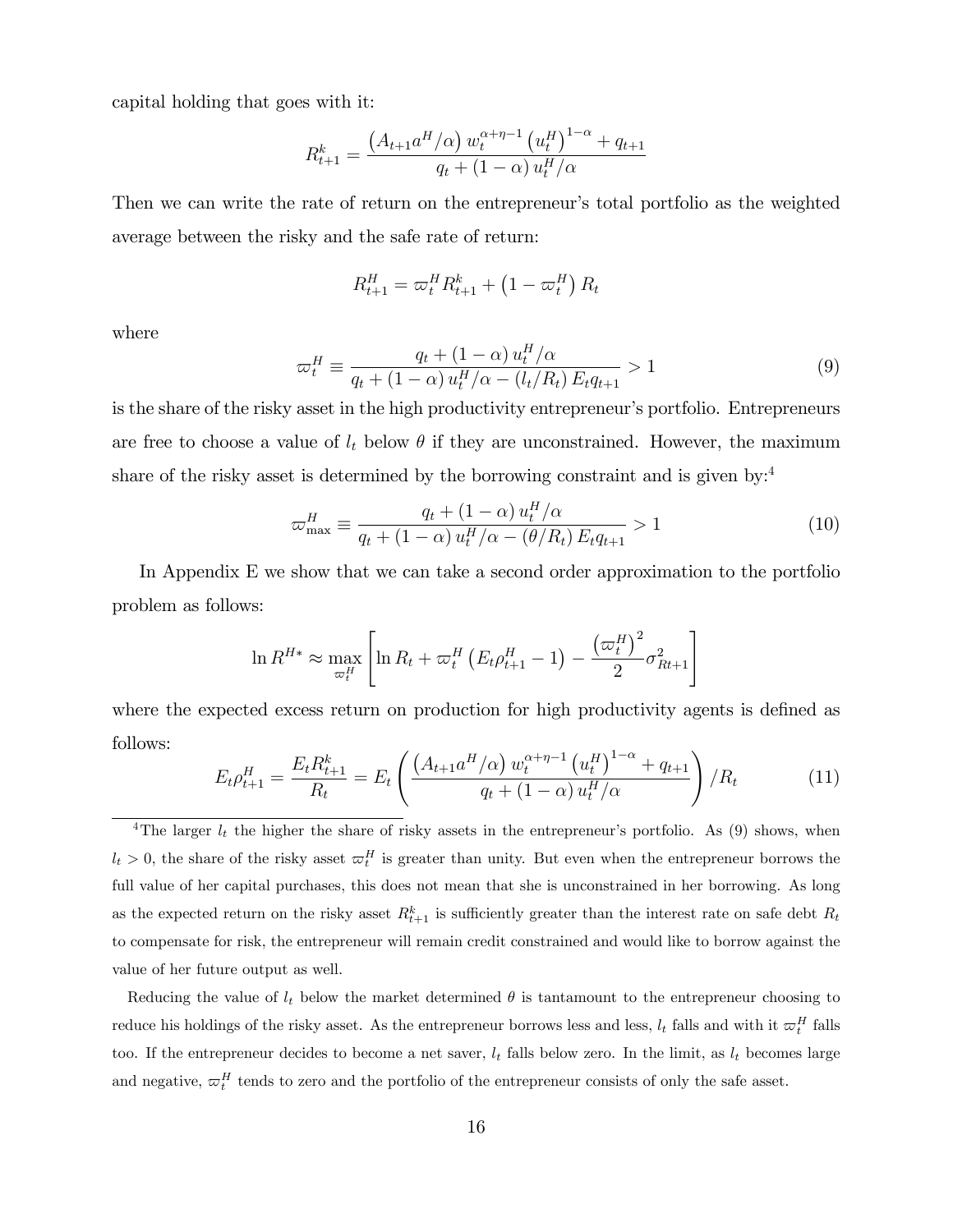The conditional variance of the log rate of return of the risky asset  $\sigma_{Rt+1}^2$  is dominated by the variance of the capital price as well as the covariance of the capital price with the technology shock (for more details see Appendix E). Both of these terms increase strongly as the collateral amplification mechanism becomes stronger. The first order condition is:

$$
\frac{\partial \ln R^{H*}}{\partial \omega_t^H} \approx E_t \rho_{t+1}^H - 1 - \omega_t^H \sigma_{Rt+1}^2 \ge 0 \tag{12}
$$

It holds with equality if the collateral constraint does not bind. Re-arranging we get:

$$
\varpi^H_t \approx \frac{S_{t+1}^H}{\sigma_{Rt+1}}
$$

where  $S_{t+1}^H \equiv \frac{E_t \rho_{t+1}^H - 1}{\sigma_{B_{t+1}}}$  $\frac{t^{pt}+1}{\sigma_{Rt+1}}$  is the conditional Sharpe ratio on the risky asset for the high productivity entrepreneur.  $\sigma_{Rt+1}$  is determined by the volatility of the technology shock  $\sigma_A^2$  as well as the volatility of the capital price  $\sigma_{qt+1}^2$ . The higher these are, the smaller the share of the risky asset chosen by the entrepreneur. Equally a higher premium  $E_t \rho_{t+1}^H - 1$  leads to a larger share invested in the risky asset.

This means that, in general, the share of the risky asset in the high productivity entrepreneur's portfolio is given by:

$$
\varpi_t^H = \min \left[ \frac{E_t \rho_{t+1}^H - 1}{\sigma_{Rt+1}^2}, \frac{q_t + (1 - \alpha) u_t^H / \alpha}{q_t + (1 - \alpha) u_t^H / \alpha - (\theta / R_t) E_t q_{t+1}} \right]
$$

where  $\frac{q_t+(1-\alpha)u_t^H/\alpha}{\alpha+(1-\alpha)u_t^H/\alpha-(\theta/R)}$  $\frac{q_t+(1-\alpha)u_t^H}{q_t+(1-\alpha)u_t^H/\alpha-(\theta/R_t)E_tq_{t+1}}$  is the share of the risky asset when the constraint is binding.

Low productivity entrepreneurs Low productivity entrepreneurs may or may not produce in equilibrium, depending on the tightness of the collateral constraint. When the constraint binds very tightly, high productivity Örms will be constrained in their ability to purchase the productive assets in the economy and some of them will have to be bought by low productivity firms. Consistent with the large variance of plant level productivity, we focus on a level of  $\theta$  such that low productivity firms do end up producing in equilibrium, Önancing themselves using their own net worth. In Appendix D we show that the rate of return on their net worth is given by:

$$
R_{t+1}^{L} = \frac{\left[ \left( A_{t+1}/\alpha \right) w_t^{\alpha+\eta-1} \left( u_t^L \right)^{1-\alpha} + q_{t+1} \right] k_t + b_t}{\left[ q_t + \left( 1 - \alpha \right) u_t^L / \alpha \right] k_t + b_t / R_t}
$$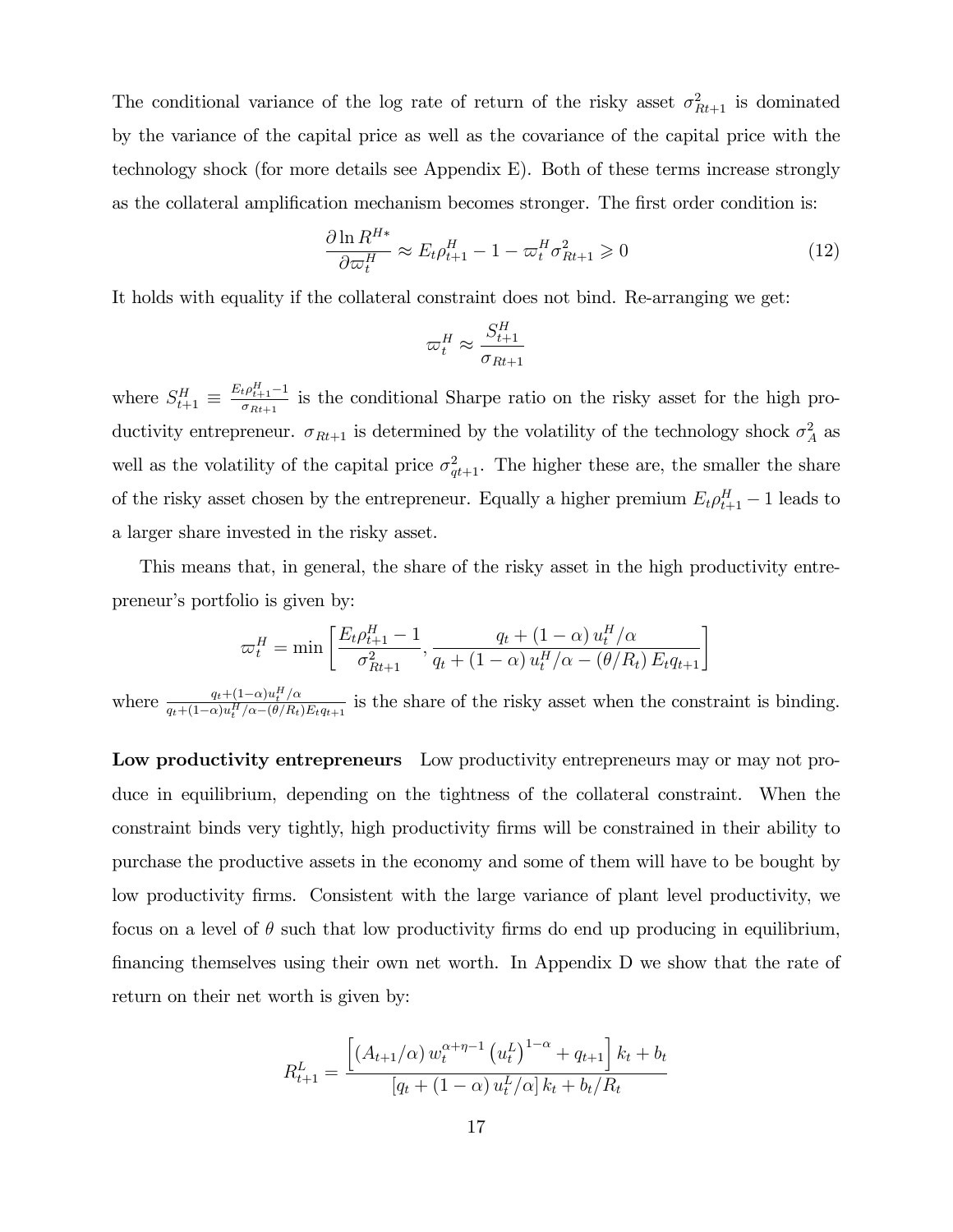where the numerator consists of the revenues from production as well as debt repayments received from other entprepreneurs, while the denominator is the cost of purchasing the portfolio. Unlike, high productivity entrepreneurs who leverage up in order to invest in production, low productivity entrepreneurs have more balanced portfolios, consisting of loans to other entrepeneurs as well as own productive projects.

The portfolios of high and low productivity entrepreneurs are linked by the market clearing conditions in the capital and debt markets. This means that once we have solved for the optimal portfolio of the high productivity entrepreneurs, this also gives us the investment choices of low productivity ones. In Appendix D we show that the equilibrium rate of return on wealth for the low types is given below:

$$
R_{t+1}^{L} = \varpi_{t}^{L} \left[ \frac{\left( A_{t+1}/\alpha \right) w_{t}^{\alpha+\eta-1} \left( u_{t}^{L} \right)^{1-\alpha} + q_{t+1}}{q_{t} + (1-\alpha) u_{t}^{L}/\alpha} \right] + \left( 1 - \varpi_{t}^{L} \right) R_{t}
$$

where

$$
\varpi_t^L \equiv \frac{\left[q_t + (1 - \alpha) u_t^L / \alpha\right] (1 - K_t)}{\left[q_t + (1 - \alpha) u_t^L / \alpha\right] (1 - K_t) + l_t E_t q_{t+1} / R_t} < 1
$$

is the share of the risky asset in the low productivity entrepreneur's portfolio. Note that this is always less than one because this entrepreneur invests part of his savings into risk free loans to other entrepreneurs. The risky asset available to the low productivity entrepreneur earns a lower rate of return compared to the one held by high productivity ones. The excess return for the 'low' type is given by:

$$
E_t \rho_{t+1}^L = E_t \left( \frac{\left( A_{t+1}/\alpha \right) w_t^{\alpha + \eta - 1} \left( u_t^L \right)^{1 - \alpha} + q_{t+1}}{q_t + (1 - \alpha) u_t^L / \alpha} \right) / R_t \tag{13}
$$

The conditions for the optimal portfolio composition of the low productivity type are similar to those in the previous subsection:

$$
\varpi_t^L \approx \frac{S_{t+1}^L}{\sigma_{rt+1}}
$$

where  $S_{t+1}^L \equiv \frac{E_t \rho_{t+1}^L - 1}{\sigma_{rt+1}}$  $\frac{\rho_{t+1}-1}{\sigma_{r_{t+1}}}$  is the conditional Sharpe ratio on the risky asset for the low productivity entrepreneur and  $\sigma_{rt+1}$  is the standard deviation of the log return on the risky asset. Analogously with  $\sigma_{Rt+1}$ ,  $\sigma_{rt+1}$  is determined by the volatility of the technology shock  $\sigma_A^2$  as well as the volatility of the capital price  $\sigma_{qt+1}^2$ .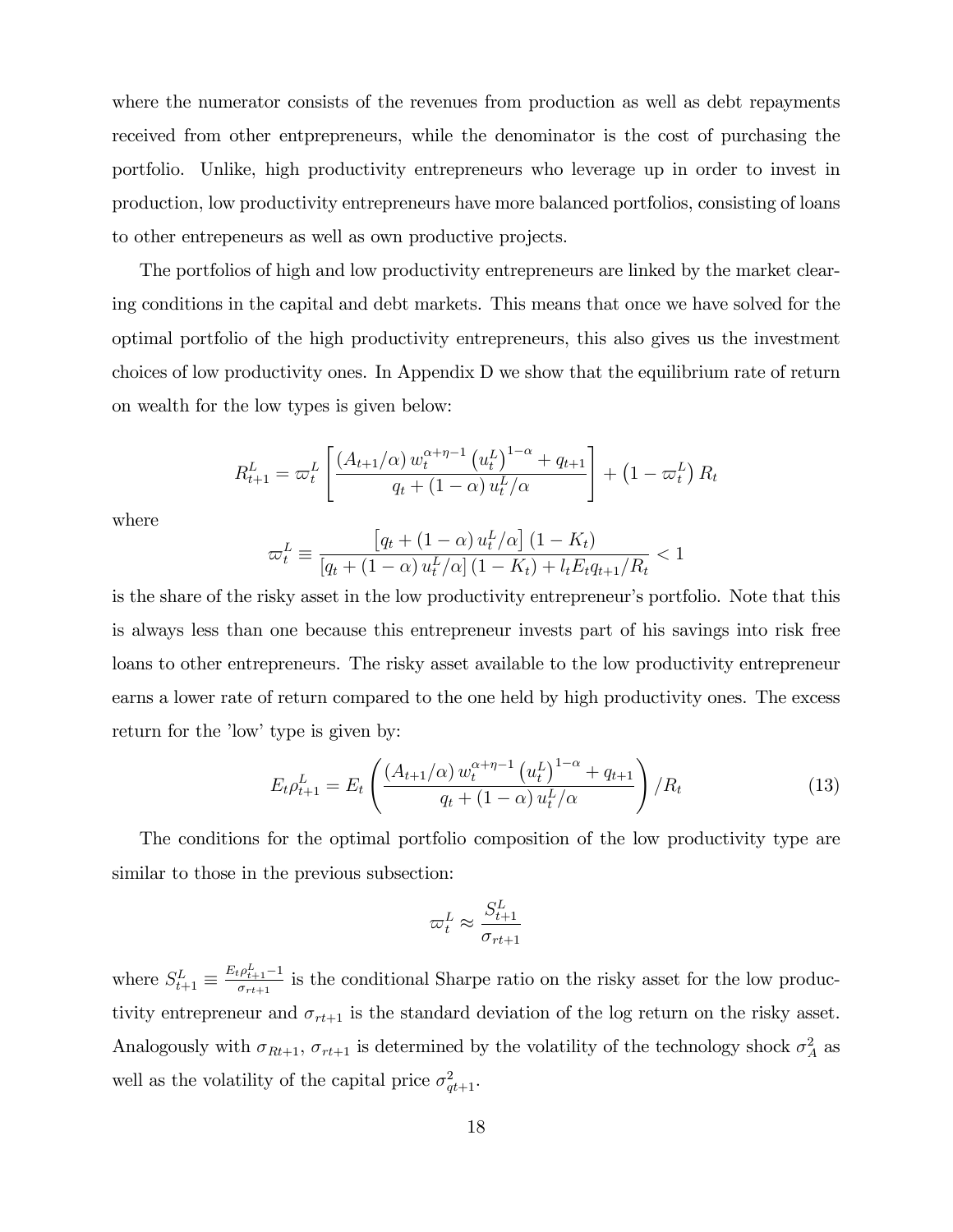# 4.2 Behaviour of Workers

Let  $V^W(b_{t-1}, X_t)$  denote the value function of a worker with individual financial wealth  $b_t$ when the aggregate state is  $X_t$ . The value function is given by:

$$
V^{W}(b_{t-1}, X_{t}) = \max_{c_{t}, h_{t}, b_{t+1}} \left\{ \ln \left( c_{t} - \varkappa \frac{h_{t}^{1+\omega}}{1+\omega} \right) + \beta E_{t} V^{W}(b_{t}, X_{t+1}) \right\}
$$

subject to the flow of funds constraint and the borrowing constraint. The first order conditions are given by:

$$
w_t = \varkappa h_t^{\omega}
$$

$$
\frac{1}{c_t - \varkappa \frac{h_t^{1+\omega}}{1+\omega}} = \beta R_t E_t \left( \frac{1}{c_{t+1} - \varkappa \frac{h_{t+1}^{1+\omega}}{1+\omega}} \right)
$$
(14)

In equilibrium, workers will not save as long as the volatility of the aggregate wage is not too great. This is because the risk free interest rate is below the workers' rate of time preference. This means that workers will consume their entire wage income in equilibrium and their welfare will be dominated by the stochastic process for the aggregate wage rate<sup>5</sup>.

The result that workers consume their entire labour income allows us to drop the financial wealth state variable and simplify their value function considerably. Using the optimal labour supply condition (14) we get to the following simple expression:

$$
V^{W}\left(X_{t}\right) = \Theta + \frac{\omega}{1+\omega} \ln w_{t} + \beta E_{t} V^{W}\left(X_{t+1}\right)
$$

where  $\Theta$  is a constant that depends on parameter values.

### 4.3 Aggregation and Market Clearing

We complete the characterisation of the competitive equilibrium of our model economy by specifying the evolution equations for the endogenous state variables well as the market clearing conditions.

$$
\frac{1}{c_t - \varkappa \frac{h_t^{1+\omega}}{1+\omega}} > \beta R_t E_t \left( \frac{1}{c_{t+1} - \varkappa \frac{h_{t+1}^{1+\omega}}{1+\omega}} \right)
$$

<sup>&</sup>lt;sup>5</sup>In solving the model we verify at each point in time that the condition for no saving holds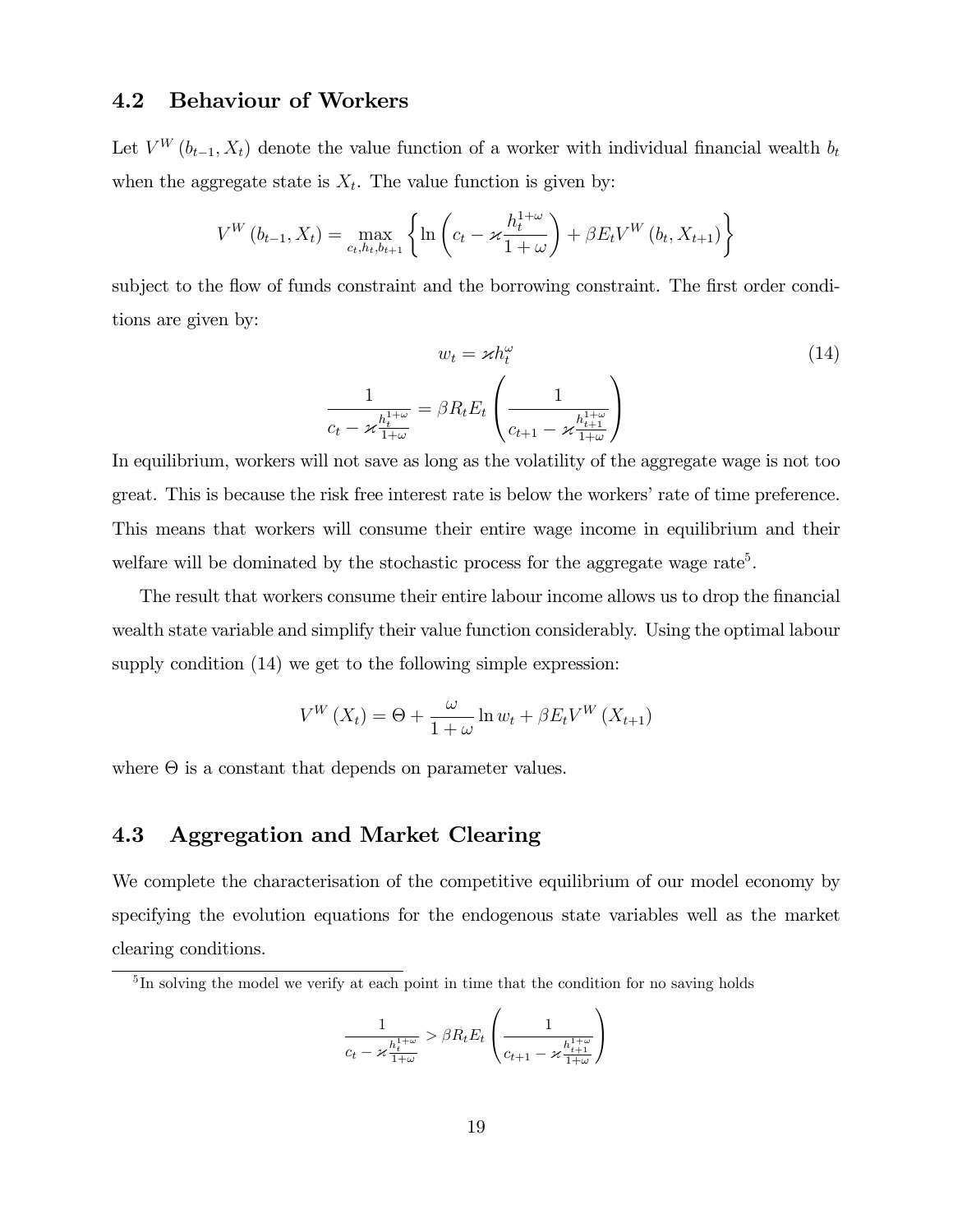There are three market clearing conditions. The bond,

$$
\int b_{t+1}(i) \, di = 0 \tag{15}
$$

capital

$$
\int k_{t+1}(i) \, di = 1 \tag{16}
$$

and goods markets

$$
C_t^H + C_t^L + C_t^W + X_{t+1}^H + X_{t+1}^L = Y_t^H + Y_t^L
$$
\n(17)

all clear.

Finally the economy's endogenous state variables evolve according to the following transition law.

$$
Z_{t+1} = R_{t+1}^H \beta Z_t^H + R_{t+1}^L \beta Z_t^L
$$
\n
$$
= [d_t R_{t+1}^H + (1 - d_t) R_{t+1}^L] \beta Z_t
$$
\n
$$
d_{t+1} = \frac{Z_{t+1}^H}{Z_{t+1}}
$$
\n
$$
= \frac{(1 - \delta) d_t R_{t+1}^H + n\delta (1 - d_t) R_{t+1}^L}{d_t R_{t+1}^H + (1 - d_t) R_{t+1}^L}
$$
\n(19)

### 4.4 Equilibrium Definition

Recursive competitive equilibrium of our model economy is a price system  $w_t$ ,  $u_t^H$ ,  $u_t^L$ ,  $q_t$ ,  $R_t$ , value functions  $V_t^E$  and  $V_t^W$ , entrepreneur decision rules  $k_t$ ,  $x_t$ ,  $b_t^e$ ,  $h_t^e$  and  $c_t^e$ , worker decision rules  $b_{t+1}^w$ ,  $h_{t+1}^w$  and  $c_t^w$ , and equilibrium laws of motion for the endogenous state variables  $(18)$  and  $(19)$  such that

(i) The value function  $V_t^E$  and the decision rules  $k_t$ ,  $x_t$ ,  $h_t^e$ ,  $b_t^e$  and  $c_t^e$  solve the entrepreneur's decision problem conditional upon the price system  $w_t$ ,  $u_t^H$ ,  $u_t^L$ ,  $q_t$ ,  $R_t$ , the value function  $V_t^W$  and the decision rules  $b_t^w$ ,  $h_t^w$  and  $c_t^w$  solve the worker's decision problem conditional upon the price system  $w_t$ ,  $u_t^H$ ,  $u_t^L$ ,  $q_t$ ,  $R_t$ .

(ii) The process governing the transition of the aggregate productivity and the household decision rules  $k_t$ ,  $x_t$ ,  $b_t^e$ ,  $b_t^e$ ,  $c_t^e$ ,  $b_t^w$ ,  $h_t^w$  and  $c_t^w$  induce a transition process for the aggregate state given by (18) and (19).

(iii) All markets clear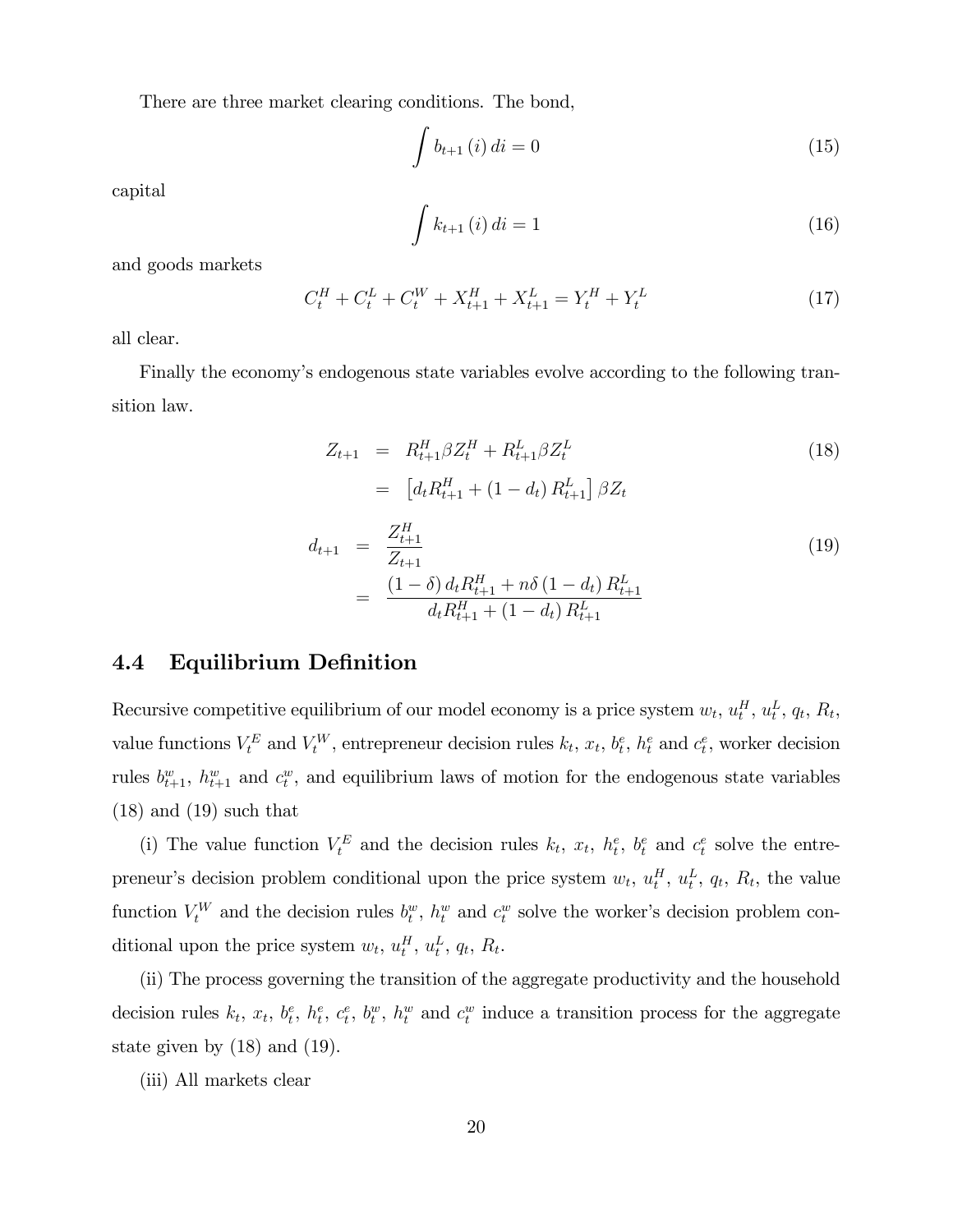# 5 The Economic Impact of Capital Requirements

Capital requirements are the main policy instrument for the government in our framework. In this section we examine using numerical solutions of our model economy what their effect is on economic outcomes. We focus on the ways in which tighter borrowing limits affects the different distortions in the credit constrained economy in order to see how the government trades them off against one another. Section 6 will derive the optimal capital requirement.

### 5.1 Baseline Calibration

In this section we outline the basic features of the baseline calibration. More details can be found in Appendix G.

We calibrate  $\eta$ , the share of intermediate inputs in gross output to 0.45 using data from the 2007 BEA Industrial Accounts. Using the Cooley and Prescott (1995) methodology we calibrate  $\alpha$  (the share of capital in gross output) to 0.2 which gives a share of 0.36 in value added. We set  $\theta$  (the share of capital which can be collateralised for loans) to 1.0 in line with the value used in Kiyotaki (1998) and Aoki et al (2009). However, since there is very little information on the collateralisability of capital goods we conduct extensive sensitivity analysis due to the highly uncertain value of this parameter.

The technology process at the Örm level consists of an aggregate and an idiosyncratic component. Because TFP is endogenous in the Kiyotaki-Moore framework we pick the process for the aggregate exogenous technology shock to match the standard deviation of HP-filtered real GDP. The high (low) realisations of the aggregate TFP shock are  $0.6\%$  above (below) the steady state TFP level. The probability that the economy remains in the same aggregate state it is today is equal to 0.8.

Calibrating the cross-sectional dispersion of TFP is important because the quantitative importance of the pecuniary externality studied in our paper is related to the productivity gap between high and low productivity Örms. Bernard et al. (2003) report an enormous cross-sectional variance of plant level value added per worker using data from the 1992 US Census of Manufactures. The standard deviation of the log of value added per worker is 0.75 in the data while their model is able to account for only around half this number. The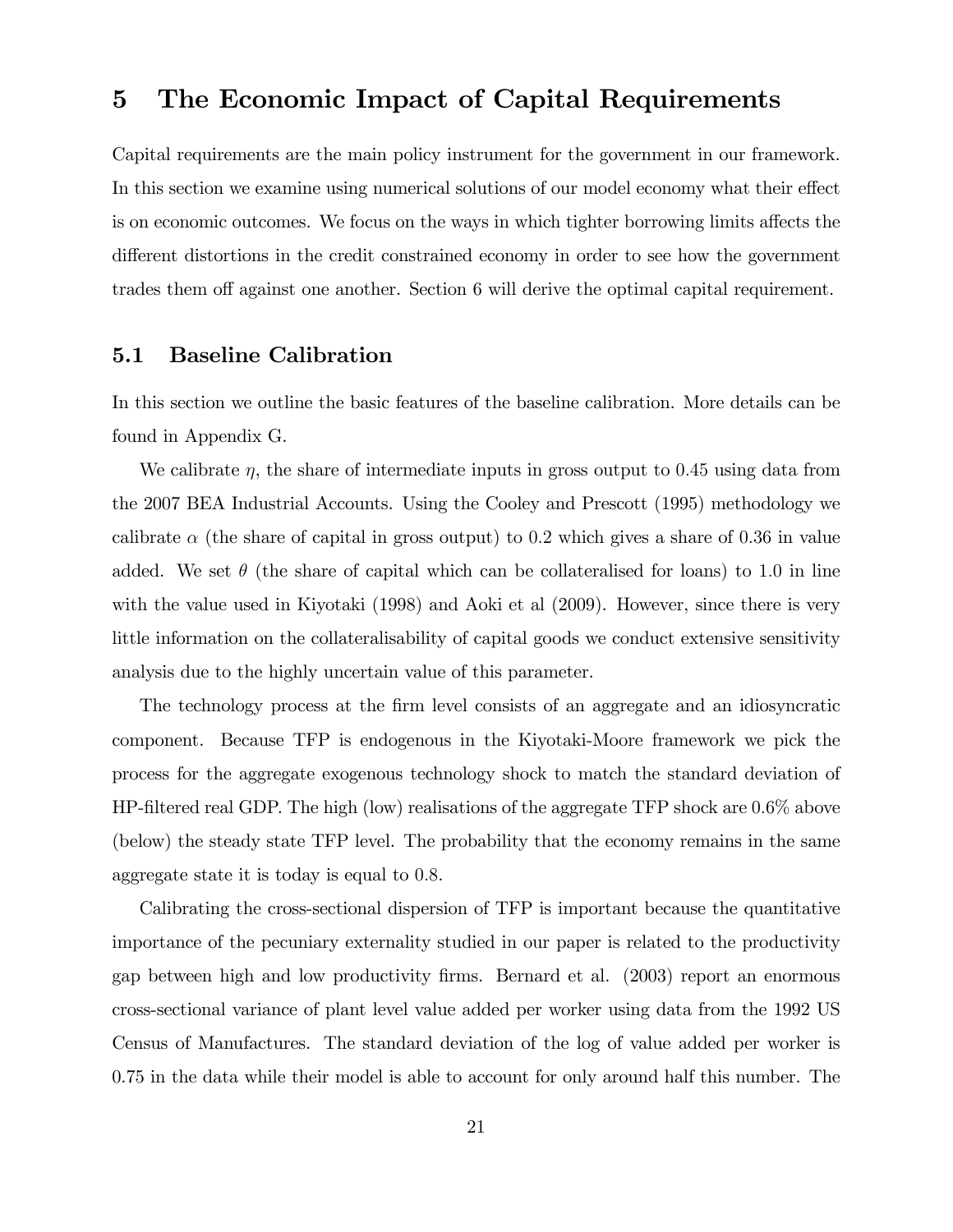authors argue that imperfect competition and data measurement issues can account for much of this discrepancy between model and data. In addition, the study assumes fixed labour share across plants so any departures from this assumption would lead to more variations in the measured dispersion of labour productivity.

In a comprehensive review article on the literature on cross-sectional productivity differences, Syverson (2009) documents that the top decile of Örms has a level of TFP which is almost twice as high as the bottom decile. He Önds that unobserved inputs such as the human capital of the labour force, the quality of management and plant level 'learning by doingí can account for much of the observed cross-sectional variation in TFP.

This model does not have intangible assets of the sort discussed in Syverson (2009) and consequently calibrating the model using the enormous productivity differentials identified in the productivity literature would overestimate the true degree of TFP differences. In addition, the Kiyotaki-Moore model would need very tight borrowing constraints or a very small number of high productivity entrepreneurs in order for credit constraints to be binding if some firms are so much more productive than others. And within the framework we have, binding credit constraints are the only mechanism for generating cross-sectional differences in productivity. Aoki et al. (2009) also consider these issues in their calibration of a small open economy version of Kiyotaki and Moore (1997). They argue that a ratio of the productivities of the two groups of 1:15 is broadly consistent with the empirical evidence and I choose this number for the baseline case. However I conduct extensive sensititivity analysis on this hard to pin down parameter because there is very little strong evidence for how to calibrate the productivity dispersion across firms.

Moving on to the parameters governing labour supply we set  $\omega^{-1}$  (the Frisch elasticity of labour supply) to 3. This is higher than micro-data estimates (references) but is consistent with choices made in the macro literature. We then pick  ${\varkappa}$ , a parameter governing the disutility of labour to get a value of labour supply as a fraction of workers' time endowment which is equal to 0.33.

The discount factor  $\beta$ , the probability that a highly productive entrepreneur switches to low productivity  $\delta$ , and the ratio of high to low productivity entrepreneurs n are parameters I pick in order to match three calibration targets - the ratio of tangible assets to GDP,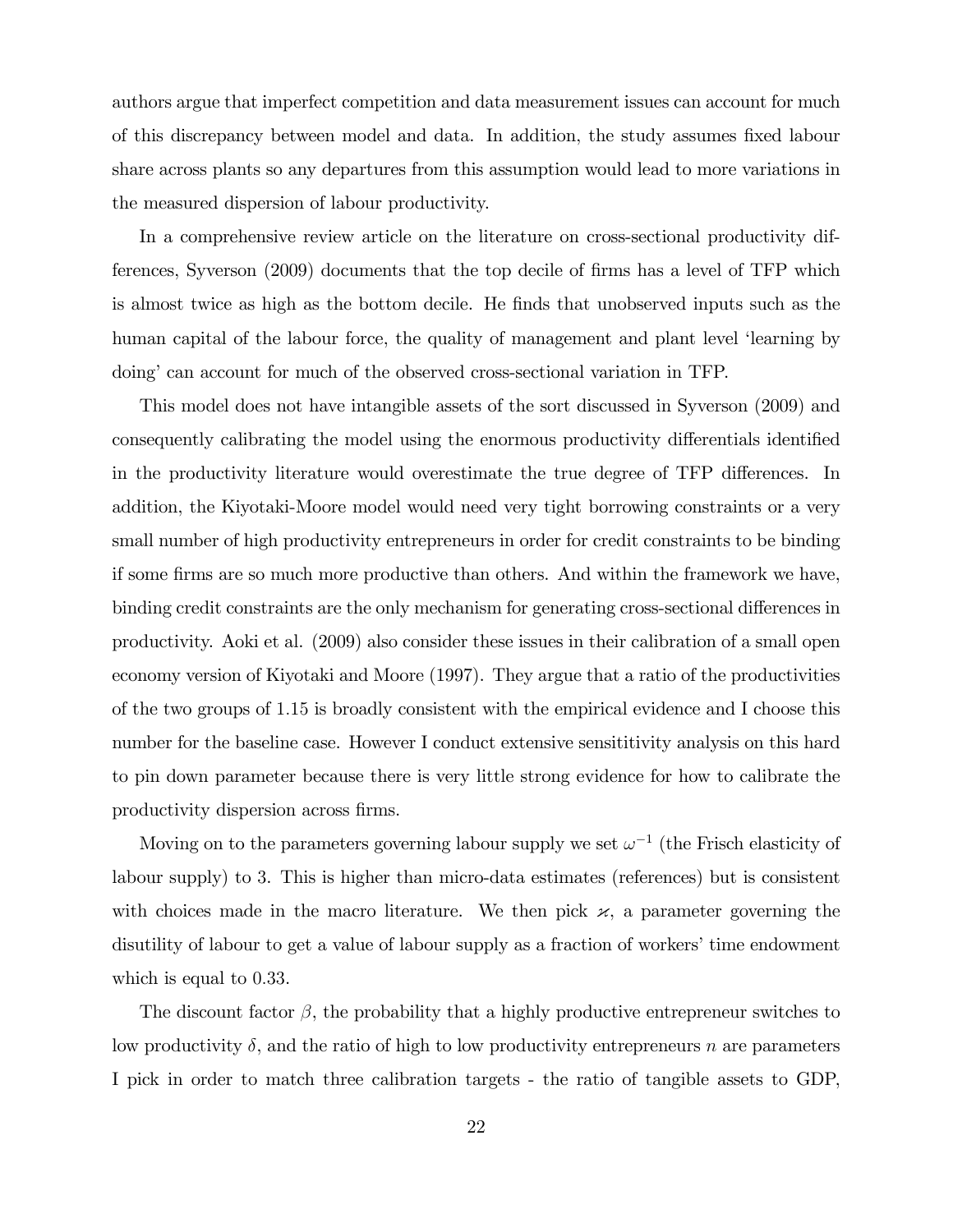aggregate leverage and the leverage of the most indebted decile of firms.

I use data on tangible assets and GDP from the BEA National Accounts in the 1952-2008 period. The concept of tangible assets includes Business and Household Equipment and Software, Inventories, Business and Household Structures and Consumer Durables. GDP excludes government value added so it is a private sector output measure.

Aggregate leverage is defined as the average ratio of the value of the debt liabilities of the non-financial corporate sector to the total value of assets. Leverage measures can be obtained from a number of sources. In the US Flow of Funds, aggregate leverage is approximately equal to 0.5 for the 1948-2008 period. This is broadly consistent with the findings of den Haan and Covas (2007) who calculate an average leverage ratio of 0.587 in Compustat data from 1971 to 2004. Den Haan and Covas  $(2007a)$  also examine the leverage of large firms and find that it is slightly higher than the average in the Compustat data set. Firms in the top 5% in terms of size have leverage of around 0.6. Den Haan and Covas (2007b) have similar findings in a panel of Canadian firms. There the top  $5\%$  of firms have leverage of 0.7-0.75 compared to an average of 0.66 for the whole sample. High productivity entrepreneurs in our economy run larger firms so differences in productivity and therefore leverage could be one reason for the Öndings of Den Haan and Covas (2007a and 2007b). But the perfect correlation of firm size and leverage that holds in our model will not hold in the data. So if we are interested in the distribution of firm leverage, the numbers in Den Haan and Covas will be an underestimate. This is why we pick a target for the average leverage of the top  $10\%$  most indebted firms to be equal to 0.75. This number is broadly consistent with the findings in Den Haan and Covas.

Table 1 below summarises the calibration targets we match while Table 2 summarises the baseline parameter values used in the paper.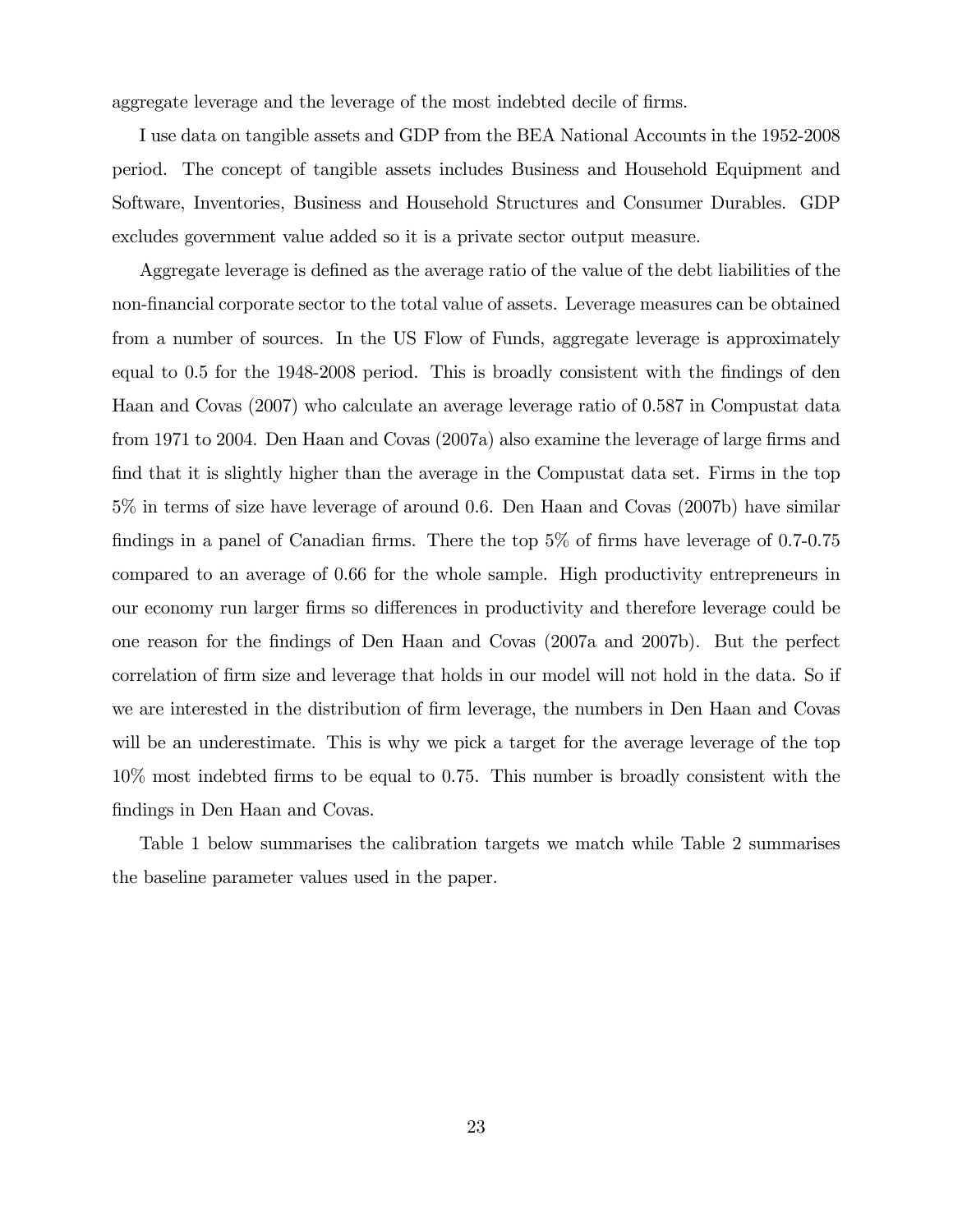Table 1: Calibration targets

| Target                                                | Value | Source                       |
|-------------------------------------------------------|-------|------------------------------|
| Tangible Assets to GDP = $q/(Y^H + Y^L - X^H - X^L)$  | 3.49  | <b>BEA</b> National Accounts |
| Aggregate Leverage $=L^A = B/(q + Y^H + Y^L)$         | 0.50  | Flow of Funds                |
| Leverage of indebted firms $=L^H = B/(qK + Y^H)$      | 0.75  | Den Haan-Covas (2007a)       |
| Share of intermediate inputs in gross output $= \eta$ | 0.45  | <b>BEA</b> National Accounts |
| Share of capital in GDP = $\alpha/(1-\eta)$           | 0.36  | <b>BEA</b> National Accounts |
| Cross sectional productivity dispersion $= aH/aL$     | 1.15  | Aoki et al. $(2009)$         |
| Collateralisability of capital $= \theta$             | 1.00  | Aoki et al. $(2009)$         |
| Standard deviation of annual real GDP                 | 2.01  | <b>BEA</b> National Accounts |

Table 2: Summary of baseline model calibration

| Parameter Name           | Parameter Value |
|--------------------------|-----------------|
| $\beta$                  | 0.896           |
| $\delta$                 | 0.145           |
| $\boldsymbol{n}$         | 0.084           |
| $\alpha$                 | 0.20            |
| $\eta$                   | 0.45            |
| $\omega$                 | 0.33            |
| $\boldsymbol{\varkappa}$ | 2.29            |
| $p_{gg}$                 | 0.80            |
| $p_{bb}$                 | 0.80            |
| $A^h$                    | 1.006           |
| $A^l$                    | 0.994           |
| $a^H/a^L$                | 1.15            |
| $\theta$                 | 1.00            |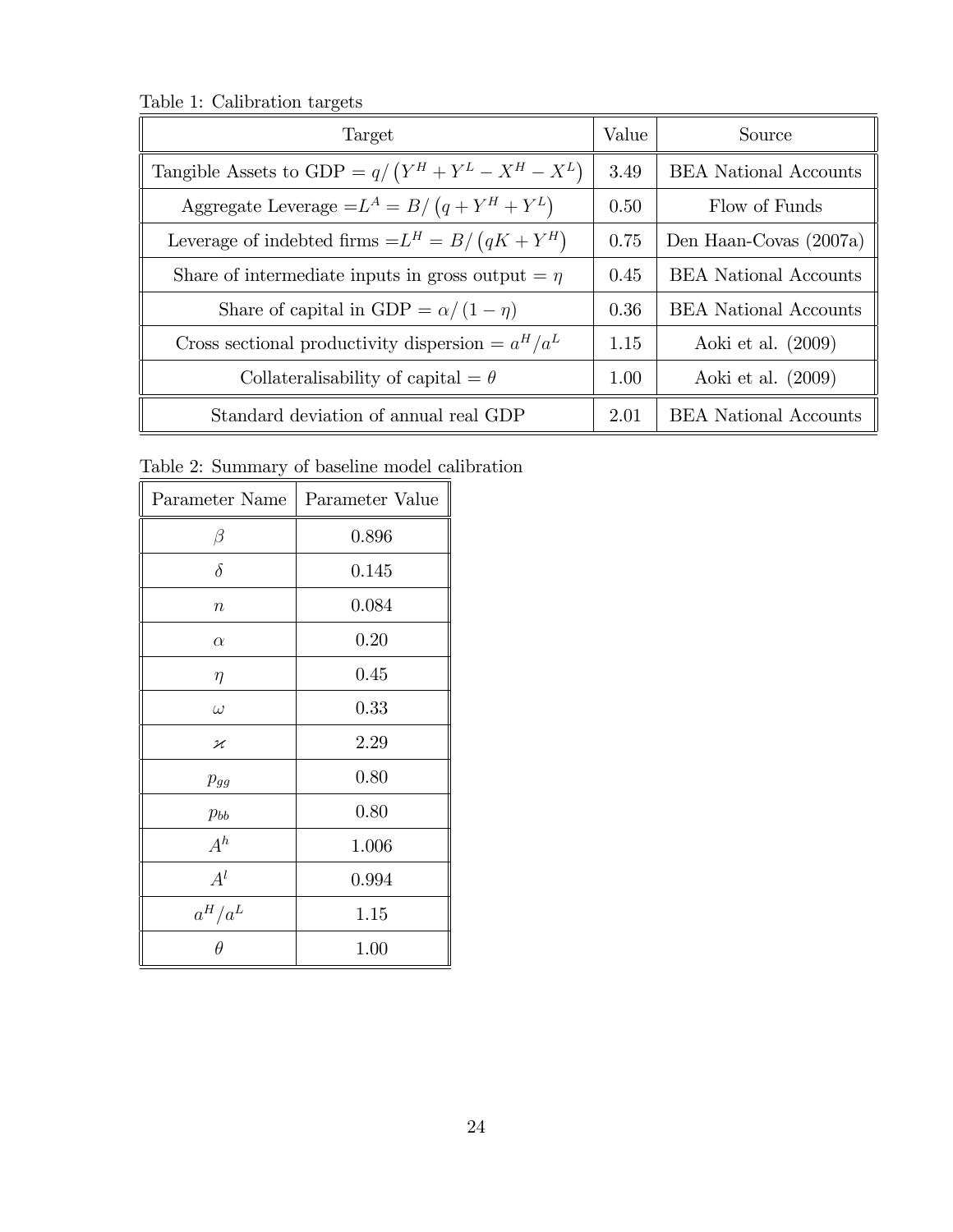### 5.2 Model evaluation

Having chosen parameter values to match the first moments of the model to those in the data and to match the volatility of real GDP, in this section we evaluate the model by analysing how key moments of the model compare to those in the data. All variables have been detrended using the HP filter (for more details see Appendix G) Table 3 below compares the second moments of the model relative to the data<sup>6</sup>. The numbers we focus on is the standard deviation of annual aggregate non-durable consumption, aggregate labour hours and the stock market

Table 3: Model second moments

|                 | Data | Model |
|-----------------|------|-------|
| $\sigma_c$      | 1.55 | 2.01  |
| $\sigma_h$      | 1.32 | 1 25  |
| $\sigma_{\eta}$ | 6.06 | 2.55  |

Note:  $\sigma_c$  is the standard deviationo of the logarithm of aggregate consumption,  $\sigma_h$  is the standard deviation of the logarithm of aggregate labour hours,  $\sigma_v$  is the standard deviation of the logarithm of stock prices

The standard deviation of aggregate labour hours in the model are broadly in line with those in the data. The model does less well in the other two key dimensions we use in our evaluation. Aggregate consumption is too volatile relative to the data. This is a feature of the model that can be improved upon in future work by adding a better means of aggregate saving. Capital is fixed and the only means of aggregate saving for agents in the model is to purchase intermediate inputs. In addition, due to the low risk free interest rate, workers do not save and their consumption is as volatile as labour income. In future work I intend to extend the model by adding capital which does not depreciate fully and which can, therefore, be accumulated in the aggregate, allowing households to smooth consumption better. The volatility of the real value of the S&P 500 in the data is also considerably higher than the volatility of asset prices in the model.

 $6$ More details on how the data moments were computed are in Appendix G.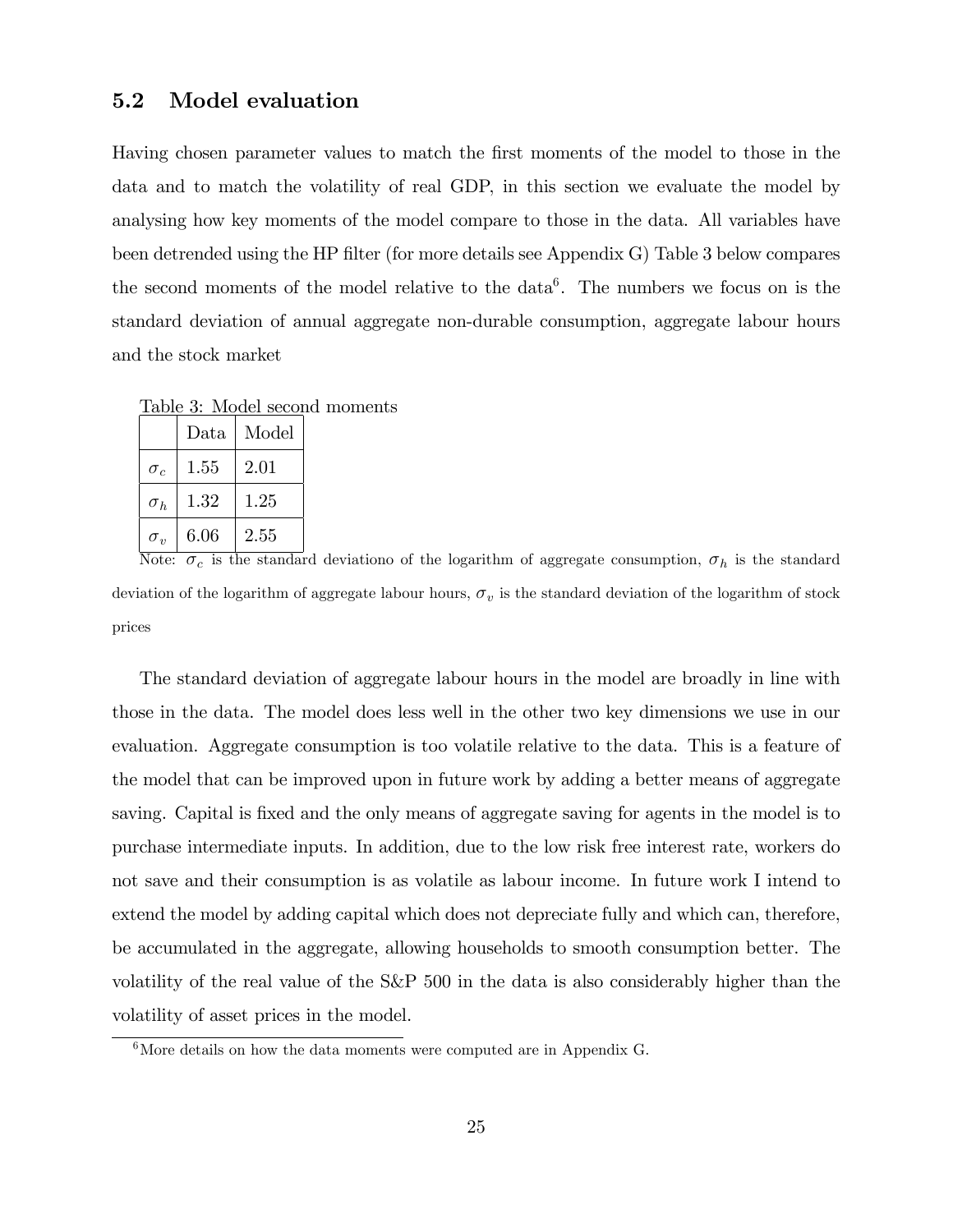### 5.3 Borrowing Constraints and Steady State Productive Efficiency

In this subsection we consider what would happen in the steady state (i.e. in the absence of aggregate shocks) if the government chooses to impose tighter capital requirements (a lower value of  $\theta$ ). Perhaps the biggest welfare cost of tighter borrowing constraints arises because borrowing constraints reduce the efficiency of the economy. This happens for two reasons. Firstly, the downpayment requirements on capital acts as a tax on the capital purchases of high productivity entrepreneurs and distorts their production mix relative to the first best. Secondly, borrowing constraints increase the share of low productivity firms in economic activity, reducing aggregate TFP. Below we explain both of these sources of inefficiency.

# 5.3.1 Capital requirements and the 'downpayment tax' on high productivity entrepreneurs

In Appendix H we show that we can write the steady state user cost of capital for high productivity entrepreneurs in the tax wedge form popularised by Chari, Kehoe and McGrattan (2007):

$$
u_t^H = q_t - \left[\frac{\tilde{\theta}_t}{R_t} + \frac{1 - \tilde{\theta}_t}{R_{t+1}^H}\right] q_{t+1}
$$

$$
= u_t^L \left(1 + \tau_t \left(\tilde{\theta}\right)\right)
$$

where the tax is given by the following expression

$$
\tau_t\left(\widetilde{\theta_t}\right) = \left(1 - \widetilde{\theta_t}\right)\left(\frac{q_t}{u_t^L} - 1\right)\left(1 - \frac{R_t}{R_{t+1}^H}\right) \tag{20}
$$

The collateral requirement acts like a tax on the capital purchases of constrained producers. The size of the tax is determined by the followign factors. First of all, the tax is increasing in the required downpayment on capital goods  $1 - \theta_t$ . This fraction determines how much of the capital purchase needs to be financed by expensive own savings as opposed to cheap external funds. The difference between the valuation of internal funds and the market price of loans is given by the  $1 - \frac{R_t}{R_{t+1}^H}$  term in (20). It arises when the borrowing constraint leads to a deterioration in consumption smoothing. High productivity entrepreneurs experience faster consumption growth making them less willing to save. And because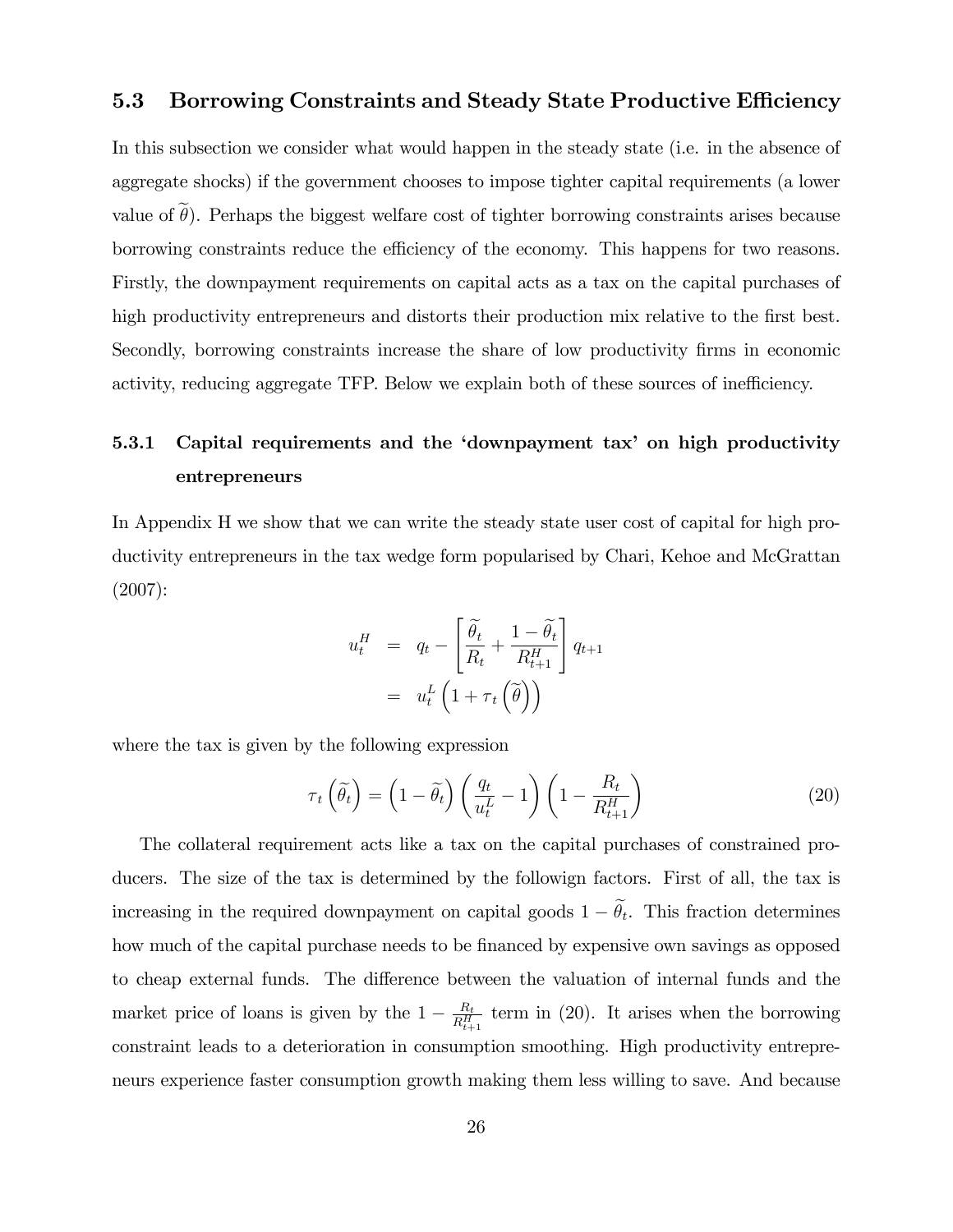the collateral constraint forces them to save, this acts to increase their user cost relative to unconstrained low productivity agents. Secondly, the tax is increasing in the price to rent ratio of capital. This is because a high price to rent ratio increases the internal funds required by a constrained borrower (who needs to have a fraction of the cost of capital as downpayment) relative to an unconstrained borrower (who effectively faces only the user cost). The first row in Table 4 below shows how the 'downpayment tax' varies with the value of downpayment requirement. As  $\tilde{\theta}_t$  - the collateralisability of capital - declines from 1.0 and 0.8, the 'tax' increases from 0 to  $20\%$ .

Interestingly the impact of capital requirements on the real wage is very small due to two opposing effects. Lower  $\tilde{\theta}_t$  allows high productivity entrepreneurs to expand production which boosts TFP and increases wages. But there is another effect. Lower  $\theta_t$  increases the user cost of capital and skews the input mix by high productivity entrepreneurs towards intermediate inputs and labour. The higher labour demand increases the wage. At high levels of  $\theta_t$ , the share of production done by the efficient producers is high and the two effects offset each other leaving the real wage broadly unchanged...

As the last four rows of Table 4 show, the decline in the economy's efficiency due to higher capital requirements leads to a fall in the steady state consumption of all groups in society. Most strongly affected are high productivity entrepreneurs; their consumption  $(C^H)$ declines by more than 30% as  $\tilde{\theta}$  falls towards 0.8 from the baseline of 1.0. But other agents in the economy are negatively affected too. Low productivity entrepreneurs' consumption  $(C<sup>L</sup>)$  falls 10% largely as a result of the lower wealth of these consumers who accumulate less wealth during previous productive spells due to the effect of capital requirements. Workers' consumption posts a more modest 1% decline largely as a result of the small impact on the real wage.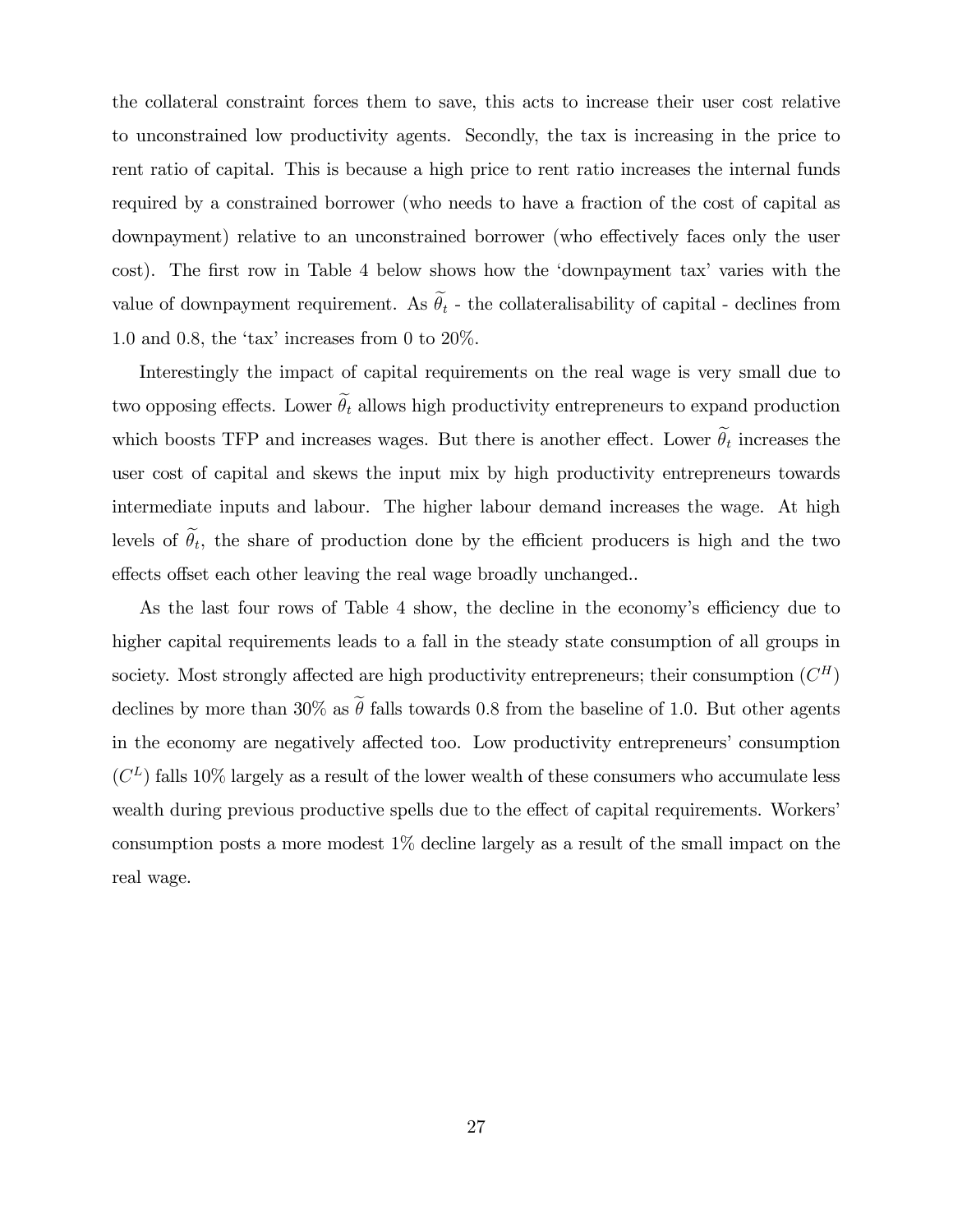| Capital Requirements | $\theta = 0.8$ | $\theta = 0.9$ | $\theta = 1.0$ | 1st best |
|----------------------|----------------|----------------|----------------|----------|
| $\tau$               | 0.20           | 0.12           | 0.00           | 0.00     |
| w                    | 1.582          | 1.586          | 1.586          | 1.744    |
| $K^H$                | 0.29           | 0.41           | 0.69           | 1.00     |
| TFP                  | 1.048          | 1.064          | 1.104          | 1.15     |
| $C^E$                | 0.464          | 0.489          | 0.549          | 0.643    |
| $C^H$                | 0.942          | 1.122          | 1.540          | 0.643    |
| $C^L$                | 0.427          | 0.439          | 0.471          | 0.643    |
| $C^{W}$              | 0.518          | 0.523          | 0.523          | 0.767    |

Table 4: Selected first moments under different capital requirements

Notes:  $\tau$  is the 'downpayment tax' rate, w is the wage rate,  $K^H$  is the share of the capital stock held by high productivity entrepreneurs,  $TFP$  is aggregate total factor productivity,  $C^{E}$  is average entrepreneurs' consumption,  $C^H$  is average high productivity entrepreneurs consumption,  $C^L$  is average low productivity entrepreneurs consumption,  $C^W$  is average workers' consumption.

#### 5.3.2 Capital requirements and the level of TFP

The aggregate level of TFP in this economy is given by the ratio of aggregate output in the economy to the inputs that are used in production.

$$
TFP_{t} = A_{t} \frac{a^{H} (K)^{\alpha} (X^{H})^{\eta} (H^{H})^{1-\alpha-\eta} + (1 - K)^{\alpha} (X^{L})^{\eta} (H^{L})^{1-\alpha-\eta}}{(X^{H} + X^{L})^{\eta} (H^{H} + H^{L})^{1-\alpha-\eta}}
$$

In Appendix I we show that aggregate TFP in the economy is given by the following expression:

$$
TFP_t = \frac{1 + K_t \left[a^H \left(1 + \tau(\theta)\right)^{1-\alpha} - 1\right]}{1 + \tau(\theta) K_t}
$$

The downpayment tax and the existence of inefficient production under binding borrowing constraints endogenously reduces the economy's level of TFP. This can be seen in the last row of Table 5 above. As  $\tilde{\theta}$  declines from unity to 0.8, the share of capital held by high producitivity entrepreneurs declines from 0:69 to 0:30, bringing about a decline in aggregate TFP of more than 5%. This is a crucial feature of the Kiyotaki (1998) framework. When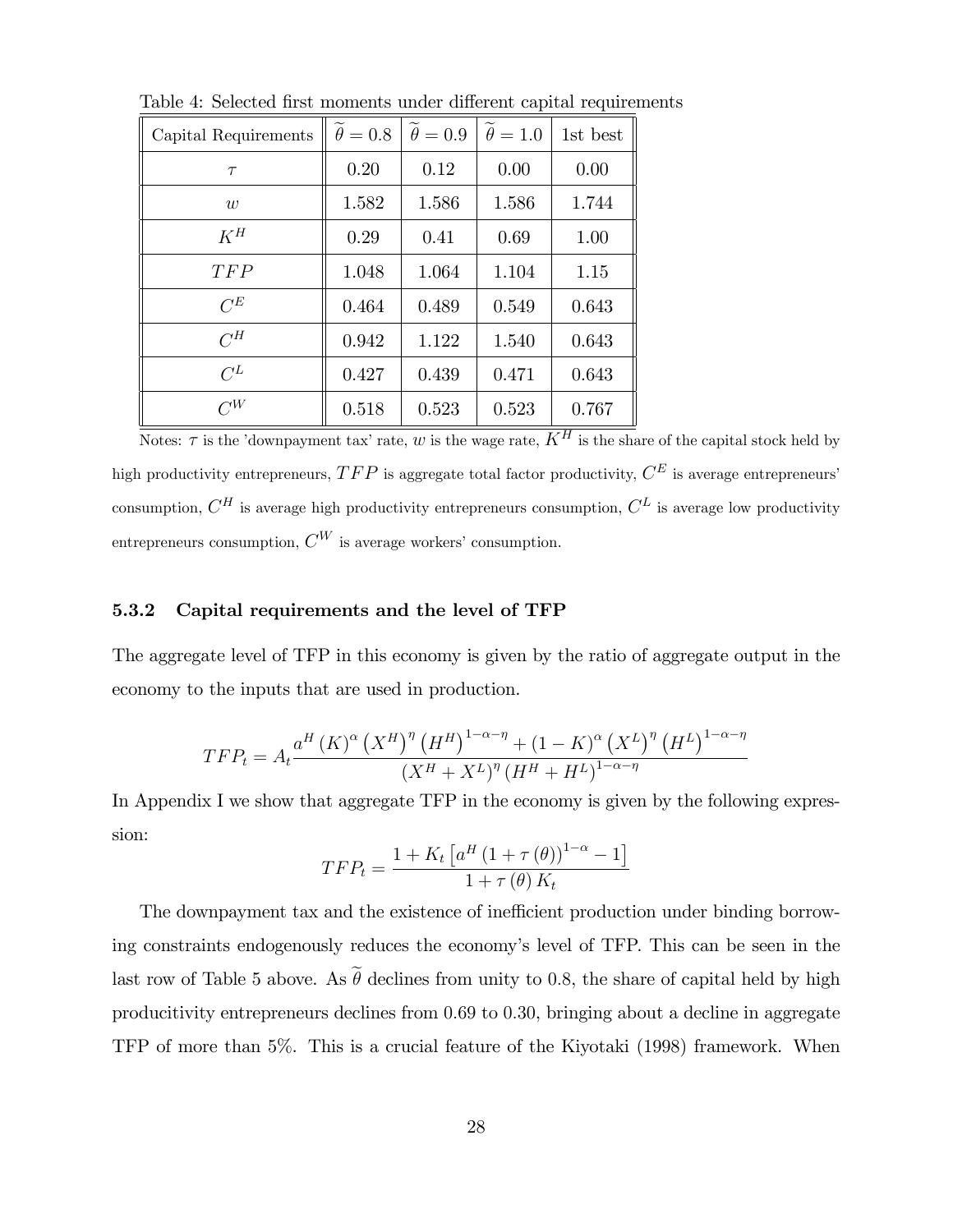borrowing constraints bind tightly, not enough funds get into the hands of the high productivity Örms. As a result, the economy operates within the production possibility frontier because some of the scarce capital input is held by low productivity firms.

# 5.4 Borrowing Constraints and Aggregate Volatility in the Stochastic Economy

In this subsection we consider how the imposition of capital requirements affect the equilibrium of the economy with aggregate uncertainty. Here we focus on the ways in which capital requirements affect the volatility of aggregate consumption as well as the consumption of different groups and link it to the endogenous fluctuations in TFP which arise due to the amplification mechanism.

Leverage leads to a reallocation of capital between high and low productivity entrepreneurs over the business cycle. This happens through the standard collateral amplification mechanism of Kiyotaki and Moore (1997), which can cause substantial endogenous áuctuations in TFP amplifying the normal shocks to technology over the business cycle. The mechansim which generates this amplification is the following. When the aggregate productivity state  $A_t$  changes (say, it falls), this reduces the capital price in both the borrowing constrained and in the 'first best' economy. But whereas in the 'first best' world, there is very little additional propagation, in the credit constrained (leverage financed) economy, the fall in asset prices impacts the wealth of high productivity and low productivity agents differently. Because they are leveraged, high productivity entrepreneurs are badly affected and have to scale down their capital investments because they can no longer afford the required downpayment as well as the cost of the capital input needed to operate productive projects with a large capital input. The purchasers of capital are the low productivity entrepreneurs and consequently the economy's aggregate TFP declines as inefficient production expands. The additional fall in TFP puts further downward pressure on capital prices and on the wealth and borrowing capacity of high productivity entrepreneurs. This is the amplification channel of Kiyotaki and Moore (1997): small declines in the economy's aggregate technology can set off a self-reinforcing spiral of falling TFP and asset prices, magnifying the effect of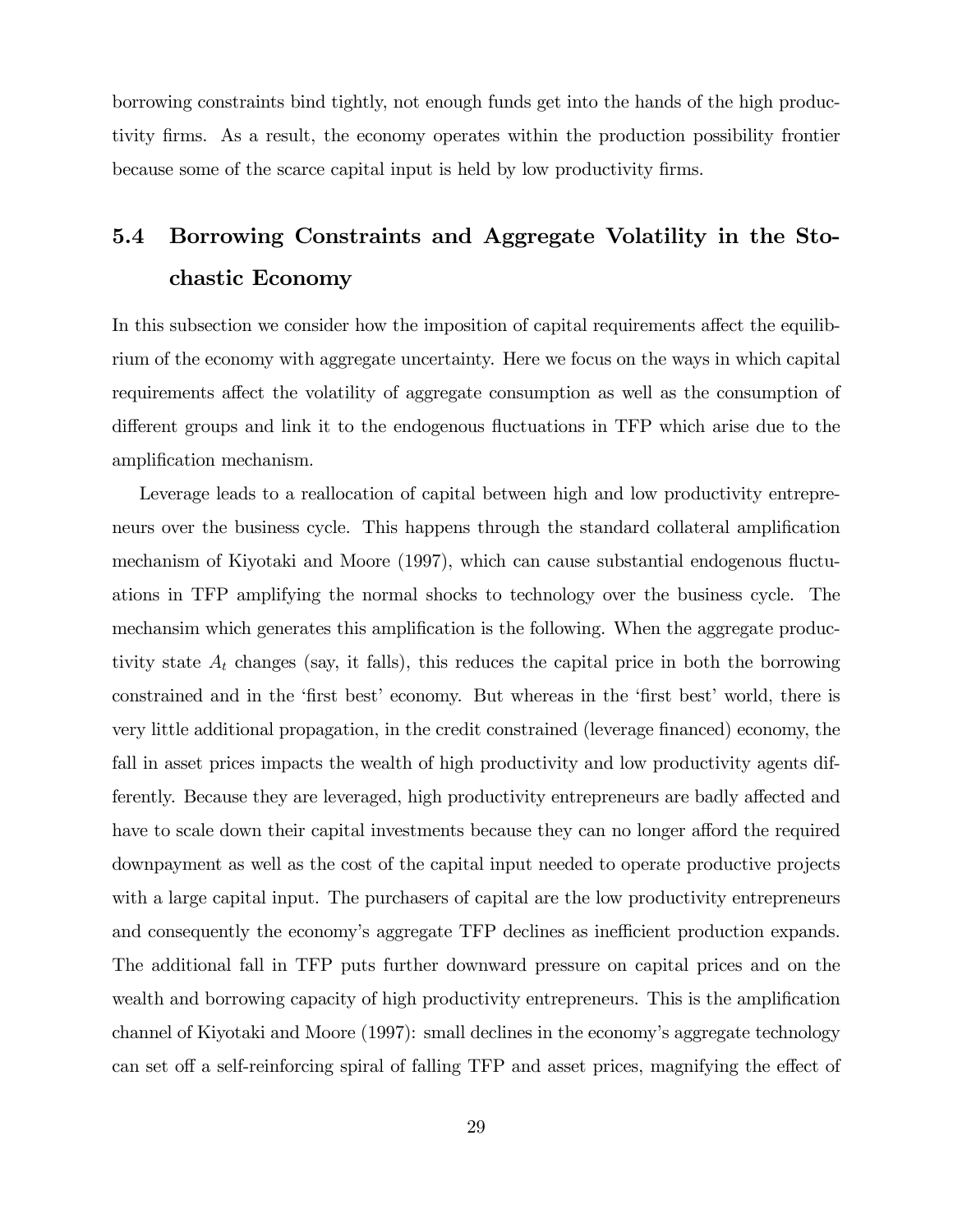the original technology shock. The amplification mechanism is very important because its quantitative strength will be a crucial determinant of whether capital requirements can be welfare improving or not.

| Capital Requirements |      | $\theta = 0.80$   $\theta = 0.90$   $\theta = 1.00$ |      | 1st best |
|----------------------|------|-----------------------------------------------------|------|----------|
| $\sigma_y$           | 1.48 | 1.57                                                | 2.01 | 1.37     |
| $\sigma_q$           | 1.52 | 1.68                                                | 2.55 | 1.37     |
| $\sigma_c$           | 1.48 | 1.57                                                | 2.01 | 1.37     |
| $\sigma_w$           | 0.57 | 0.59                                                | 0.65 | 0.34     |
| $\sigma_{TFP}$       | 0.53 | 0.66                                                | 0.85 | 0.60     |

Table 5: Selected second moments under different capital requirements

Note:  $\sigma_y$  is the standard deviation of the log of output,  $\sigma_q$  is the standard deviation of the log of the capital price,  $\sigma_c$  is the standard deviation of the log of aggregate consumption,  $\sigma_{TFP}$  is the standard deviation of the log of aggregate total factor productivity,  $\sigma_w$  is the standard deviation of the log of the real wage rate.

Cordoba and Ripoll (2004) have argued that the amount of amplification in the Kiyotaki and Moore (1997) framework is very small when one assumes concave utility and decreasing returns to scale in production. They show that large amplification needs a large productivity gap, a large share of constrained agents in production and substantial reallocation of collateral in response to shocks. Cordoba and Ripoll (2004) find that, in particular, there is a trade of between having a large productivity gap and having a lot of production in the hands of constrained entrepreneurs. This is because they assume decreasing returns to scale at the plant level. When constrained firms are very small and their output is low they are much more productive than the larger unconstrained Örms. But the downside is that their share in total output is low. At the other extreme, when constrained firms are large, their productivity advantage relative to unconstrained ones is small. In both cases, at least one condition for large amplification is not satisfied and so the additional volatility from the model is negligible.

As Table 5 shows, the amplification we obtain from out calibrated version of the Kiyotaki (1998) model is very substantial. In the baseline case, the standard deviations of TFP and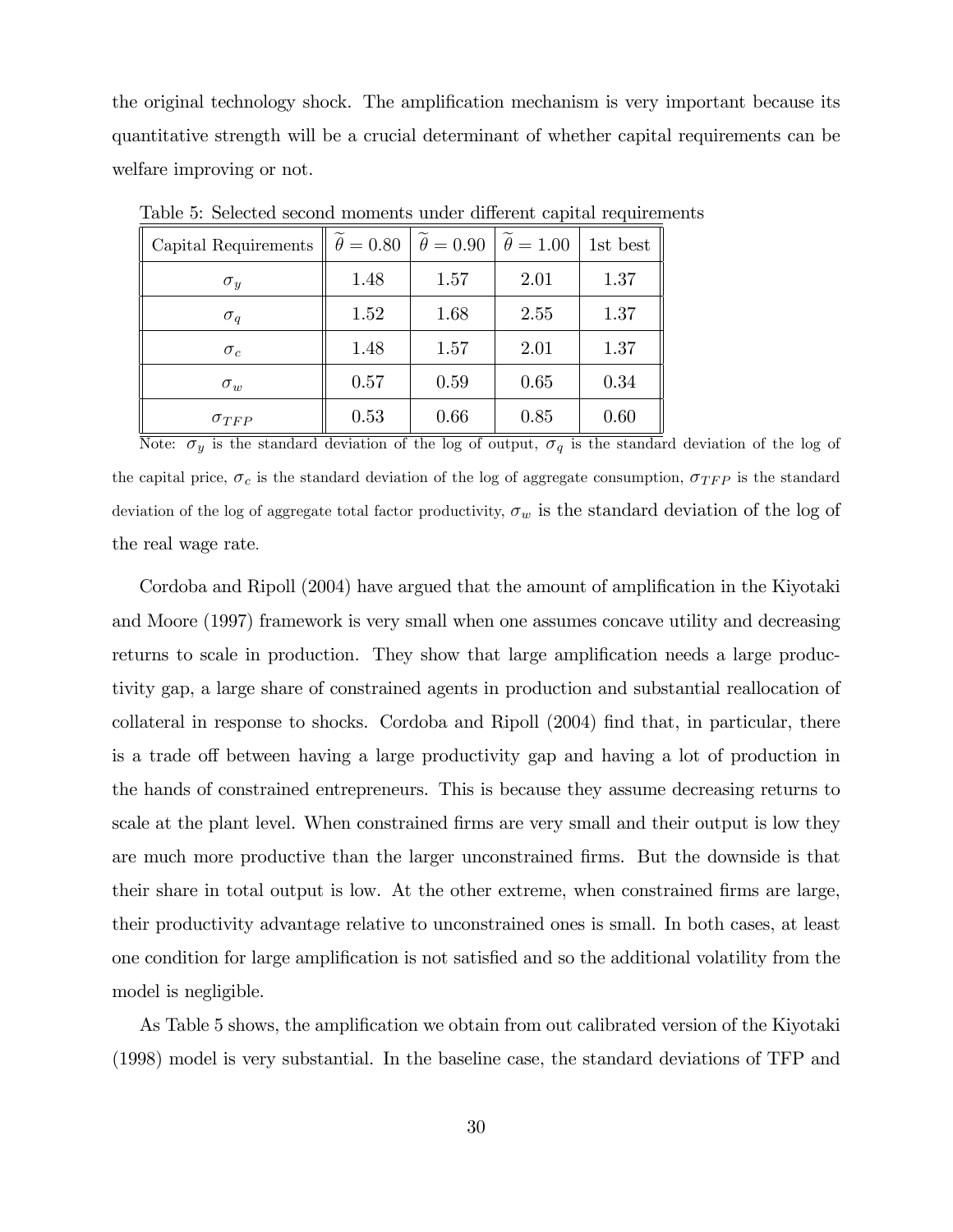output are, respectively, 38% and 45% higher compared to the Örst best while the standard deviation of the capital price is 84% higher. So contrary to the results in Cordoba and Ripoll (2004) we get quantitatively large amplification from the framework. Our differences from Cordoba and Ripoll (2004) arise from one main source - our assumption of constant returns to scale to all factors at the plant level. Even though we have decreasing returns to the collateral factor (capital), the production function is constant returns in all the three factors. This means that in our calibration we do not face the trade off between the size of the productivity gap and the share of constrained producers in economic activity. The productivity gap is largely driven by the value of  $a^H$  as well as the 'downpayment tax'  $\tau(\theta)$ . It is independent of the level of output at any individual firm. When we add the effects of leverage (again realistically calibrated to match US data), we get substantial re-allocation of collateral between high and low productivity entrepreneurs as asset prices áuctuate. So Cordoba and Ripoll's conditions for amplification are satisfied and this explains why our constrained economy is so much more volatile relative to the 'first best'. Our results are similar to those in Vlieghe (2005) who found something very similar in a version of Kiyotaki (1998) with nominal rigidities. In his model (which also featured constant returns to all factors) amplification was very substantial showing the potential of the framework to propagate shocks.

In addition to the amplification of aggregate fluctuations, leverage concentrates the aggregate risk in the hands of only a small subset of agents in the economy. When capital is largely held by high productivity entrepreneurs who finance their capital holdings using simple debt, risk sharing between the two groups deteriorates. We can see this in Table 6 below which shows the variance of the aggregate consumption of the two groups. This difference grows as credit constraints are relaxed due to the increasing collateralisability of capital.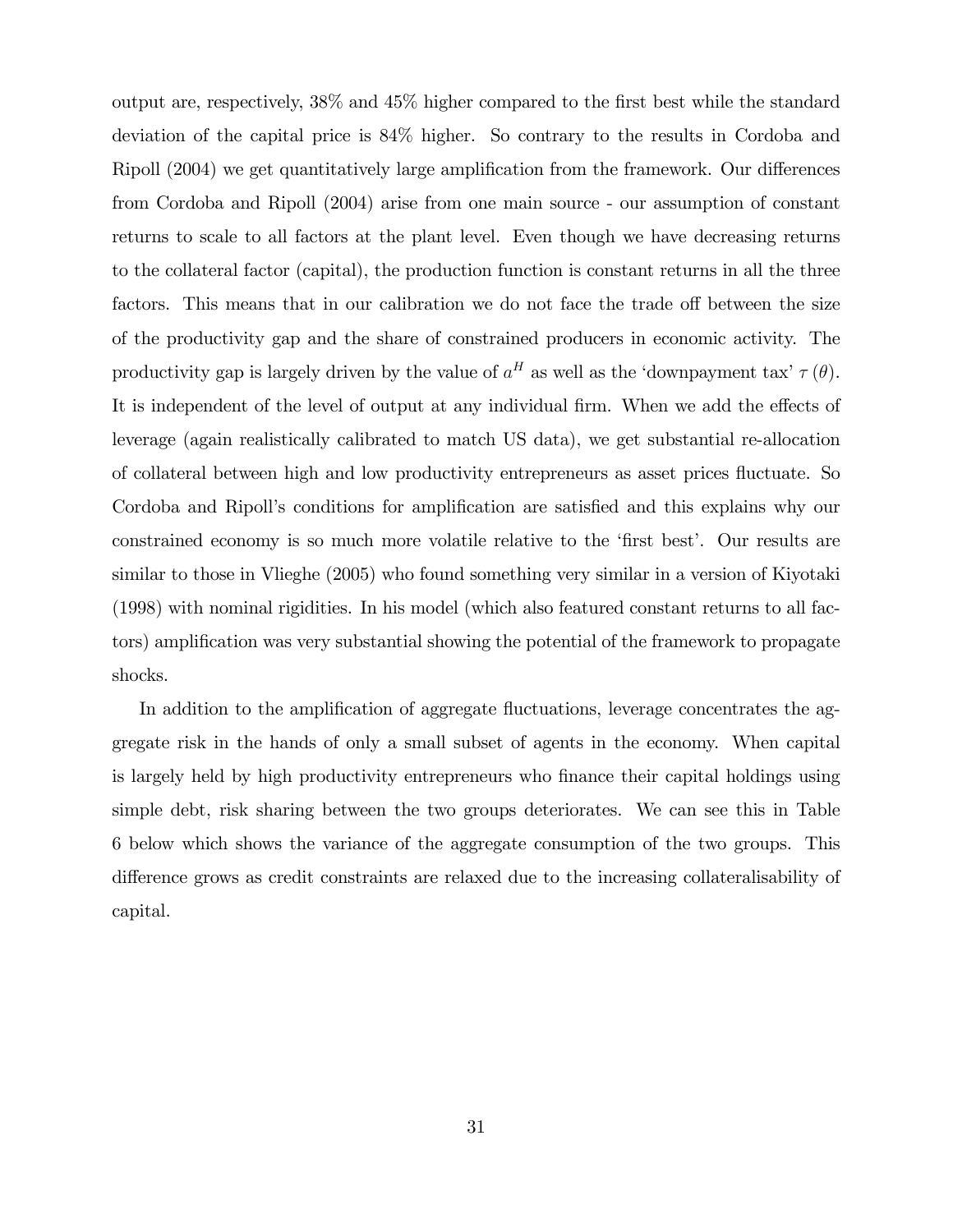| Capital Requirements $\ \theta = 0.80 \ \theta = 0.90 \ \theta = 1.00 \ $ |      |      |      | 1st best |
|---------------------------------------------------------------------------|------|------|------|----------|
| $\sigma_{cH}$                                                             | 2.48 | 3.12 | 5.57 | 1.37     |
| $\sigma_{cL}$                                                             | 1.33 | 1.34 | 1.52 | 1.37     |
| $\sigma_{cW}$                                                             | 1.45 | 1.50 | 1.65 | 1.37     |

Table 6: Consumption volatility for the workers and entrepreneurs<sup>7</sup>

Note:  $\sigma_{cH}$  is the unconditional standard deviation of the log of the consumption of high productivity entrepreneurs,  $\sigma_{cL}$  is the unconditional standard deviation of the log of the consumption of low productivity entrepreneurs,  $\sigma_{cL}$  is the unconditional standard deviation of the log of the consumption of workers.

This result is not surprising. The low productivity entrepreneurs hold largely riskless debt and small positions in risky capital. In contrast, high productivity entrepreneurs hold leveraged positions in risky capital. This asymmetry in the asset holdings of the two groups leads to a concentration of the aggregate risk in the economy into the hands of very few (high productivity) individuals whose consumption áuctuates very substantially. Our results are in line with the findings of Vissing-Jorgensen and Parker (2009) who find that the aggregate risk is borne by a small fraction of high consumption/high income households. Tightening firms' access to borrowing reduces this asymmetry in the riskiness of different indivdiuals' portfolios and consequently reduces the volatility in their relative consumption levels over the business cycle. $8$ 

### 5.5 Discussion

In this section we examined the quantitative significance of four ways in which the credit constrained economy is distorted relative to the Örst best. These distortions, however, do

<sup>7</sup>Note that these consumption volatilities refer to the standard deviation of the consumption of all agents who happen to be high or low productivity at a given point in time. They are not the expected standard deviation of the consumption of the people who are high or low productivity at time 0 when the policy is decided upon.

Nevertheless we think these numbers are informative of the kind of consumption volatility caused by aggregate uncertainty. It illustrates the fact that high productivity entrepreneurs face a lot of risks to their net worth because of leverage and this causes their consumption to be much more volatile ex post.

<sup>&</sup>lt;sup>8</sup>In the limit, when no borrowing is allowed and all production is entirely net worth financed, both types of agents hold identical portfolios (only productive projects) and risk sharing is perfect.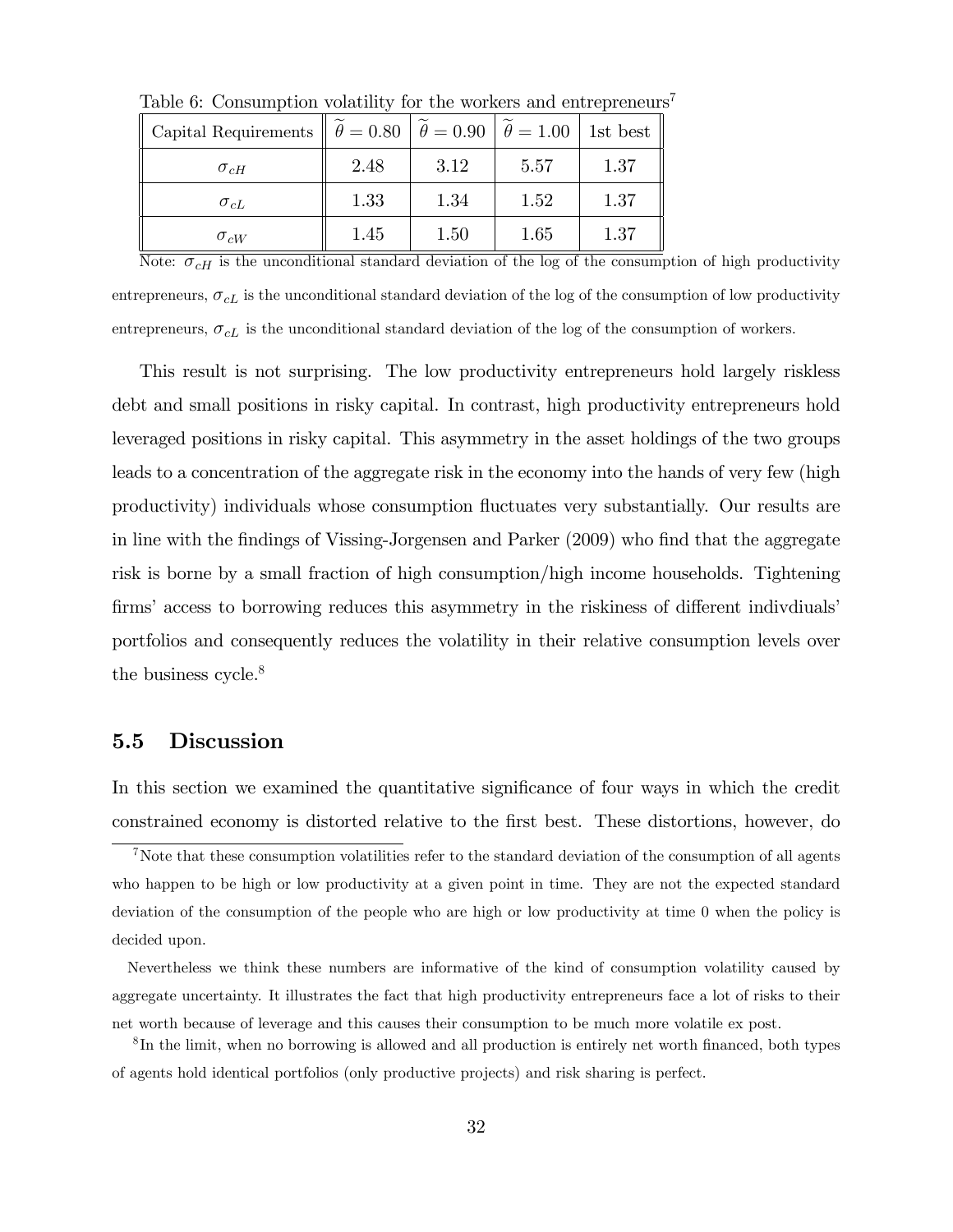not necessarily imply that the economy is constrained inefficient. As long as the government cannot do anything directly about borrowing constraints, many of these distortions will be an unavoidable consequence of credit market imperfections.

For example, any deviations of the economy's steady state from first best would be constrained efficient. The trade off between productive efficiency and consumption smoothing is identical for private individuals and for the government. Private borrowers with good productive opportunities choose to borrow up to the limit and experience a steeply sloped consumption path because the rates of return they can earn on productive projects are much better compared to the cost of debt. The government will make an identical decision because it can redistribute capital holdings between the two groups and compensate the low productivity Örms for their lost output while still making the high productivity borrowers better off. The only constraint on this redistribution is the collateral constraint, which binds for the government in the same way as it binds for the laissez faire economy.

In a stochastic environment, the efficiency properties of the competitive equilibrium change. The collateral amplification mechanism of Kiyotaki and Moore (1997) introduces feedback effects between asset prices, the net worth of leveraged borrowers and the tightness of borrowing constraints. When aggregate productivity switches from high to low, asset prices fall and this has a disproportionately negative effect on the net worth of leveraged high productivity borrowers. Because part of the capital purchase and the whole of the intermediate input purchase is non-collateralisable, borrowers need their own net worth in order to produce on a large scale. Therefore the fall in the net worth of high productivity borrowers reduces the amount of capital they can invest in production and forces them to scale down their capital holdings. The low productivity agents absorb the capital sold by the high productivity ones but only at lower prices. But this fall in the price of capital further damages the net worth of leveraged firms and forces them to cut their capital holdings even further. This completes the 'credit cycle', amplifying and propagating small shocks into larger fluctuations in output, TFP and asset prices.

Where does the inefficiency of private leverage come from? As identified in Lorenzoni (2008) and Korinek (2009), when collateral constraints bind, the pecuniary externalities we usually consider harmless from an economic efficiency point of view, begin to interfere with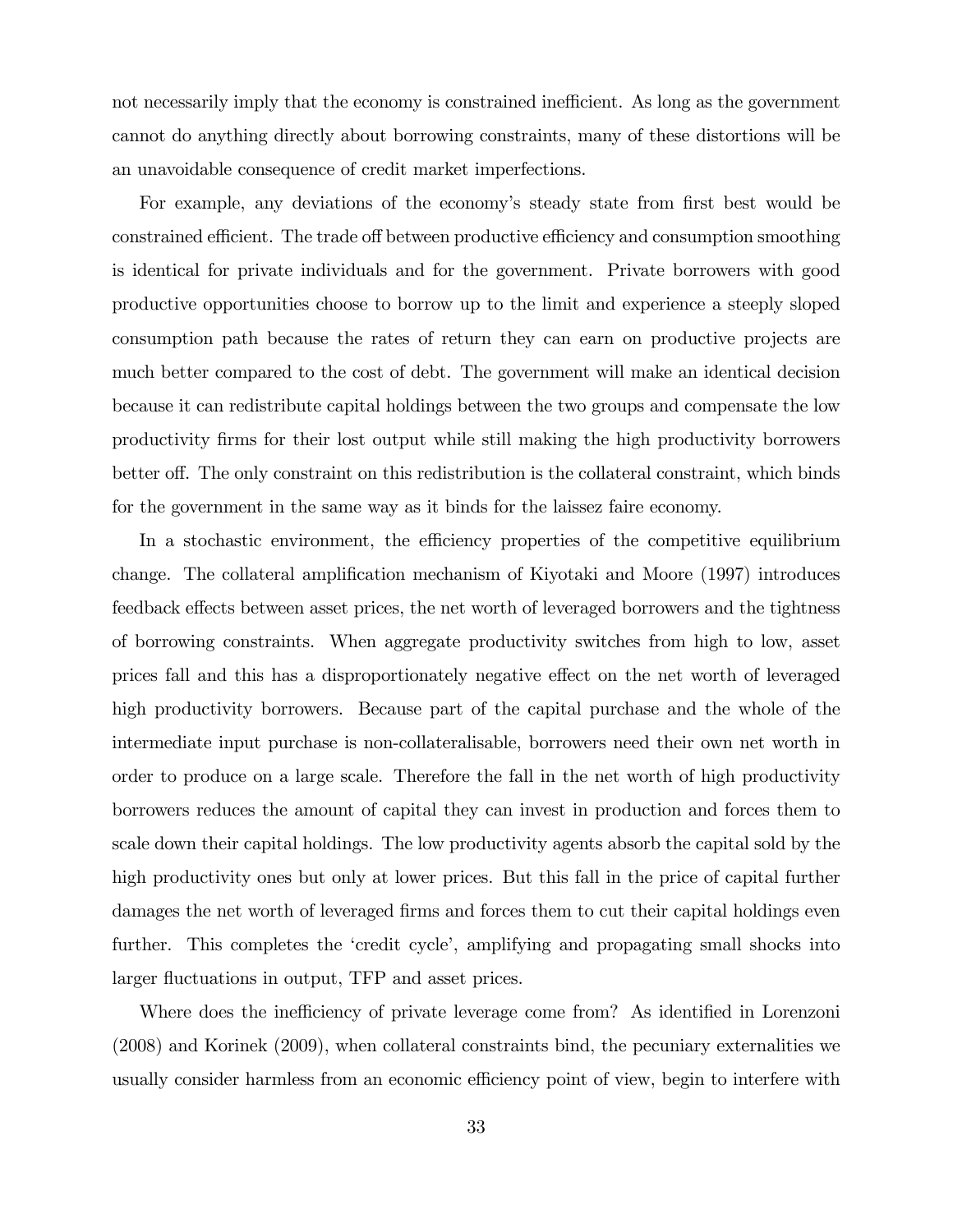the allocative efficiency of the economy. The forced sales of leveraged borrowers depress asset prices and tighten the credit constraints of all other constrained borrowers, forcing them to sell assets themselves<sup>9</sup>.

# 6 The Model Economy under Capital Requirements

In this section we turn to the main question of this research: are private leverage decisions optimal from a social point of view? From the work of Lorenzoni (2008) and Korinek (2009) we know that, qualitatively, the answer is 'no'. Here we examine whether, quantitatively, the inefficiency is large or small.

We assume that capital requirements are chosen by a benevolent government who maximises a social welfare function which weights the values of all agents in the economy. The government is subject to the same collateral and budget constraints facing private agents. So any differences in private and social leverage choices are due to the market price externality discussed above.

### 6.1 The Government's Problem

The government optimises the coefficient on a simple state contingent capital requirement rule

$$
\widetilde{\theta_t} = \min \left[ \exp \left( \chi_0^i + \chi_1^i \ln d_t + \chi_2^i \ln Z_t \right), \theta \right] \tag{21}
$$

in order to maximise the following social welfare function

$$
\Omega_0 = \max_{\{x^i\}} E_0 \left[ \sum_i \varsigma_E^i \sum_{t=0}^\infty \beta^t \ln c_t^i \right] + \varsigma_W \sum_{t=0}^\infty \beta^t \ln \left( C_t^W - \varkappa \frac{(H_t)^{1+\omega}}{1+\omega} \right) \tag{22}
$$

<sup>&</sup>lt;sup>9</sup>But although such pecuniary externalities exist they are not always quantitatively significant. For example, Guerrieri (2007) examines the constrained efficiency of a competitive labour market search model with private information and limited commitment. In her model, workers take the value of the outside unemployment option as given while the planner recognises that it is endogenous because the expected value of job matches affects the continuation value of the unemployed. Although Guerrieri (2007) identifies this very interesting source of inefficiency of the competitive equilibrium, she finds that, quantitatively, the externality in question is very small.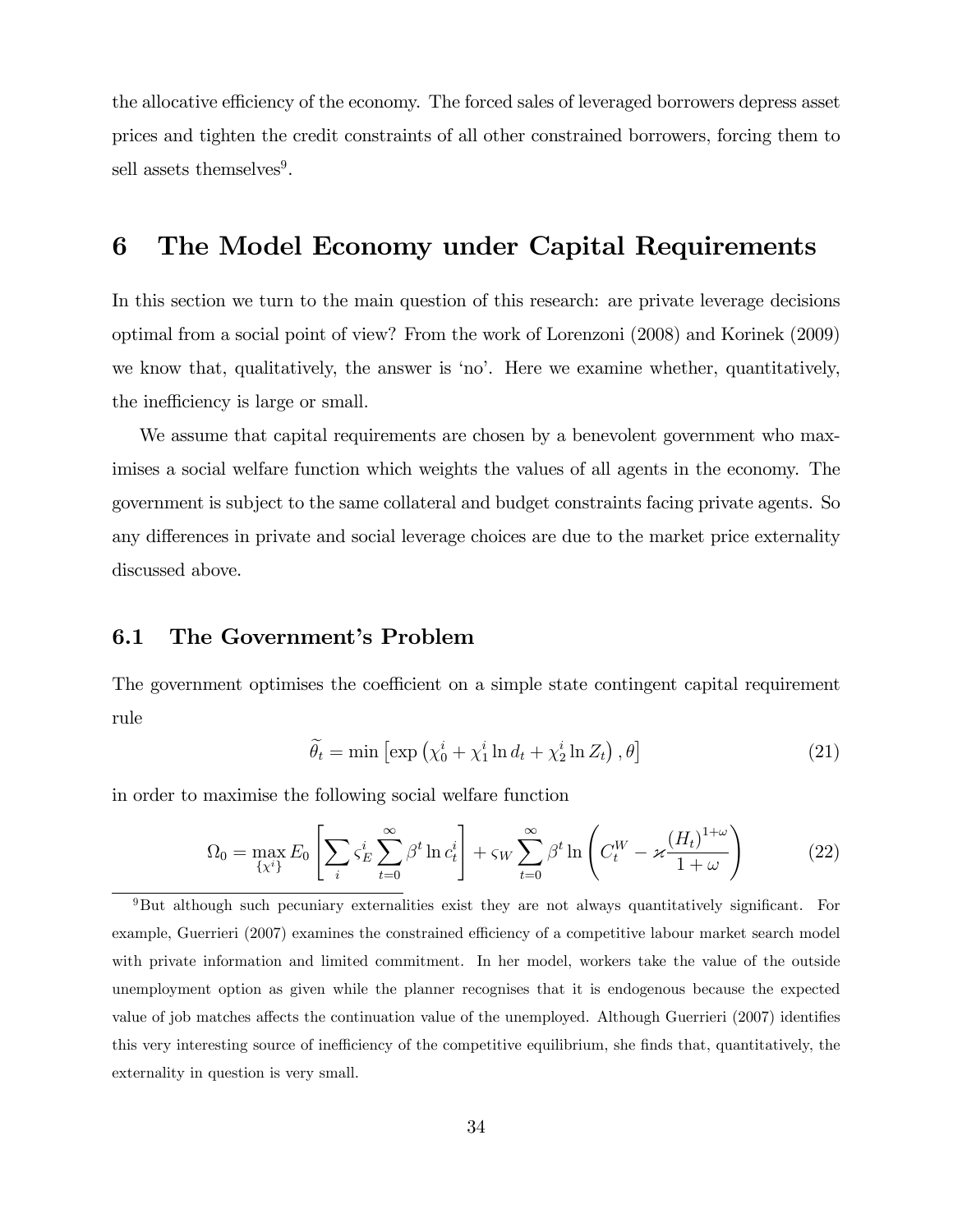where  $\zeta_E^i$  is the Pareto-Negishi weight on entrepreneur i while  $\zeta_W$  is the Pareto-Negishi weight on the workers. We do not consider any other policy instruments.<sup>10</sup> Note that the capital requirements  $\theta_t$  is constrained by the exogenously given limit  $\theta$ .

$$
\theta_t \leqslant \theta
$$

In other words the government has no advantage in enforcing debt repayment over the private sector and therefore it cannot choose looser capital requirements than the market. The policy rule (21) allows the capital requirement to undergo mean shifts as the aggregate productivity state changes. Capital requirements also can respond to changes in the other aggregate state variables - total wealth  $w_t$  and the share of wealth held by high productivity people  $d_t$ . Once the government has chosen capital requirements, the collateral constraint in the regulated economy becomes:

$$
b_t \leq \theta_t E_t q_{t+1} k_t \tag{23}
$$

Private agents then perform exactly the same maximisation problem as in the unregulated economy, but the collateral constraint they now face may be tighter if  $\tilde{\theta}_t < \theta$  in some states of the world.

In Appendix C we show that the value function of the two types of entrepreneurs at time 0 depends on the net present value of future expected log rates of return on wealth as well

 $10$ We do not solve a social planning problem because the collateral constraints in our economy depend on prices and these do not admit to a simple closed form solution in the same way as in Lorenzoni (2008) and Korinek (2009).

In future work, we intend to solve for the full Ramsay problem. We do not do this here because it complicates the solution of the model. At the same time the policy we consider does capture a lot of intuitive features about the way capital requirement policy may be implemented. It is fully state contingent and it is conducted under commitment because the government chooses the  $\chi^i$  coefficients at the beginning of time and sticks to them for ever.

Our policy rule is, therefore, similar to the ëOptimal non-inertial planí popularised by Woodford (2003) because it is conducted under commitment (the central bank opimises its coefficients in a once and for all fashion) but without responding to lagged variables (which is what the optimal Ramsay commitment policy does).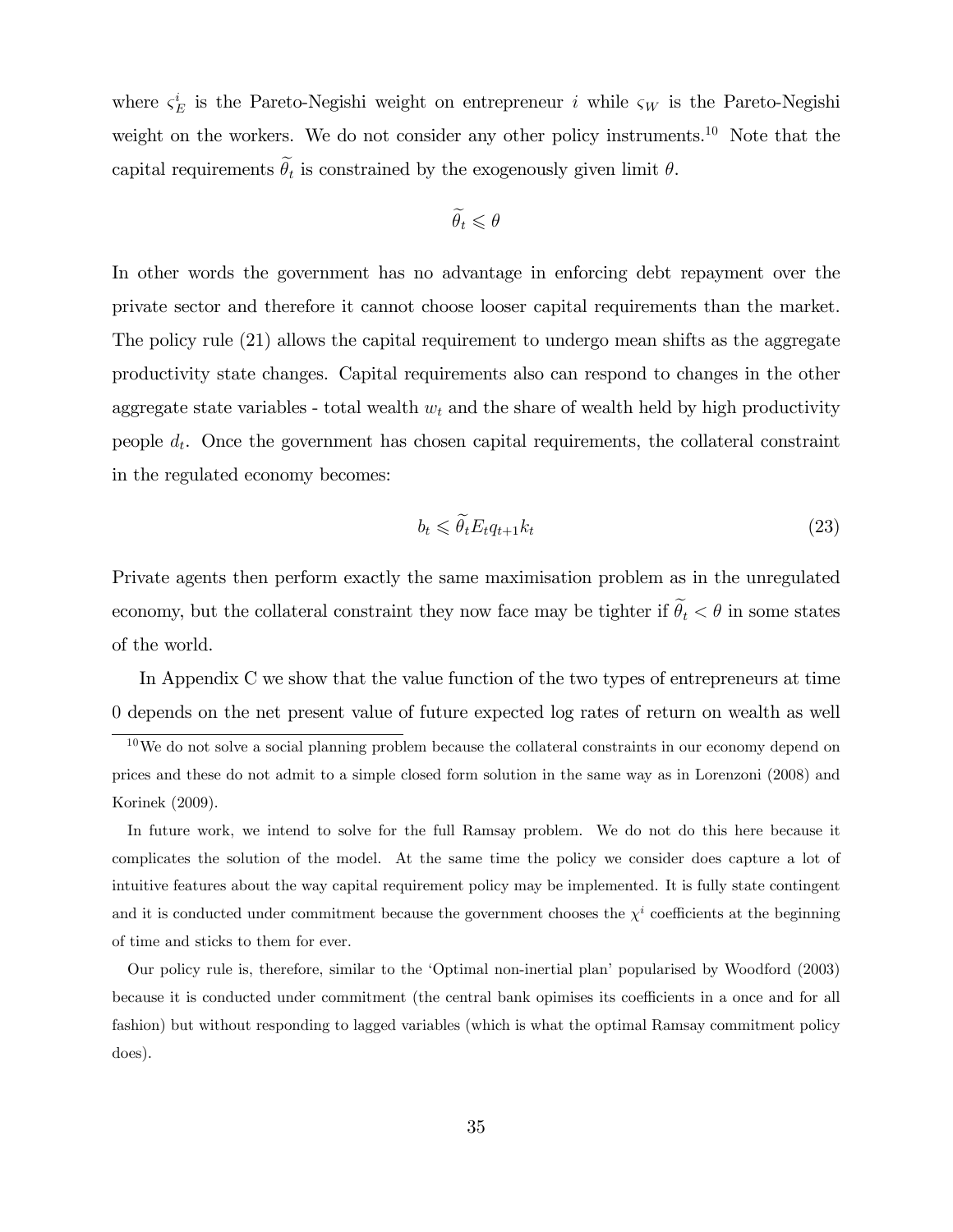as the logarithm of current financial wealth.

$$
V^{i}\left(X_{0}\right)=\varphi^{i}\left(X_{0}\right)+\frac{\ln z_{0}}{1-\beta}, i=H, L
$$

where  $\varphi^{i}(X_{0})$  is the net present value of future rates of return on wealth and  $z_{0}$  is time 0 financial wealth.

$$
\varphi^{i}\left(X_{t}\right) = \ln\left(1-\beta\right) + \frac{\beta \ln \beta}{1-\beta} + \max_{x_{t}, k_{t}, h_{t}, b_{t}} \beta E_{t} \left[\frac{\ln\left(R_{t+1}^{i}\right)}{1-\beta} + \varphi^{i}\left(X_{t+1}\right)\right]
$$

We assume a particular initial wealth distribution in which all high and all low productivity entrepreneurs have an initial level of wealth equal to the group average in the 'no regulation steady state. This allows us to consider the following social welfare function which weights the utilities of the three groups by the inverse of their marginal utility of consumption evaluated at the initial wealth distribution (more details in Appendix K):

$$
\Omega_0 = \max_{\{x^i\}} E_0 \left[ \varsigma^H \left( \varphi^H \left( X_0 \right) + \frac{\ln Z_0^H}{1 - \beta} \right) + \varsigma^L \left( \varphi^L \left( X_0 \right) + \frac{\ln Z_0^L}{1 - \beta} \right) + \varsigma^W V^W \left( X_0 \right) \right] \tag{24}
$$

where  $\varphi^H(X_0)$  and  $\varphi^L(X_0)$  are the NPVs of future expected log rates of return on wealth for the two groups of entrepreneurs while  $Z_0^H$  and  $Z_0^L$  are the initial wealth levels of the high and low productivity entrepreneurs.

# 6.2 When is private leverage excessive?

The benevolent government chooses and commits to a time invariant capital requirement function  $\tilde{\theta}_t$  which maximises social welfare (24). The government cares about three things in (24). It wants to maximise the Pareto weighted average of the net present expected value of log returns on wealth for the two types of entrepreneurs. These are the the  $\varphi_0^H$  and  $\varphi_0^L$  terms in the social welfare function. But it also wants to maximise the welfare of workers which depends on the average level and volatility of real wages. Finally, the government cares about the current financial wealth of entrepreneurs too. It knows that any policy announcement will immediately be reflected in the capital price, impacting on the wealth of the two groups and it takes this into account when designing the optimal policy. In the next section we will compute numerically how these determinants of the welfare of the three groups change as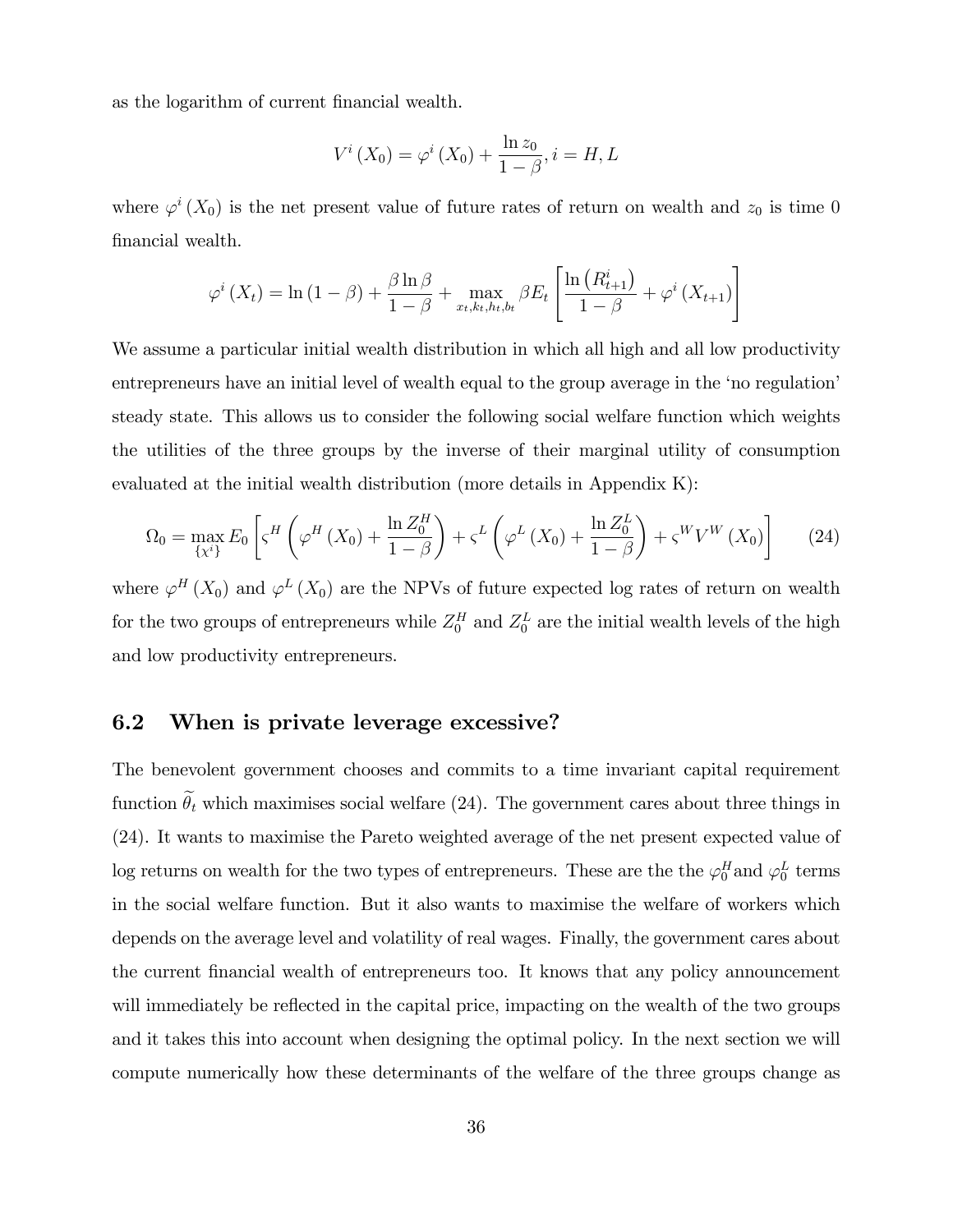we vary capital requirements. Then we will see whether the government can increase welfare relative to the market.

Here however we try to add a little more intuition by considering how the capital requirement choices of the government differ from those of private individuals in more detail. We do this by looking at what choices the government would make if allowed to choose  $\theta_t$ in order to maximise the log expected portfolio return of the two groups of entrepreneurs as well as the log wage rate of workers. We compute the government's first order condition for each group's portfolio problem and evaluating them at private leverage choices  $l_t^m$ . This exercise will be useful for two reasons. First of all it identifies any sources of re-distribution between the two groups as capital requirements are tightened. But secondly, it pinpoints where the externalities discussed by Lorenzoni (2008) and Korinek (2009) might occur in our framework.

#### 6.2.1 High productivity entrepreneurs

Starting with the portfolio problem of high productivity entrepreneurs we find how  $R_{t+1}^{H*}$  is affected by tightening collateral requirements around the private optimum  $l_t^m$ 

$$
\frac{\partial R_{t+1}^{H*} \left( \widetilde{\theta}_{t} = l_t^m \right)}{\partial \widetilde{\theta}_{t}} \approx \frac{\partial \varpi_t^H}{\partial \widetilde{\theta}_{t}} \left( E_t \rho_{t+1}^H - 1 - \varpi_t^H \sigma_{Rt+1}^2 \right) - \frac{\left( \varpi_t^H \right)^2}{2} \frac{\partial \left( \sigma_{Rt+1}^2 \right)}{\partial \widetilde{\theta}_{t}} + \left( \frac{\partial E_t \rho_{t+1}^H}{\partial \widetilde{\theta}_{t}} + \frac{\partial \ln R_t}{\partial \widetilde{\theta}_{t}} \right) \tag{25}
$$

Here  $\rho_{t+1}^H$  is the excess return on leveraged production for high productivity entrepreneurs, which was defined in equation  $(11)$ . The value of  $(25)$  depends strongly on whether borrowing constraints bind or not in the current period. When borrowing constraints bind, the entrepreneur's portfolio hits the constraint and the private first order condition with respect to the share of the risky asset (equation (12)) holds with inequality:

$$
E_t \rho_{t+1}^H - 1 - \varpi_t^H \sigma_{Rt+1}^2 > 0
$$

But the government takes an additional amplification effect into account. This is the  $\left(\varpi_t^H\right)^2$ 2  $\partial\big(\sigma_{Rt+1}^2\big)$  $\frac{Rt+1}{\partial \widetilde{\theta}_t}$  term in equation (25). It takes into account the endogeneity of the variance of the portfolio rate of return for high productivity entrepreneurs. The more they borrow to invest into risky assets, the larger the impact of capital price shocks on their rates of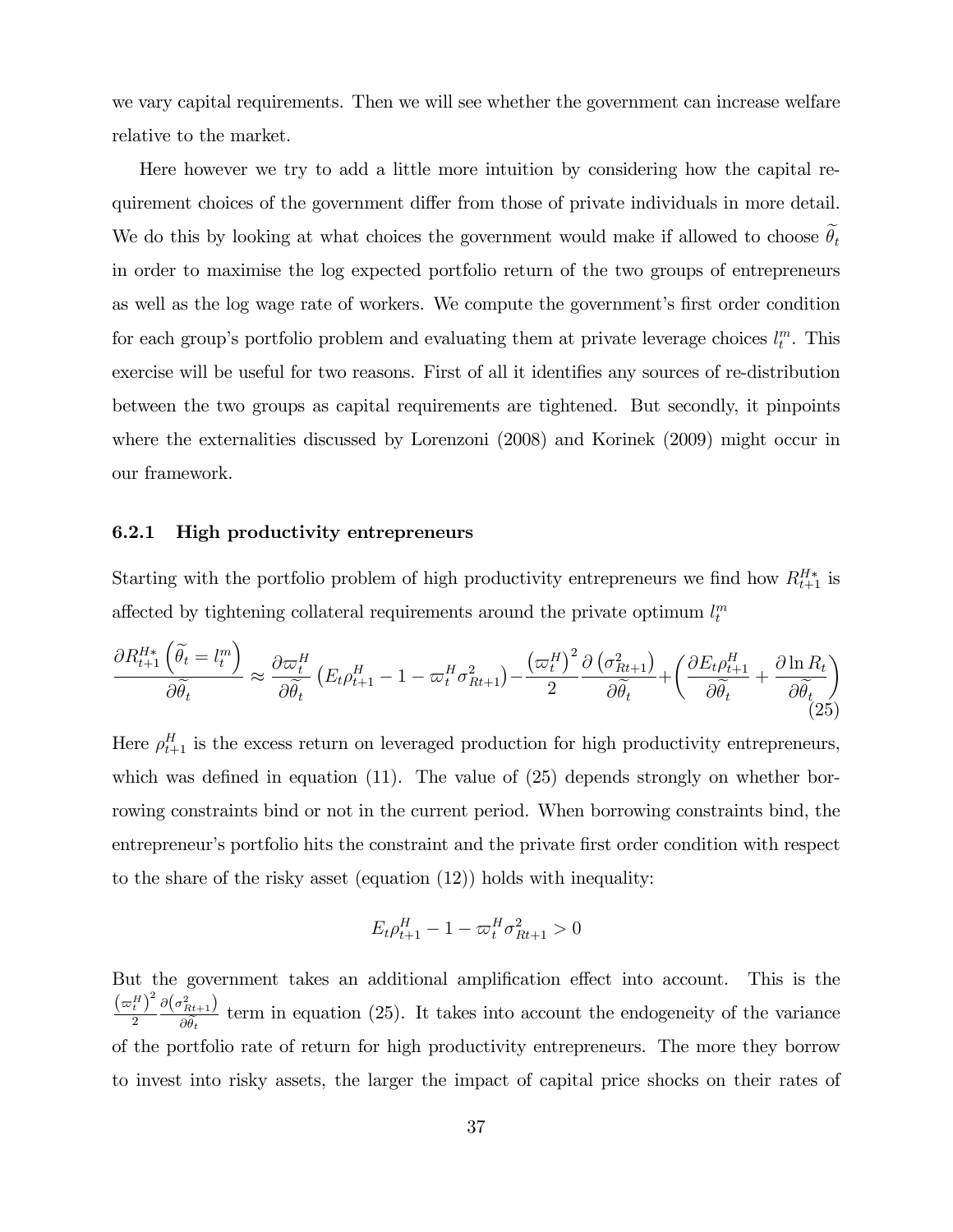return on wealth. And this is where the amplification mechanism generates the externality identified in Lorenzoni (2008) and Korinek (2009). When capital prices fall, leveraged entrepreneurs make low returns on wealth and this forces them to sell capital because they no longer have the net worth to purchase the non-collateralised inputs needed to support a large capital input into production. The capital sales can only be absorbed by low productivity firms at lower prices, leading to another round of forced capital sales by credit constrained entrepreneurs.

But the government also recognises the fact that its policy instrument has its costs. Raising the downpayment requirement on capital acts like a tax on high productivity entrepreneurs, which reduces their excess return on production:  $\frac{\partial E_t \rho_{t+1}^H}{\partial \tilde{\theta}_t} > 0$ . So when capital requirements are tightened, the excess return on high productivity projects is reduced due to their distorted input mix. Partially offsetting that, the risk free rate increases when the government tightens credit limits:  $\frac{\partial \ln R_t}{\partial \hat{\theta}_t} < 0$ . But overall, tighter capital requirements leads to a lower rate of return on wealth for high productivity entrepeneurs. Finally, high productivity entrepreneurs have substantial capital positions which depreciate in value when regulation is introduced. This has a negative effect on their welfare.

#### 6.2.2 Low productivity entrepreneurs

Moving on to the portfolio of low productivity entrepreneurs we have the following first order condition, which determine the way the capital requirements for high productivity entrepreneurs impact on the log rate of return on wealth for the low types:

$$
\frac{\partial \ln R_{t+1}^{L*} \left( \tilde{\theta}_{t} = l_t^m \right)}{\partial \tilde{\theta}_{t}} \approx \frac{\partial \varpi_t^L}{\partial \tilde{\theta}_{t}} \left( E_t \rho_{t+1}^L - 1 - \varpi_t^L \sigma_{rt+1}^2 \right) - \frac{\left( \varpi_t^L \right)^2}{2} \frac{\partial \left( \sigma_{rt+1}^2 \right)}{\partial \tilde{\theta}_{t}} + \frac{\partial E_t \rho_{t+1}^L}{\partial \tilde{\theta}_{t}} + \frac{\partial \ln R_t}{\partial \tilde{\theta}_{t}} \tag{26}
$$

Capital requirements will affect low productivity types indirectly because they will reduce the available supply of the risk free asset and force them to invest more of their net worth in production. This is the first term in  $(26)$ . But in addition, the volatility of the aggregate economy will decline and this will reduce the variance of the returns on the risky asset  $\left(\frac{\left(\varpi_t^L\right)^2}{2}\right)$ 2  $\partial\big(\sigma_{rt+1}^2\big)$  $\frac{(\gamma t+1)}{\partial \widetilde{\theta}_t}$ ). The excess return on the risky asset for low productivity types will also change  $\left(\frac{\partial E_t \rho_{t+1}^L}{\partial \tilde{\theta}_t}\right)$  depending on whether the overall portfolio has become riskier or safer as a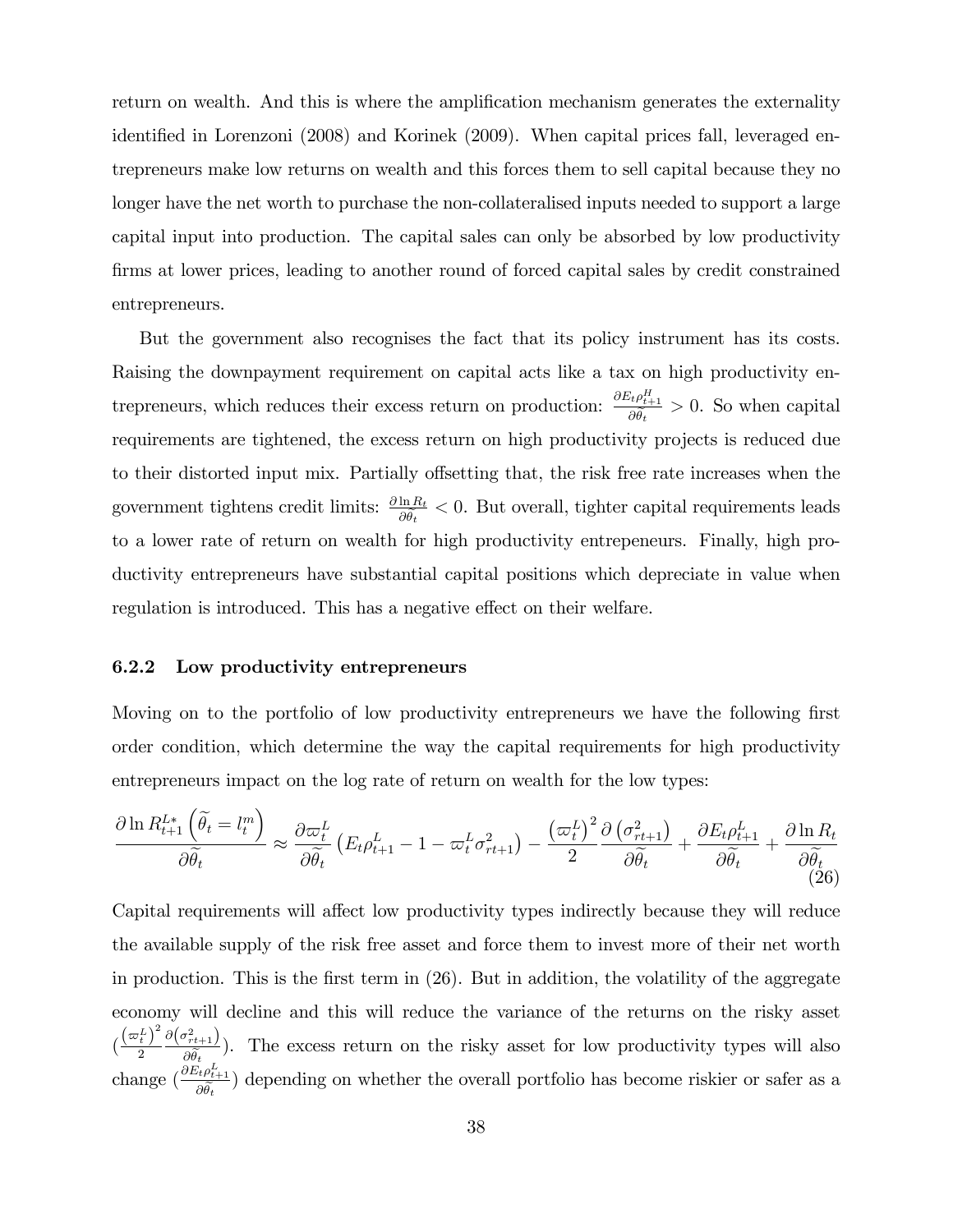result of the policy change. Finally risk free rates will change as the economy becomes more regulated.

For unconstrained low productivity entrepreneurs most of the terms in (26) are zero.  $E_t \rho_{t+1}^L - 1 - \varpi_t^L \sigma_{rt+1}^2 = 0$  from optimal portfolio choice. Because the low productivity type prices assets in our economy, any change in the volatility of returns will be reflected in the excess returns demanded in equilibrium. This means that  $-\frac{(\omega_t^L)^2}{2}$ 2  $\partial\big(\sigma_{rt+1}^2\big)$  $\frac{\partial \rho_{t+1}^2}{\partial \tilde{\theta}_t} + \frac{\partial \rho_{t+1}^L}{\partial \tilde{\theta}_t} = 0$ : more volatile returns will be accompanied by a higher excess return leaving the welfare of low productivity entrepreneurs unaffected.

There is an interesting difference between the way the government treats the portfolios problems of the two groups. In the case of the high productivity agents, the government was concerned with the welfare consequences of the market price externality which increased the value of  $\sigma_{Rt+1}^2$  the variance of the log rate of return on the risky asset for high productivity entrepreneurs. But in this case changes in  $\sigma_{rt+1}^2$  - the variability of the log excess return on the risky asset for the low types - did not represent any allocative inefficiency.

This difference arises because low productivity entrepreneurs are always unconstrained in their portfolio choice so, on the margin, any increase in the volatility of capital prices due to the excessive leverage of other entrepreneurs is compensated in equilibrium by higher excess returns. For the low productivity types the behaviour of the productive types represents a pure pecuniary externality with no consequences for allocative efficiency. In contrast, high productivity entrepreneurs are borrowing constrained (at least in some states of the world) and the tightness of the borrowing constraint depends on the level of asset prices. So the pecuniary externalities caused by the forced capital sales by leveraged entrepreneurs in downturns do have consequences for the allocative efficiency of the economy. By tightening borrowing constraints for everyone else, forced sales exert an externality the benevolent government should be concerned with correcting.

Because most of the terms in (26) drop out, the expected net present value of future returns for low productivity types is driven largely by what is happening to the log of risk free rates.

$$
\frac{\partial \ln R^{L*}_{t+1} \left( \widetilde{\theta_t} = l^m_t \right)}{\partial \widetilde{\theta_t}} \approx \frac{\partial \ln R_t}{\partial \widetilde{\theta_t}}
$$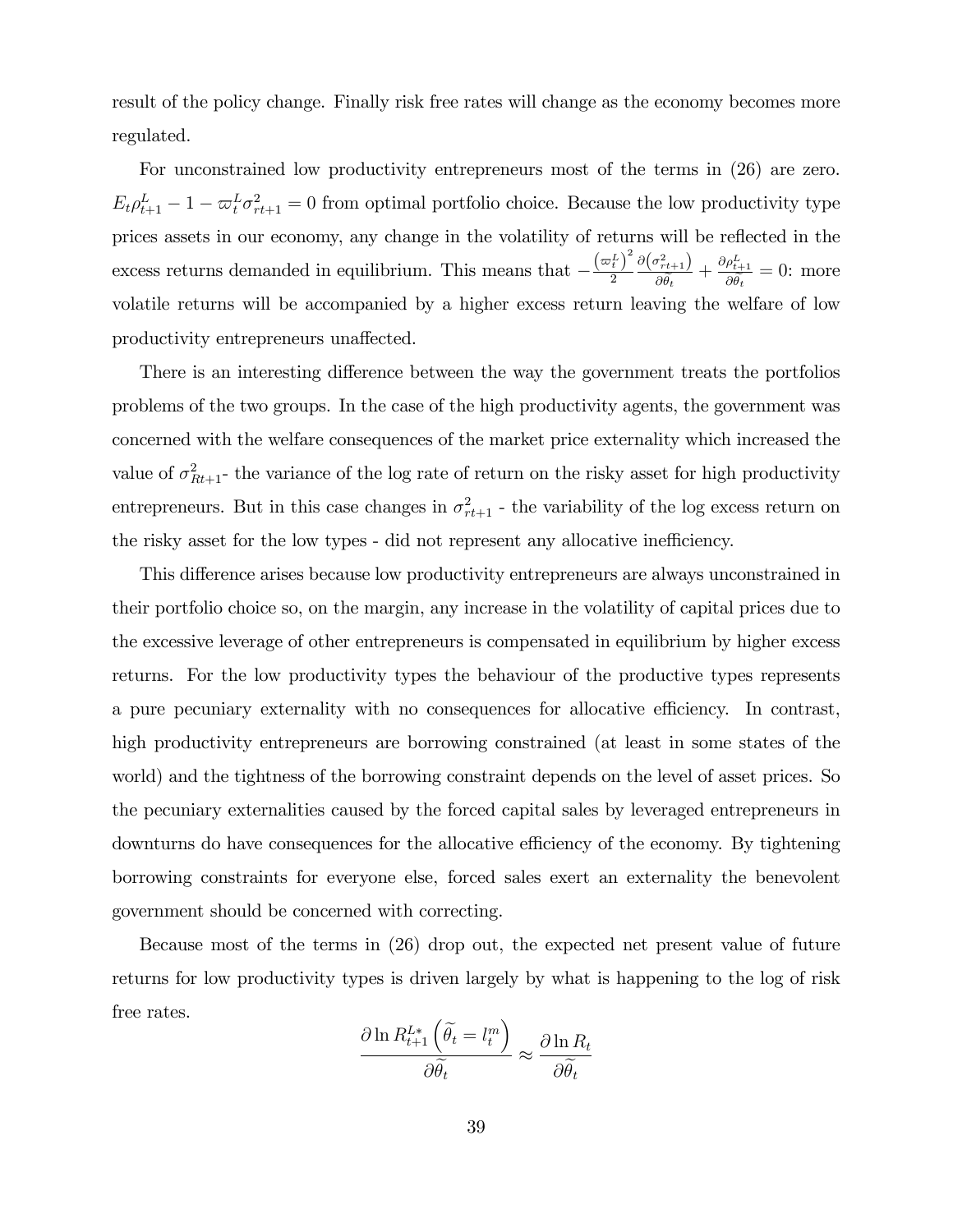Because tightening collateral requirements in the Kiyotaki (1998) model reduces aggregate TFP and pushes down on capital prices, the lower user cost of capital increases the rate of return on production for low productivity types and, by arbitrage, increases the risk free rate. This effect raises the welfare of low productivity entrepreneurs.

But there are other factors which reduce the welfare of low productivity entrepreneurs. First of all, the continuation value of low productivity agents  $\varphi_t^L$  partly depends on the value of a possible future high productivity opportunity  $\varphi_t^H$  and as we have seen in the previous subsection, this can be reduced by regulation. But secondly, as capital regulation is tightened, this depresses capital prices which form a part of all entrepreneurs' portfolios. So the wealth terms of (24) will fall. Overall, the welfare of the unproductive will rise if they do not hold much capital (hence the loss of wealth from lower prices is small) and if they are not very likely to transit to the high productivity state (hence the fall in the value of productive opportunities does not affect them much).

#### 6.2.3 Workers

Workers' period welfare is determined by the log of the real wage.

$$
\frac{\partial \ln w_t\left(\widetilde{\theta_t} = l_t^m\right)}{\partial \widetilde{\theta_t}}
$$

As the results in Table 5 above showed, tightening capital requirements in relatively well developed financial systems (with a high value of  $\tilde{\theta}_t$ ) resulted in slightly higher real wages and higher welfare for workers. However, tightening collateral requirements in a less well developed financial system resulted in lower wages for workers.

To summarise. We can see that introducing capital requirements may improve the welfare entrepreneurs and workers although this is by no means guarranteed. When collateral requirements are already binding at the time of capital requirement reform, such a reform may not be welfare increasing despite the existence of externalities. This is because the binding collateral constraint makes the policy instrument (tightening collateral constraints even further in some states of the world) a very distortionary one. In order for the government to distort an already distorted economy even further, two things have to be true: the collateral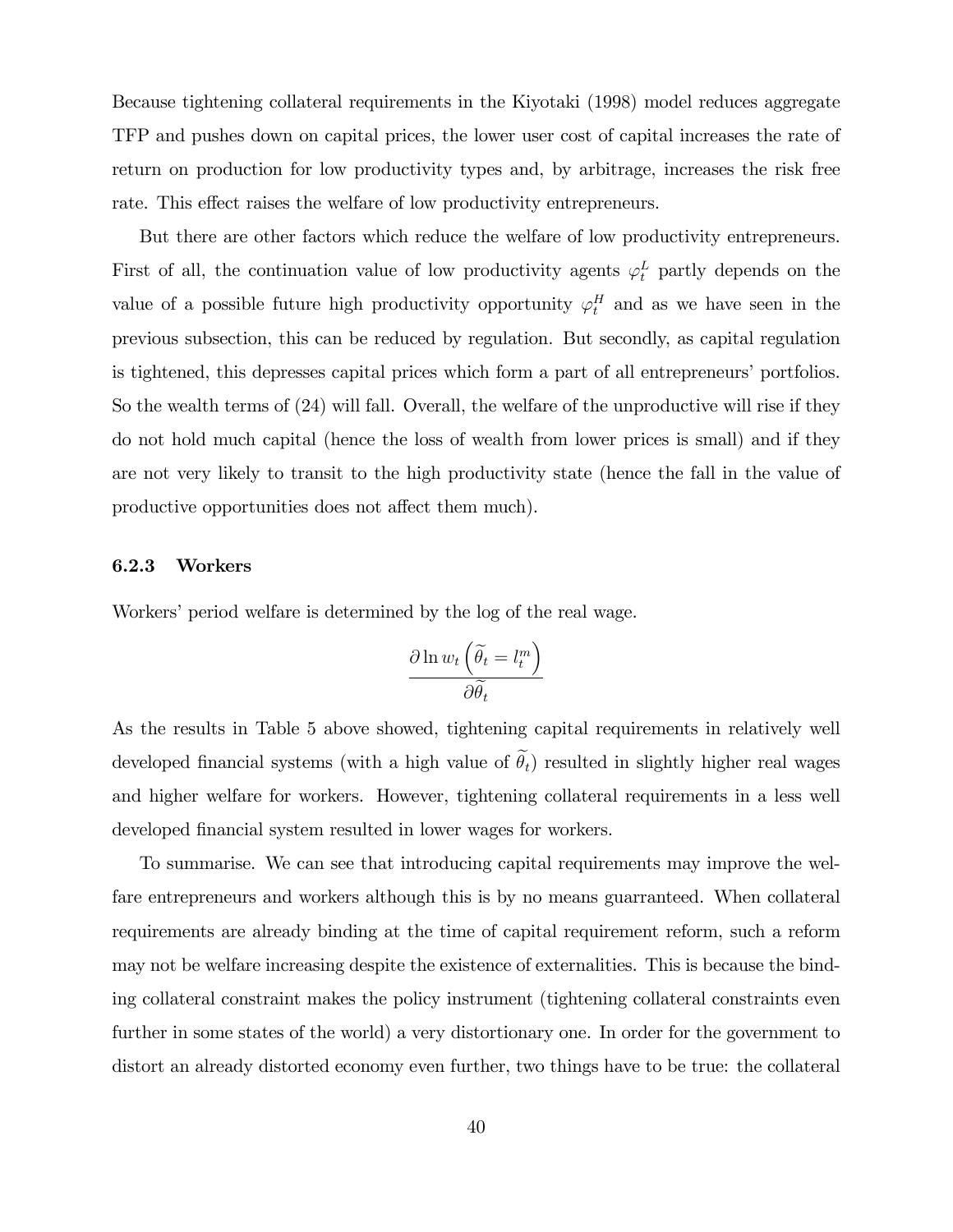amplification mechanism must be very powerful and/or private individuals must care very much about consumption volatility. We now proceed to check whether numerically this is is the case or not in our economy.

# 7 Optimal Collateral Requirements and Welfare

### 7.1 Numerical Results

In this section we use numerical simulations to compare the market and the government's choices of the collateral requirements on capital. We do this under different states of the financial system as measuared by  $\theta$  - the fraction of capital which is collateralisable<sup>11</sup>. This is done in Table 7 below. The first row of the table shows that firms always choose to invest up to the debt limit in the competitive equilibrium. The second row shows the governmentís choice of capital requirement as it tries to maximise the social welfare function (24). The capital requirement turns out to be invariably equal to the privately permissible maximum leverage and, unsurprisingly, private agents borrow the same amount as they do in the unregulated economy (shown in the third row of the table). This is the main result of this paper - when credit constraints bind tightly due to a substantial productivity differential between the two types of entrepreneurs in our economy, the government wants to encourage investment all the way to the incentive-compatibility determined borrowing limit  $\theta$ .

|                                      | $\theta = 0.80$ | $\theta = 0.90$ | $\theta = 1.00$ |
|--------------------------------------|-----------------|-----------------|-----------------|
| $E(l_t^m)$                           | 0.80            | 0.90            | 1.00            |
| $E\left(\widetilde{\theta_t}\right)$ | 0.80            | 0.90            | 1.00            |
| $E(l_t^g)$                           | 0.80            | 0.90            | 1.00            |

Table 7: The government's collateral requirement choices

Note:  $E(l_i^m)$  is the average private choice of debt as a fraction of tangible assets in the Laissez Faire economy,  $E\left(\widetilde{\theta_t}\right)$  is the average capital requirement in the regulated economy and  $E\left(l^g_t\right)$  $\binom{g}{t}$  is the average

<sup>&</sup>lt;sup>11</sup>In each we recalibrated the model to match the target discussed in the calibration section. These are  $(1)$  aggregate leverage,  $(2)$  leverage of the most indebted decile of firms,  $(3)$  the ratio of tangible assets to GDP, (4) the fraction of time spent working and (5) the standard deviation of real GDP.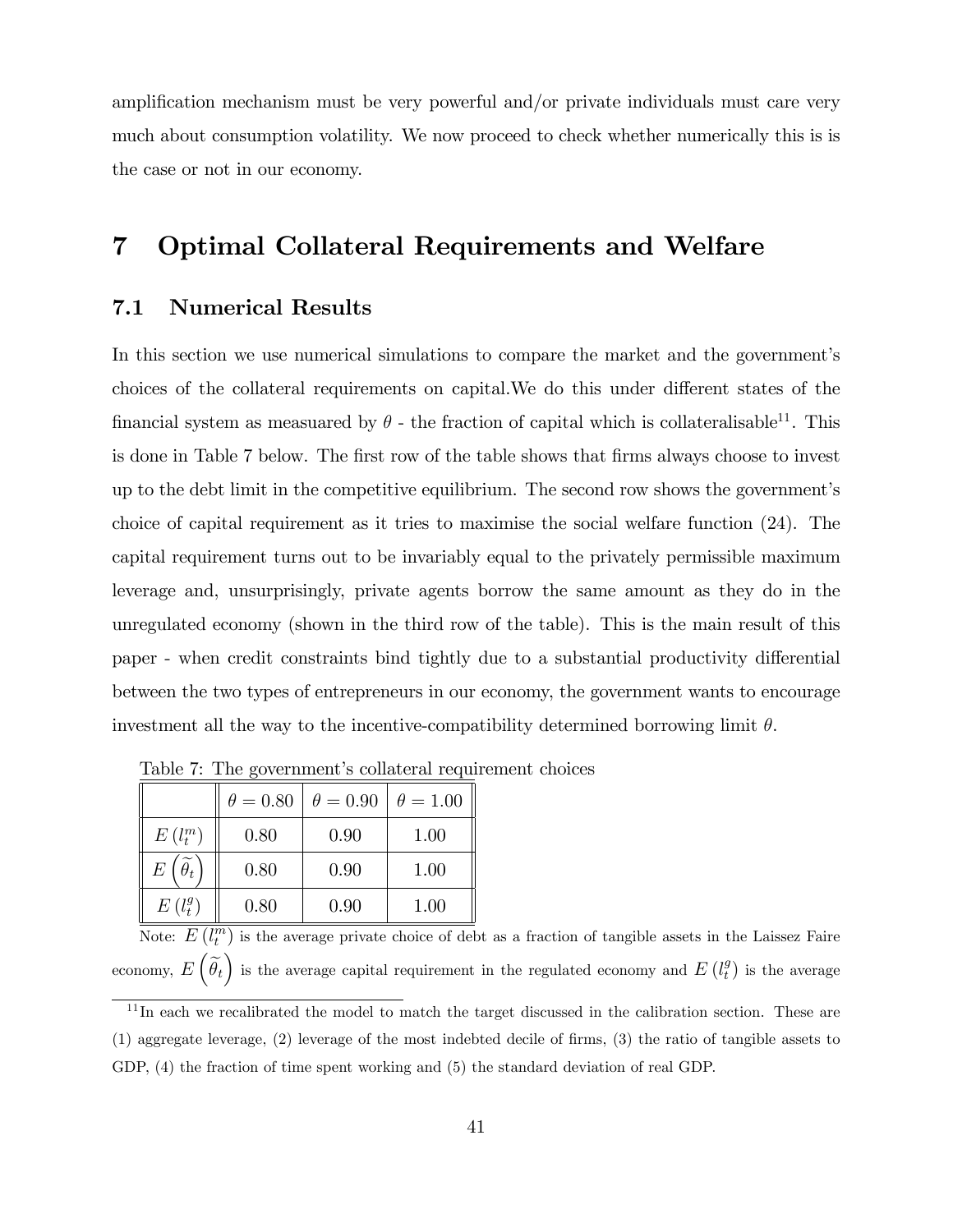private choice of debt as a fraction of tangible assets in the regulated economy.

Table 8 below tries to delve a little deeper into the determinants of welfare for individual groups as well as the aggregate economy in order to see how they they are affected by changes in capital requirements. The table looks at the change in a number of measures of welfare from the imposition of a capital requirement  $\tilde{\theta}_t = \theta - 0.01$  in all states of the world. Because we are interested in how the initial state of the financial system affects the incentives of the government to regulate leverage, we repeat our exercise for several financial systems, represented by different values of the maximum collateral limit  $\theta$ .

So for example, the first column of the table takes an economy where the state of the Önancial system can collateralise up to a 0:8 fraction of capital values. To see the local incentives for the government to regulate we consider the welfare effects of the imposition of a capital requirement  $\widetilde{\theta}_t = 0.79$ .

|                                            | $\theta = 0.80$  | $\theta=0.90$ | $\theta = 1.00$ |  |  |
|--------------------------------------------|------------------|---------------|-----------------|--|--|
| Welfare of high productivity entrepreneurs |                  |               |                 |  |  |
| $100\triangle \ln \varphi_0^H$             | $-0.33$          | $-0.32$       | $-0.23$         |  |  |
| $100\Delta \ln Z_0^H$                      | $-1.06$          | $-1.91$       | $-4.15$         |  |  |
| $100\triangle \ln V_0^H$                   | $-0.33$          | $-0.58$       | $-1.15$         |  |  |
| Welfare of high productivity entrepreneurs |                  |               |                 |  |  |
| $100\triangle \ln \varphi_0^L$             | 0.37             | 0.58          | 1.11            |  |  |
| $100\triangle \ln Z_0^L$                   | $-0.14$          | $-0.32$       | $-0.71$         |  |  |
| $100\Delta \ln V_0^L$                      | 0.05             | 0.03          | 0.04            |  |  |
|                                            | Workers' welfare |               |                 |  |  |
| $100\triangle \ln V_0^W$                   | $-0.09$          | $-0.02$       | 0.14            |  |  |
| Aggregate welfare                          |                  |               |                 |  |  |
| $100\triangle \ln V_0$                     | $-0.18$          | $-0.23$       | $-0.33$         |  |  |

Table 8: Capital requirements and welfare

Note: All variables in the table measure the percentage change in the relevant component of welfare from a tightening of collateral requirements by 0.01 (or 1% of the value of tangible assets).  $\triangle \ln \varphi_0^H$  is the change in the net present value of future expected log rates of return on wealth for high productivity entrepreneurs,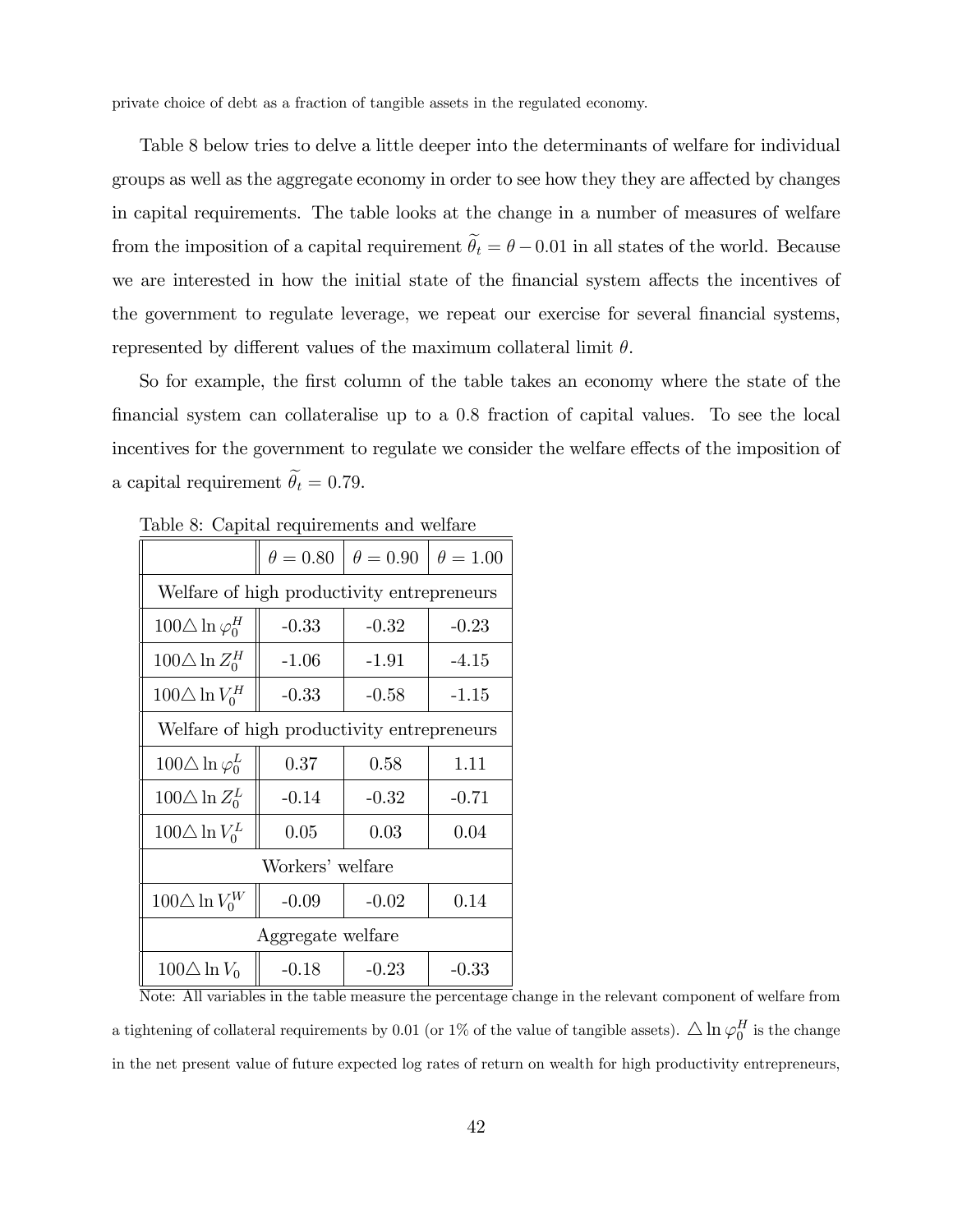$\triangle \ln \varphi_0^L$  is the change in the net present value of future expected log rates of return on wealth for low productivity entrepreneurs,  $\triangle \ln w_0^H$  is the wealth change for high productivity entrepreneurs,  $\triangle \ln w_0^L$  is the wealth change for low productivity entrepreneurs,  $\triangle \ln V_0^H$  is the welfare change for high productivitiy entrepreneurs,  $\triangle \ln V_0^L$  is the welfare change for low productivitiy entrepreneurs,  $\triangle \ln V_0$  is the aggregate welfare change.

Starting with the baseline case of  $\theta = 1$  (the third column of the table) we can see that changing capital requirements a little in the neighbourhood of the competitive equilibrium reduces aggregate welfare by  $0.3\%$ . But this masks a number of different competing effects on welfare. Starting with the high productivity entrepreneurs, the second row of the table shows that the expected net present value of future log returns on wealth  $(\varphi_0^H)$  decreases by just under 0.2%. There is also a 4% decline in wealth  $(Z_0^H)$  and causes a 1% drop in the welfare of high productivity entrepreneurs  $(V_0^H)$ . Further down the  $\theta = 1$  column we have the components of welfare for low productivity entrepreneurs. The expected net present value of future rates of return  $(\varphi_0^L)$  increases by around 1% driven by the higher safe rate of return. Lower asset prices depress the wealth of this group  $(Z_0^L)$  which falls by 0.7%. The effect of higher rates of return on wealth dominates, leading to a  $0.04\%$  increase in welfare  $(V_0^L)$ . Workers' welfare  $(V_0^W)$  also rises by a small amount driven by a small rise in the real wage and a decline in the volatility of real wages.

The cases of  $\theta = 0.9$  and  $\theta = 0.8$  (the first and second column of the Table) are qualitatively similar to the baseline case though all the magnitudes get progressively smaller in absolute value as the economy gets more and more distorted at lower levels of financial development. Appendix L contains a number of other sensitivity checks we performed in order to be sure of the robustness of the íno regulationí result. We found that our results were robust to different values of the productivity differential  $a<sup>H</sup>$  as well as to the form of the borrowing constraint.

### 7.2 Discussion

Our numerical results show that the capital requirement is a very blunt instrument, which is best left unused in the context of our model and calibration. The main losers from tighter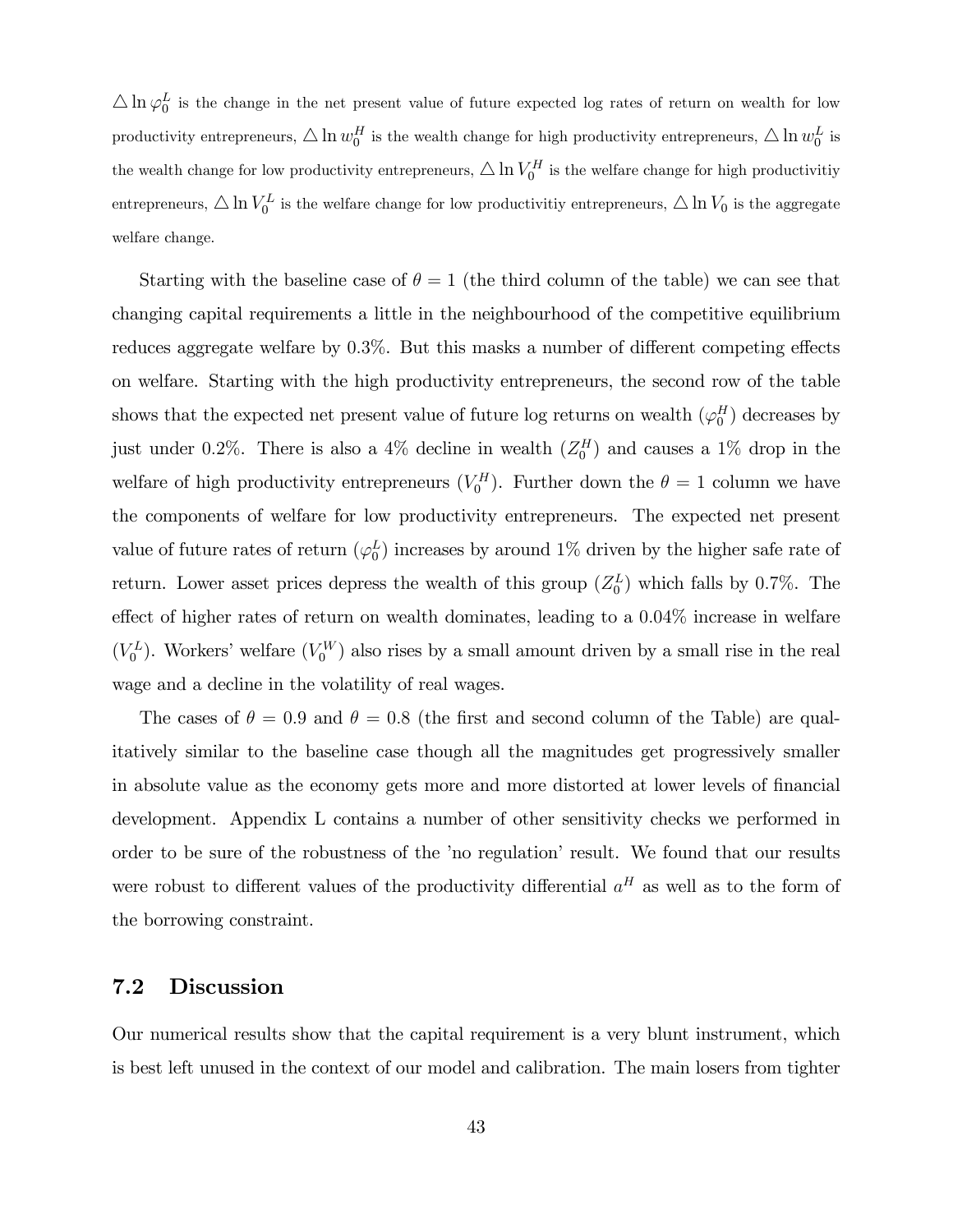regulation of private leverage are the high productivity entrepreneurs who find that their access to borrowing is reduced with detrimental effects on their steady state consumption and welfare. On the positive side, as the results in the penultimate row of Table 8 shows, the volatility in their consumption declines very sharply. This is because reduced leverage improves both consumption smoothing over the idiosyncratic productivity cycle as well as risk sharing over the business cycle. But the beneficial impact of greater consumption stability are insufficient to generate a welfare improvement.

Low productivity entrepreneurs also lose out though by a smaller margin. For them, capital regulation represents a finer balance. On the one hand they gain because the reduced access to credit reduces capital prices and boosts the rate of return they earn on their own production. The consumption is also smoother due to the reduced volatility of consumption over the productivity cycle as well as the business cycle. But these gains are relatively small because low productivity entrpreneurs are not leveraged and their consumption is already smooth. On the other hand, lower wealth due to poorer borrowing opportunities and lower asset prices affects them too.

Taken as a whole, the economy is made worse off by capital requirements. This is because the productivity reducing effect of regulation turns out to have a larger impact on welfare compared to its impact in terms of greater macro-economic stability. This suggests that one reason for the surprising result of this paper is that private agents value average consumption a lot more than they value consumption stability. One simple way to test this hypothesis is to examine the premium on risky assets in our economy. This is done in Table 9 below, which shows the difference between the expected return on the risky asset for low productivity entrepreneurs and the risk free rate. We focus on low productivity entrepreneurs because they are unconstrained and therefore they price assets in our economy.

Table 9: The risk premium under different financial systems

|                                                                 | $\ \theta = 0.80 \ \theta = 0.90 \ \theta = 1.00$ |                |        |  |  |
|-----------------------------------------------------------------|---------------------------------------------------|----------------|--------|--|--|
| $\parallel$ 100 $\left(E_tr_{t+1}^k-R_t\right)\parallel$ 0.0010 |                                                   | $\vert$ 0.0015 | 0.0020 |  |  |
| Noto: 0.01 dopotos 1 basis point                                |                                                   |                |        |  |  |

Note: 0.01 denotes 1 basis point.

The table shows that the risk premium is very small - less than 1bp for the calibration we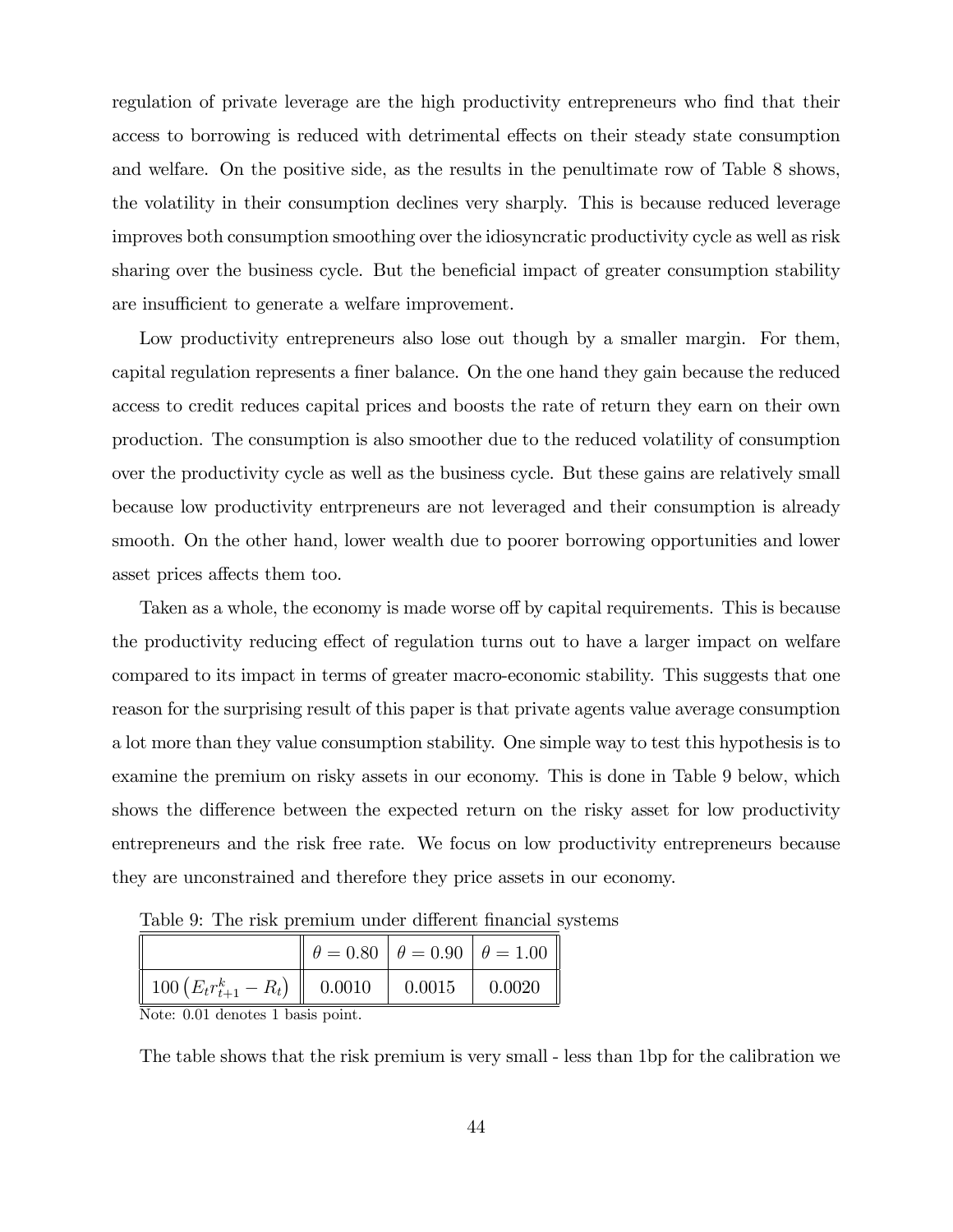consider. Put another way, low productivity entprepreneurs strongly prefer excess returns to smooth returns. It is therefore clear why the government Önds that it cannot improve on the competitive allocation. The pecuniary externality results in excessive volatility of consumption and asset prices while the policy response we consider has its own costs in terms of the level of output and consumption. Consumers in this model do not find such a trade off advantageous.

Again, note that an absence of amplification in the Kiyotaki (1998) model is not the reason for this result. Contrary to the findings of Cordoba and Ripoll (2004) we find that there is substantial amplification with the standard deviation of output and TFP around 40% higher than the 'first best' and the standard deviation of consumption and asset prices more than  $80\%$  higher than the 'first best'. This shows that the model can magnify the effects of shocks but consumers do not care sufficient about this to be willing to pay the costs of the regulation.

There are at least three reasons for this. First of all, the assumption of log utility limits entrepreneurs' risk aversion and the amount of steady state consumption they are willing to give up in order to have a smooth consumption profile over time. This reduces the costs of weak risk sharing and consumption smoothing in our economy and therefore makes regulation (which improves both risk sharing and consumption smoothing) less desirable. Secondly, aggregate shocks are small. The high productivity state alternates between values  $0.6\%$  above or below steady state. This is consistent with aggregate fluctuations in developed economies during the recent 'Great Moderation' period. It remains to be seen whether the volatility of technology shocks picks up following the 2008 Lehmans Crisis.

Thirdly, the nature of borrowing in this model is entirely constrained efficient. The flow of funds between borrowers and lenders serves to boost productivity and benefit everyone. There is no misalocation of resources such as might arise if lenders or borrowers make mistakes in allocating credit; there are no defaults and no bankruptcy costs associated with default. So perhaps it is unsurprising that regulation cannot help in this environment: we have made its task relatively difficult.

These considerations introduce many possible avenues for future work. Examining the robustness of the 'no regulation' result to different preferences is one obvious extension I am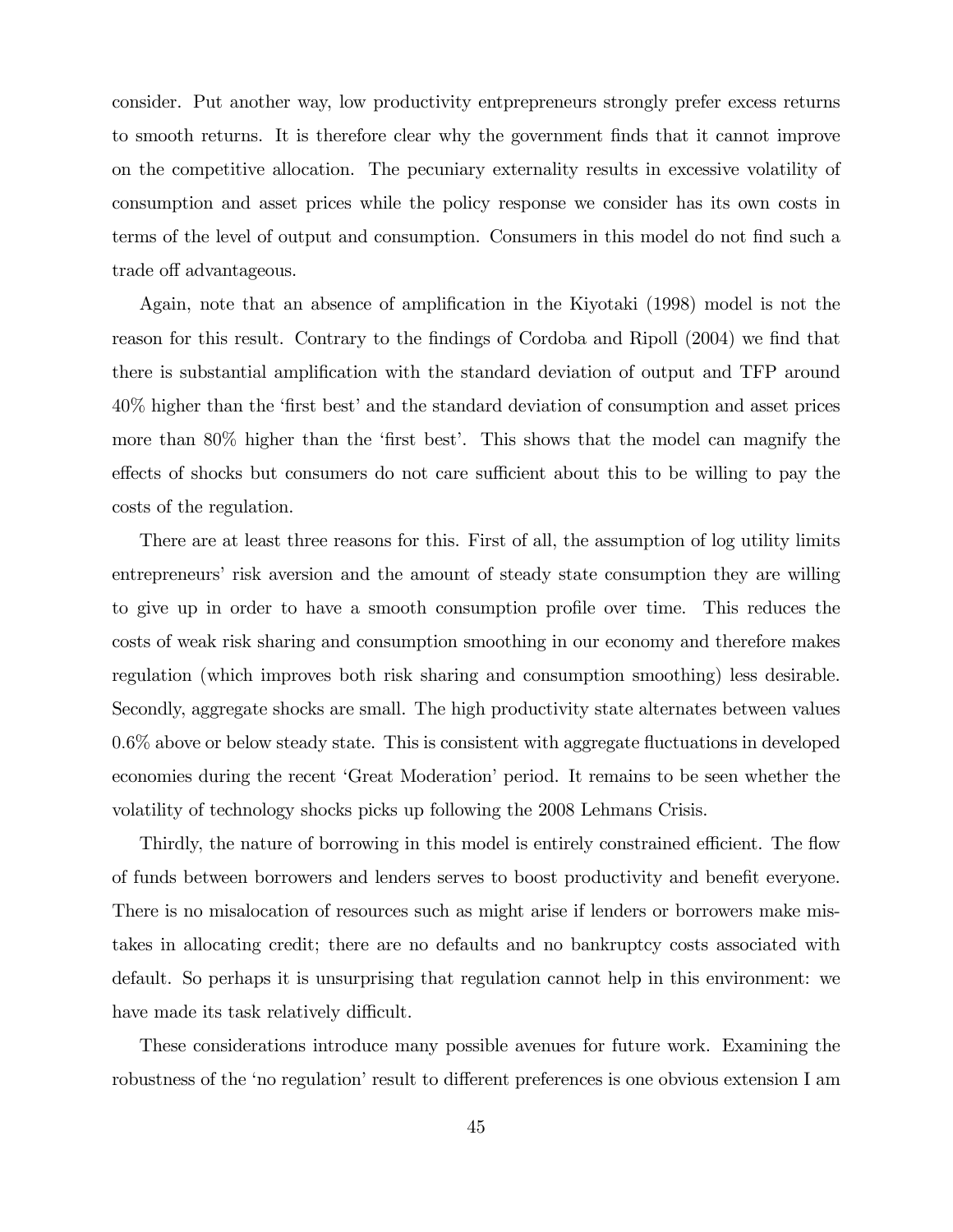already working on. But examining other economic environments is also a promising avenue in studying the question of whether and how capital requirements can improve social welfare.

# 8 Conclusions

This paper aims to assess quantitatively the extent to which private leverage choices are inefficient from a social point of view. We found that, to a very close approximation, these choices are efficient. In the Kiyotaki-Moore framework credit constraints bind because limited commitment makes the financing of productive opportunities more difficult. Thus although leverage introduces a certain degree of financial fragility into the economy, it also allows the funding of high value added activities which, on average, allow society to enjoy a higher level of output and consumption.

So we find that regulation has a number of costs and benefits for economic agents. The main benefits involve reducing the inefficient volatility of output and consumption which arises from the workings of the collateral amplification mechanism. In the laissez faire equilibrium individual borrowers decide to borrow up to the debt limit in order to take advantage of attractive productive opportunities. They know that when aggregate shocks hit, leverage will magnify the effect of asset prices on balance sheets and force them to sell productive assets at a time when the price is already low. But atomistic agents take the low price in downturns as given even though the amount of asset sales and the size of the price fall are closely linked. The more assets are sold by leveraged high productivity entrepreneurs the more the price falls because the only buyers are the unleveraged low productivity types. This exerts downward pressure on the aggregate efficiency of the economy and depresses asset prices even further tightening credit constraints even more. It is binding borrowing constraints that make the usually harmless pecuniary externalities between different agents important for allocative efficiency.

But regulation has substantial costs too. When borrowing constraints bind, not enough funds flow from low to high productivity entrepreneurs and this reduces average TFP and consumption over time. Imposing tighter collateral requirements further squeezes the flow of credit and further reduces its average productive efficiency even though it makes it more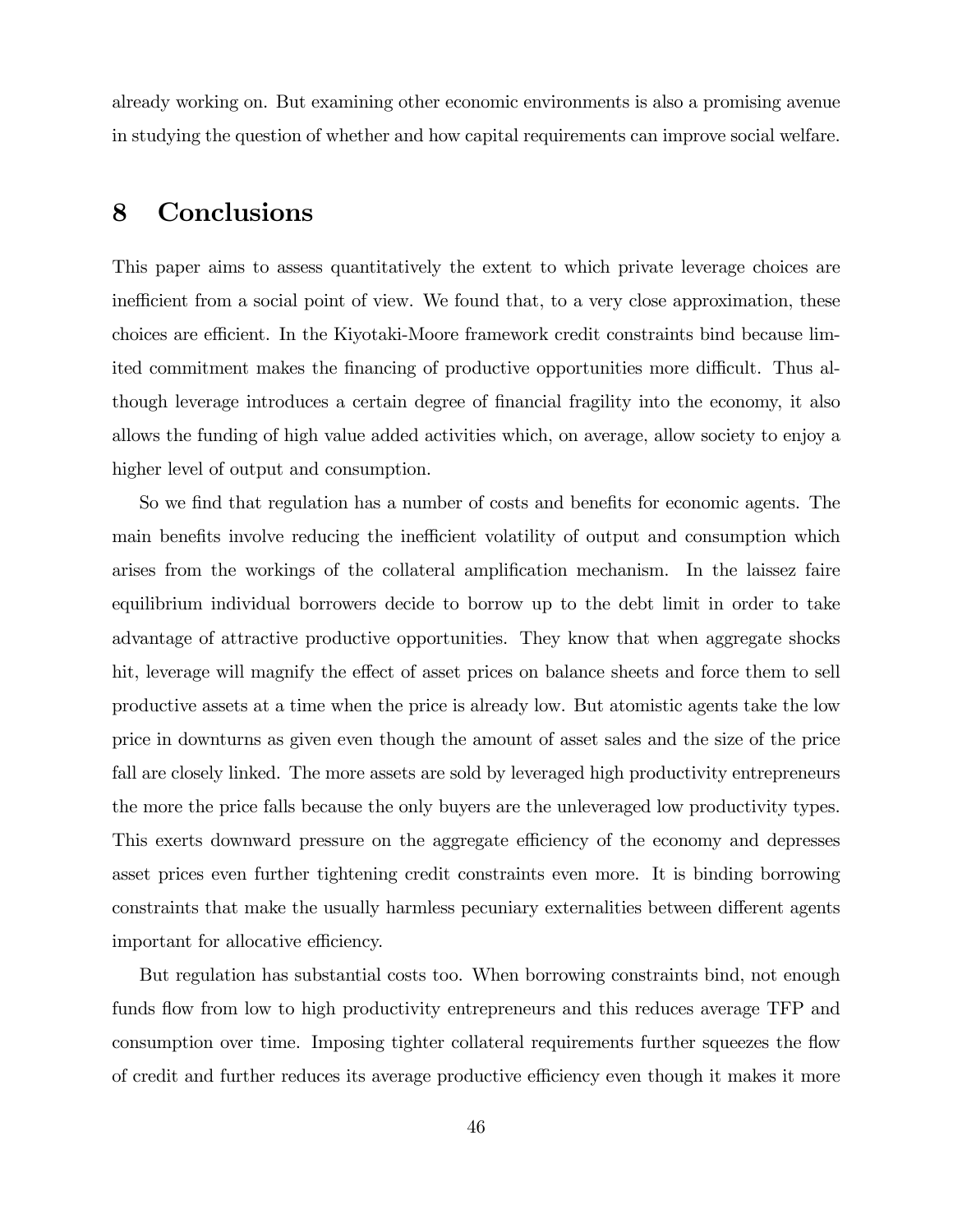stable as a result.

The social choice between the level and the volatility of consumption is largely driven by the preferences of economic agents as well as the marginal rate of transformation between the level and volatility of consumption. In our calibration we find that economic agents do not care about volatility as much as they care about the level of consumption. This is clearly demonstrated by the low premium on risky assets (below 1bp). In addition, capital requirements reduce volatility at too high a cost in terms of average efficiency. Consequently, the benevolent government chooses not to regulate finance in our model economy.

In future research I want to explore the robustness of this result. One obvious extension is to change the structure of the model in order to generate a more realistic equity risk premium, for example by incorporating the Epstein-Zin-Weil preferences and an environment of long run consumption risk. A high equity premium indicates that private investors are very concerned about risk. So an environment with a high equity premium is more likely to be one in which the imposition of capital requirements is optimal.

## 9 References

Adrian, T. and Shin, H. (2009), 'Liquidity and Leverage' Journal of Financial Intermediation, Forthcoming

Aoki, K., Benigno, G. and Kiyotaki, N. (2009), 'Capital Flows and Asset Prices', in Clarida and Giavazzi eds, International Seminar on Macroeconomics 2007

Arnott, R. and Stiglitz, J. (1986), 'Moral Hazard and Optimal Commodity Taxation', Journal of Public Economics 29, pp. 1-24

Benigno, G., Chen, H., Otrok, C., Rebucci, A. and Young, E. (2009), 'Optimal Policy with Occasionally Binding Credit Constraints', LSE, IMF, University of Virginia and IADB Mimeo

Bernanke, B. and Gertler, M. (1989), 'Agency Costs, Net Worth and Business Fluctuations', American Economic Review, vol. 79(1), pages  $14-31$ 

Bernanke, B, Gertler, M and Gilchrist, S. (1999), ëThe Financial Accelerator in a Quantitative Business Cycle Model'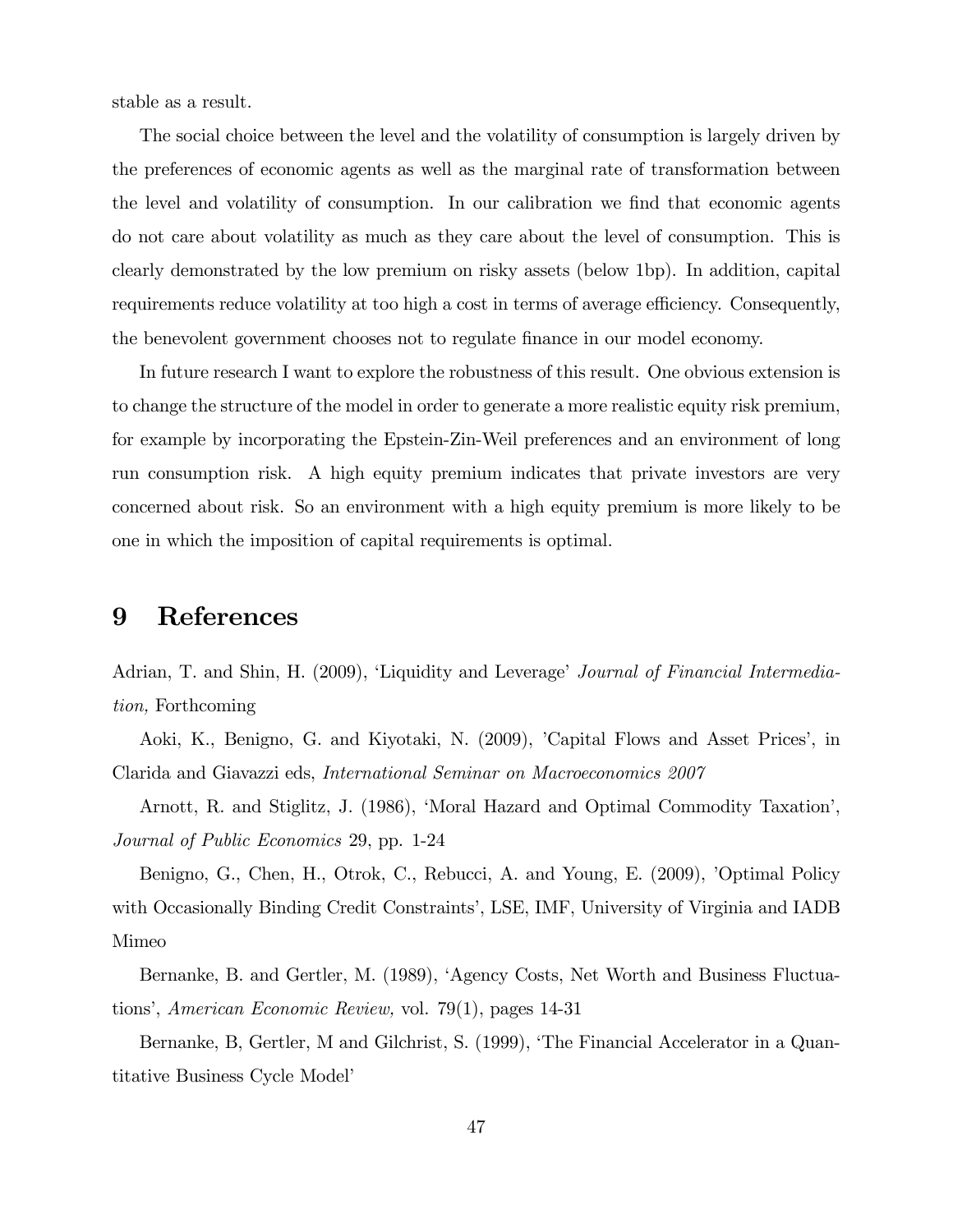Bernard, A., Eaton, J., Jensen, JB and Kortum, S. (2003), ëPlants and Productivity in International Tradeí, American Economic Review, Vol. 93, No. 4, pp. 1268-1290

Bianchi, J. (2009), 'Overborrowing and Systemic Externalities in the Business Cycle', University of Maryland Mimeo

Chari, V., Kehoe, P. and McGrattan, E., (2007) 'Business Cycle Accounting', *Economet*rica, Econometric Society, vol. 75(3), pages 781-836

Cordoba, J. and Ripoll, M. (2004), 'Credit Cycles Redux', *International Economic Re*view

Davis, M. and Heathcote, J. (2005), 'Housing and the Business Cycle', *International* Economic Review, vol. 46 (3), pp. 751-784

den Haan, W. and Marcet, A. (1990), 'Solving the Stochastic Growth Model by Parameterizing Expectations', Journal of Business  $\mathscr$  Economic Statistics, vol. 8(1), pages 31-34, January.

den Haan, W. and Covas, F. (2007), ëThe Role of Debt and Equity Finance over the Business Cycle', Mimeo

Gromb, D. and Vayanos, D. (2002), ëEquilibrium and Welfare in Markets with Financially Constrained Arbitrageurs', Journal of Financial Economics, 66, 361-407.

Guerrieri, V. (2007), 'Heterogeneity and Unemployment Volatility', The Scandinavian Journal of Economics, Special Issue on 'Macroeconomic Fluctuations and the Labour Market', 109, No. 4, pp. 667-693

Kiyotaki, N. and Moore, J. (1997), 'Credit Cycles', *Journal of Political Economy*, vol. 105, no. 2

Kiyotaki, N. (1998), 'Credit and Business Cycles', *Japanese Economic Review*, vol 46 (1), pp. 18-35

Korinek, A. (2008), ëRegulating Capital Flows to Emerging Markets: An Externality Viewí, University of Maryland Mimeo

Korinek, A. (2009), 'Systemic Risk Taking, Amplification Effects, Externalities and governmenty Responses', University of Maryland Mimeo

Lorenzoni, G (2008), 'Inefficient Credit Booms', *Review of Economic Studies*, 75 (3), July 2008, 809-833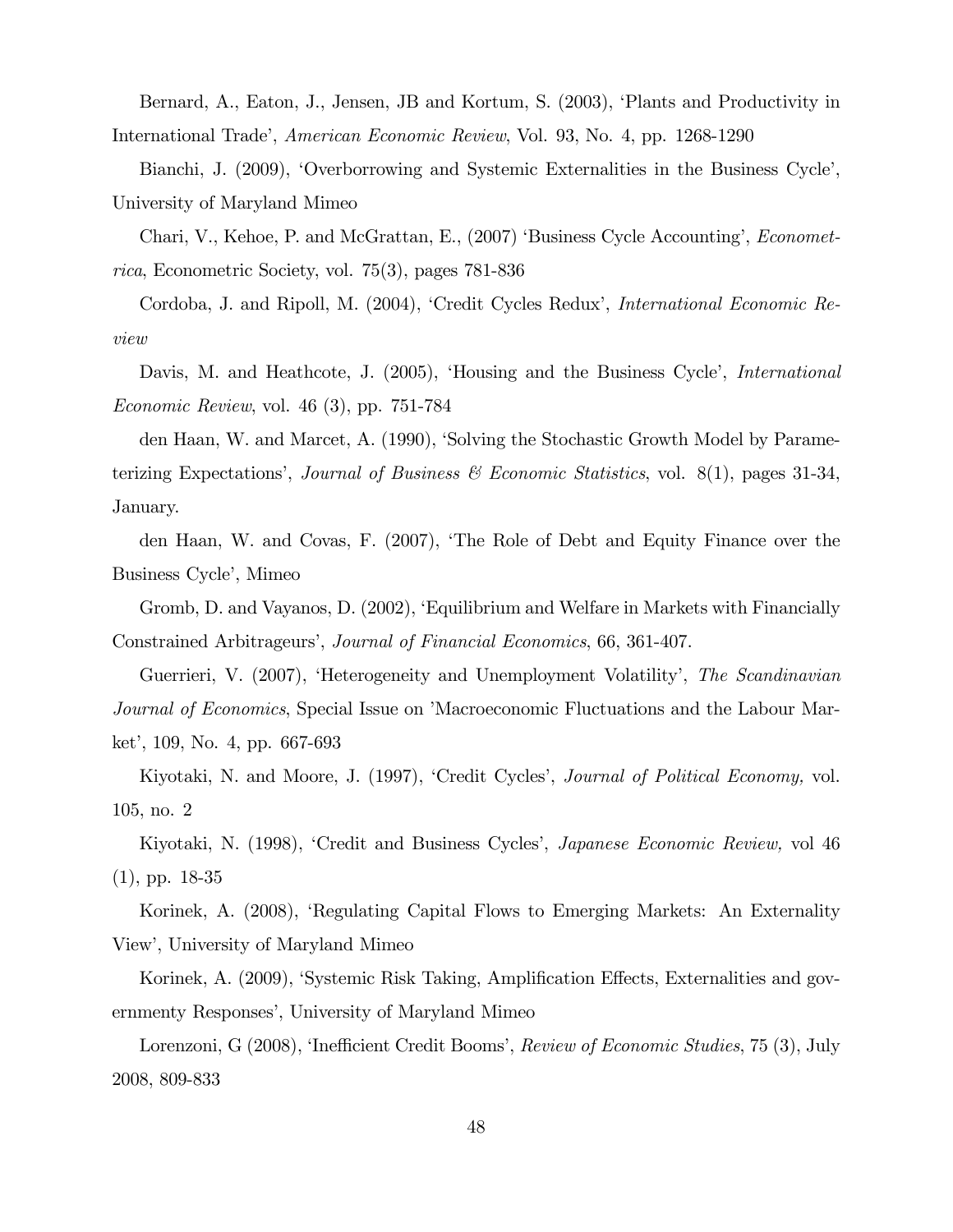Lucas, R. (1987), Models of Business Cycles, Oxford: Basil Blackwell Prescott, E. and Townsend, R. (1984), 'Pareto Optima and Competitive Equilibria with

Adverse Selection and Moral Hazard', *Econometrica* vol.  $52(1)$ , pp. 21-45 Rampini, A. and Viswanathan, S. (2009), 'Collateral, Risk Management, and the Distri-

bution of Debt Capacity', Duke University Mimeo

Syverson, C. (2009), ëWhat Determines Productivity at the Micro Level?í, Mimeo Vissing-Jorgensen, A. and Parker, J. (2009), ëWho Bears Aggregate Fluctuations and How?', American Economic Review Papers and Proceedings

Vlieghe, G. (2005), ëOptimal Monetary Policy in a Model with Credit Market Imperfections', PhD Thesis, Chapter 3, London School of Economics

# A Solving for the consumption function

Suppose the entrepreneur has optimally chosen her capital, labour and intermediate inputs and purchases/short sales of the risk free security. This means that she can earn a state contingent rate of return on invested wealth of  $R_{t+1}$ . The first order condition for optimal consumption then becomes:

$$
\frac{1}{c_t} = \beta E_t \left( R_{t+1} \frac{1}{c_{t+1}} \right)
$$

We guess that the entrepreneur consumes a fixed fraction of her available resources:

$$
c_t = (1-\beta)\,z_t
$$

where  $z_t$  is the entrepreneur's wealth. This means that

$$
z_{t+1} = \beta R_{t+1} z_t
$$

Substituting into the consumption Euler equation we have:

$$
\frac{1}{(1-\beta) z_t} = \beta E_t \left( R_{t+1} \frac{1}{(1-\beta) z_{t+1}} \right)
$$

$$
= \beta E_t \left( R_{t+1} \frac{1}{(1-\beta) \beta R_{t+1} z_t} \right)
$$

$$
= \frac{1}{(1-\beta) z_t}
$$

This confirms our initial guessed consumption function.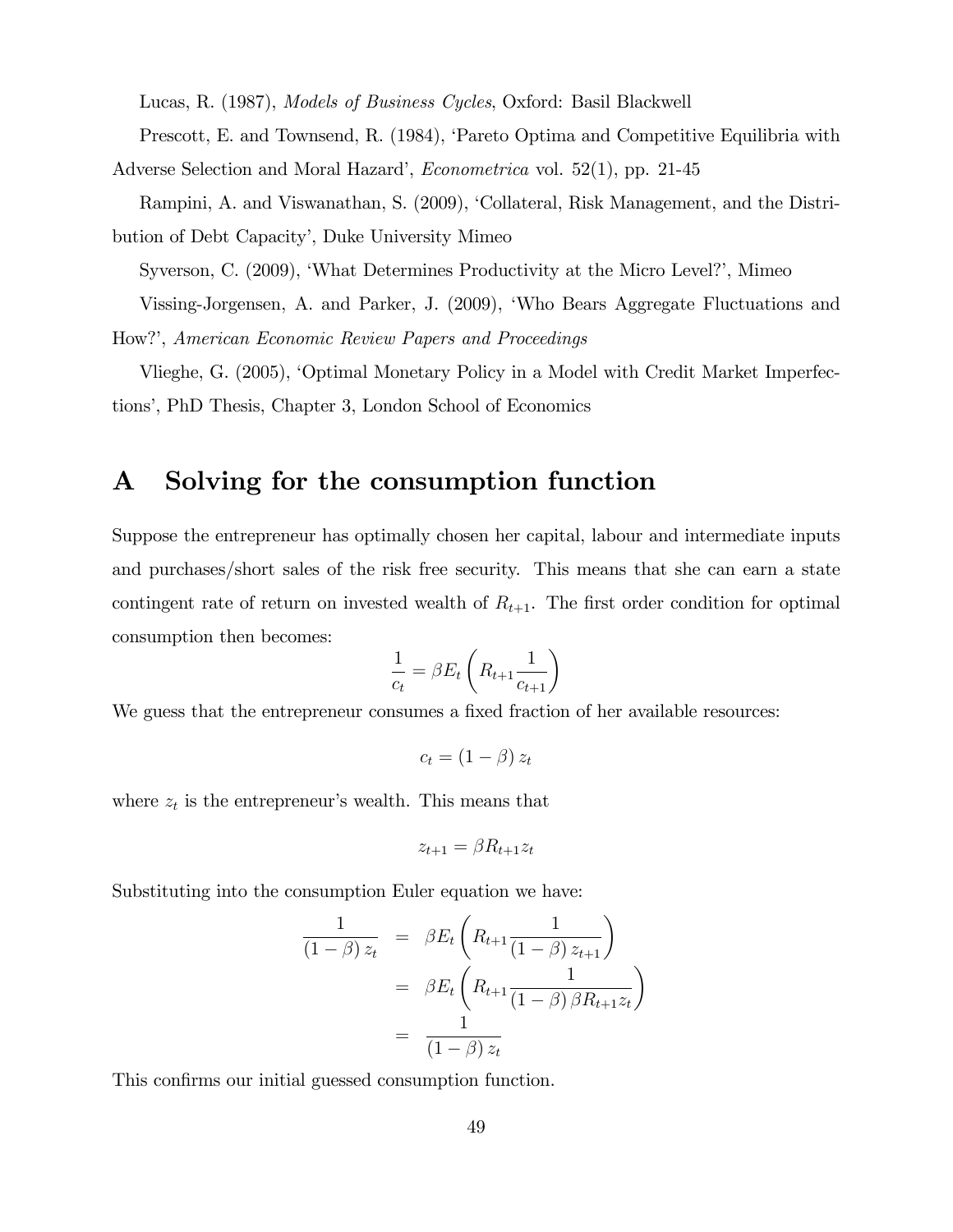# B Solving for the rate of return on wealth of a high productivity entrepreneur

We start with the flow of funds constraint of the agent.

$$
c_t + w_t h_t + x_t + q_t k_t - \frac{b_t}{R_t} = y_t + q_t k_{t-1} - b_{t-1}
$$

From the conditions for optimal production (4) and (5) we know that

$$
x_t = (1 - \alpha) u_t^H k_t / \alpha
$$

and

$$
w_t h_t = (1 - \alpha - \eta) u_t^H k_t / \alpha
$$

Then if entrepreneurs borrow  $l_t \leq \theta$  of the expected value of collateral, this allows us to solve for their debt choice:

$$
b_t \leqslant l_t E_t q_{t+1} k_t
$$

The entrepreneur's total saving is given by:

$$
w_t h_t + x_t + q_t k_t - \frac{b_t}{R_t} = \left( q_t + (1 - \alpha) u_t^H / \alpha - \frac{l_t E_t q_{t+1}}{R_t} \right) k_t
$$

This will deliver the following level of wealth in the following period:

$$
w_{t+1} = y_{t+1} + q_{t+1}k_t - b_t
$$
  
=  $\left[ \left( A_{t+1} a^H / \alpha \right) w_t^{\alpha + \eta - 1} \left( u_t^H \right)^{1-\alpha} + q_{t+1} - l_t E_t q_{t+1} \right] k_t$ 

The entrepreneur's rate of return on total wealth invested is given by:

$$
R_{t+1}^H = \frac{y_{t+1} + q_{t+1}k_t - b_t}{x_{t+1} + q_tk_t - \frac{b_t}{R_t}}
$$
  
= 
$$
\frac{(A_{t+1}a^H/\alpha) w_t^{\alpha+\eta-1} (u_t^H)^{1-\alpha} + q_{t+1} - l_t E_t q_{t+1}}{q_t + (1-\alpha) u_t^H/\alpha - (l_t/R_t) E_t q_{t+1}}
$$

# C Solving for the value function

The value function of an entrepreneur is: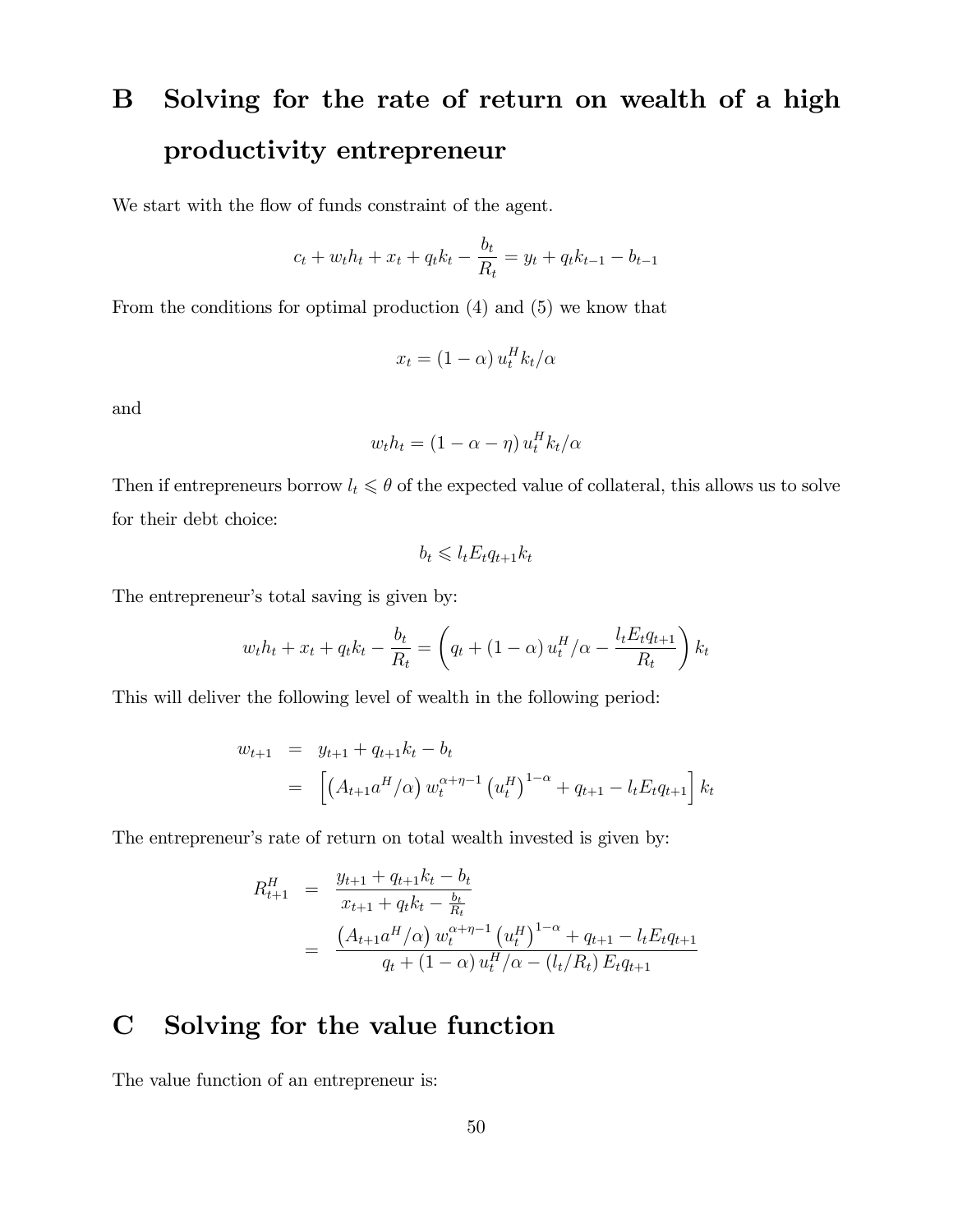$$
V(z_t, a_t, X_t) = \max_{x_t, k_t, h_t, b_t, c_t} \{ \ln c_t + \beta E_t V(z_{t+1}, a_{t+1}, X_{t+1}) \}
$$
(27)

$$
= \max_{x_t, k_t, h_t, b_t} \left\{ \ln \left( 1 - \beta \right) + \ln w_t + \beta E_t V \left( z_{t+1}, a_{t+1}, X_{t+1} \right) \right\} \tag{28}
$$

Guess that the solution is of the form

$$
V(z_t, a_t, X_t) = \varphi(a_t, X_t) + \frac{\ln z_t}{1 - \beta}
$$

This implies that:

$$
\varphi(a_{t}, X_{t}) + \frac{\ln z_{t}}{1 - \beta} = \max_{x_{t}, k_{t}, h_{t}, b_{t}} \left\{ \ln (1 - \beta) + \ln z_{t} + \beta E_{t} \left[ \varphi(a_{t+1}, X_{t+1}) + \frac{\ln z_{t+1}}{1 - \beta} \right] \right\}
$$
  
\n
$$
= \max_{x_{t}, k_{t}, h_{t}, b_{t}} \left\{ \ln (1 - \beta) + \ln z_{t} + \frac{\beta}{1 - \beta} E_{t} \left[ \varphi(a_{t+1}, X_{t+1}) + \ln (\beta R_{t+1} z_{t}) \right] \right\}
$$
  
\n
$$
= \left\{ \ln (1 - \beta) + \frac{\beta \ln \beta}{1 - \beta} + \frac{\beta}{1 - \beta} E_{t} \left[ \max_{x_{t}, k_{t}, h_{t}, b_{t}} \left[ \ln (R_{t+1}) \right] + \varphi(a_{t+1}, X_{t+1}) \right] + \frac{\ln z_{t}}{1 - \beta} \right\}
$$

Equating coefficients we get the expression for the intercept of the value function:

$$
\varphi(a_t, X_t) = \ln(1 - \beta) + \frac{\beta \ln \beta}{1 - \beta} + \frac{\beta}{1 - \beta} \max_{x_t, k_t, h_t, b_t} E_t [[\ln(R_{t+1})] + \varphi(a_{t+1}, X_{t+1})]
$$

The above expression shows that the agent has to choose productive inputs and borrowing so as to maximise the expected log rate of return on wealth in each period.

So the value of an entrepreneur in our economy depends on the net present value of expected log returns on the optimal portfolio as well as the log of current financial wealth.

# D Solving for the rate of return on wealth of a low productivity entrepreneur

We start with the flow of funds constraint of the agent.

$$
c_t + w_t k_t + x_t + q_t k_t + \frac{b_t}{R_t} = y_t + q_t k_{t-1} + b_{t-1}
$$

From the condition for optimal production (4) and (5) we know that

$$
x_t = (1 - \alpha) u_t^L k_t / \alpha
$$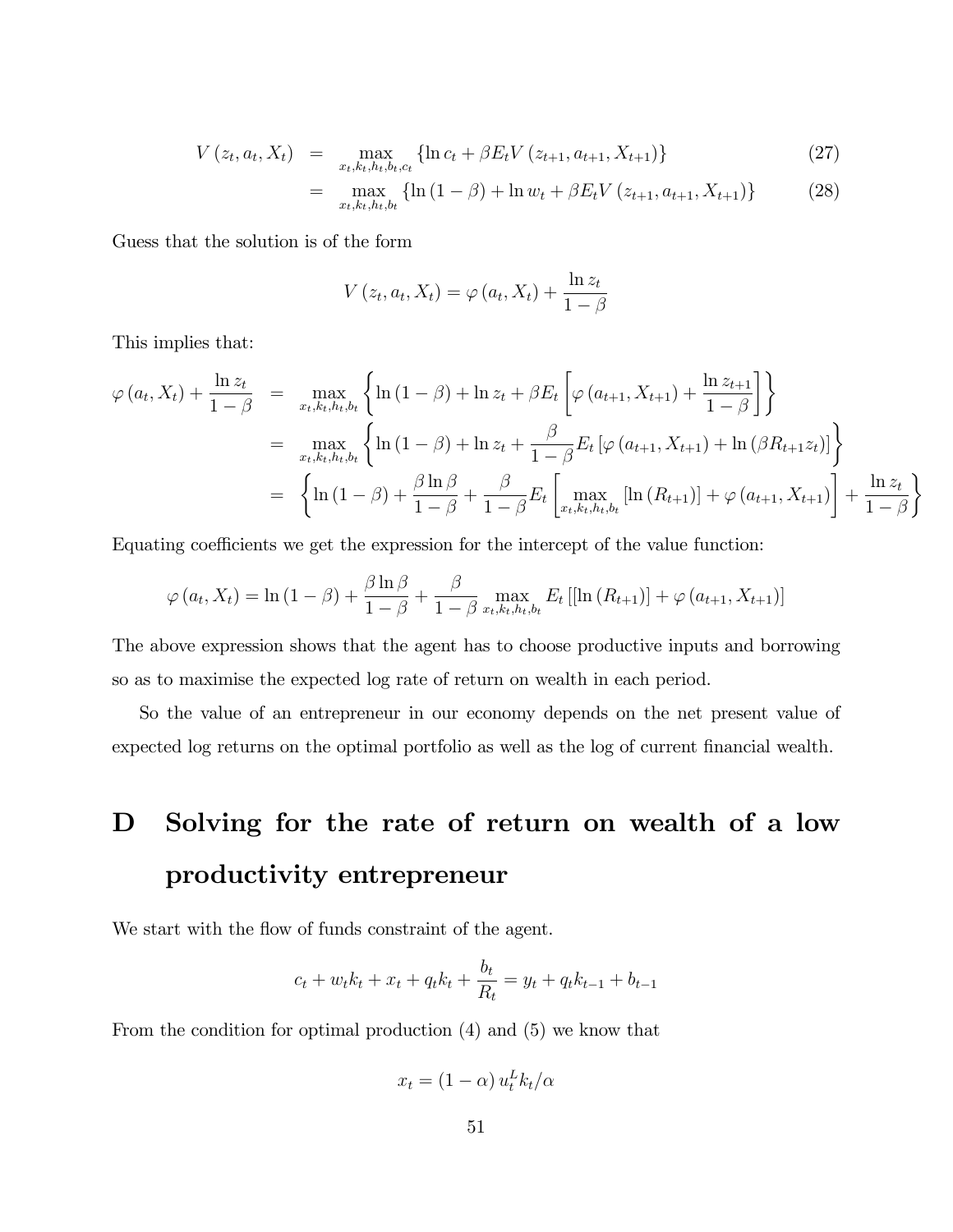and

$$
w_t h_t = (1 - \alpha - \eta) u_t^L k_t / \alpha
$$

The entrepreneur's total saving is given by:

$$
w_t h_t + x_t + q_t k_t + \frac{b_t}{R_t} = (q_t + (1 - \alpha) u_t^L / \alpha) k_t + \frac{b_t}{R_t}
$$

This will deliver the following level of wealth in the following period:

$$
w_{t+1} = y_{t+1} + q_{t+1}k_t + b_t
$$
  
=  $\left[ (A_{t+1}/\alpha) w_t^{\alpha+\eta-1} (u_t^L)^{1-\alpha} + q_{t+1} \right] k_t + b_t$ 

The entrepreneur's rate of return on total wealth invested is given by:

$$
R_{t+1}^{L} = \frac{y_{t+1} + q_{t+1}k_t + b_t}{w_t h_t + x_t + q_t k_t + \frac{b_t}{R_t}}
$$
  
= 
$$
\frac{\left[ (A_{t+1}/\alpha) w_t^{\alpha + \eta - 1} (u_t^L)^{1-\alpha} + q_{t+1} \right] k_t + b_t}{(q_t + (1-\alpha) u_t^L/\alpha) k_t + b_t}
$$

Imposing market clearing in the capital and debt markets and recognising that all low productivity entrepreneurs chose the same portfolio, we get the following equilibrium rate of return on wealth for the low type:

$$
R_{t+1}^{L} = \frac{\left[ \left( A_{t+1}/\alpha \right) w_t^{\alpha+\eta-1} \left( u_t^L \right)^{1-\alpha} + q_{t+1} \right] (1 - K_t) + l_t E_t q_{t+1} K_t}{\left( q_t + (1 - \alpha) u_t^L/\alpha \right) (1 - K_t) + l_t E_t q_{t+1} K_t/R_t}
$$

where  $K_t$  is the aggregate capital-holding of the high productivity entrepreneurs.

# E Approximating the optimal portfolio problem as a mean variance utility problem

The entrepreneur's portfolio problem involves maximising the log return on his portfolio of assets. The portfolio can be written as the weighted sum of the return on the risky asset and the rate of return on the safe asset

$$
R_{t+1}^{i} = \varpi_{t}^{i} \left[ \frac{\left( A_{t+1} a^{i} / \alpha \right) w_{t}^{\alpha + \eta - 1} \left( u_{t}^{i} \right)^{1 - \alpha} + q_{t+1}}{q_{t} + (1 - \alpha) u_{t}^{i} / \alpha} \right] + \left( 1 - \varpi_{t}^{i} \right) R_{t} \tag{29}
$$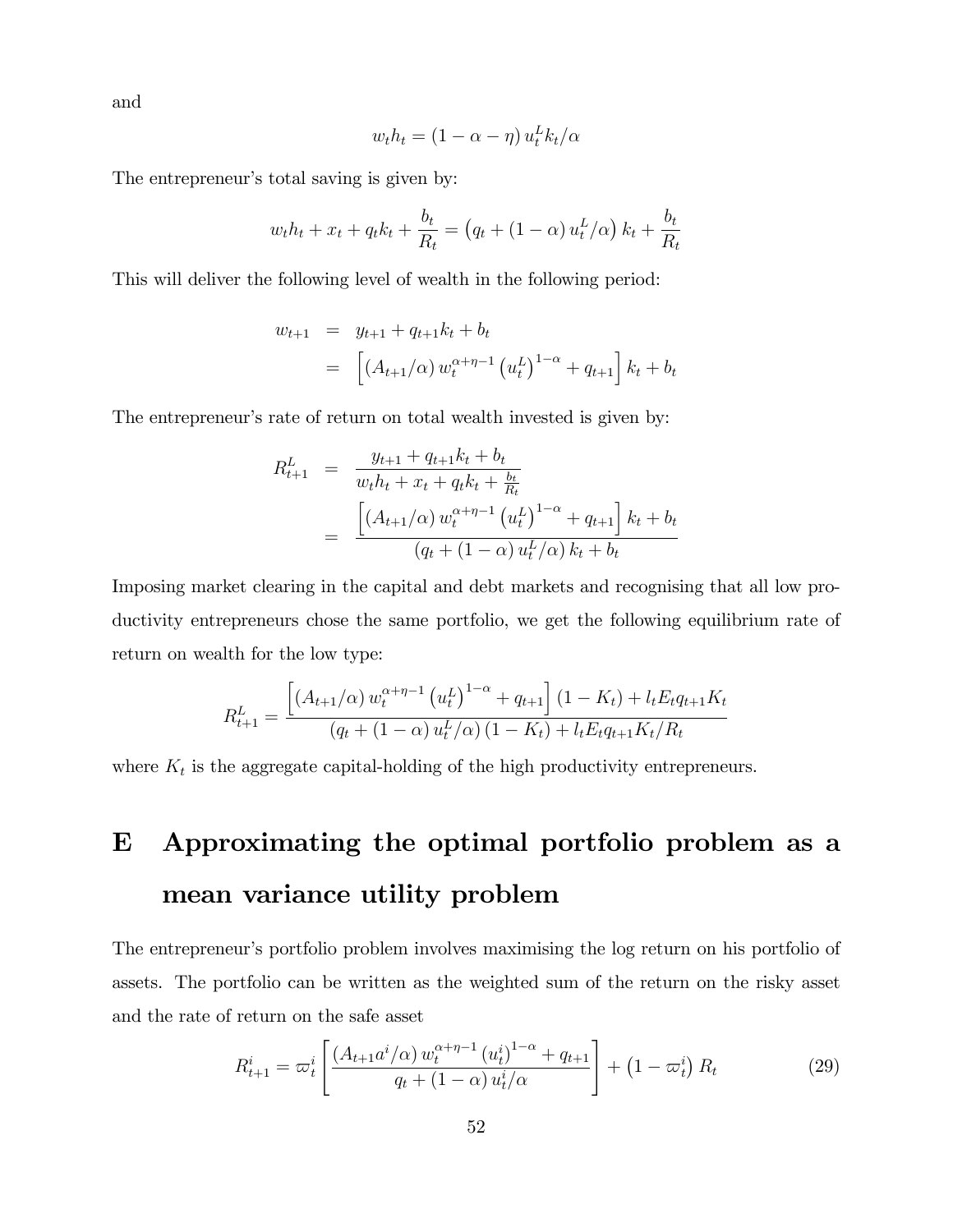Let

$$
R^{i*} = \max_{\varpi_t^i} E_t \ln R_{t+1}^i
$$

denote the maximum value of the expected log portfolio return. Using the approximation

$$
\ln E_t x \approx E_t \ln x - \frac{1}{2} \nu a r (\ln x) \tag{30}
$$

we can write the portfolio problem as a mean-variance utility maximisation problem.

# E.1 High Productivity Entrepreneurs

For high productivity entrepreneurs the (29) expression above can be written as follows:

$$
R_{t+1}^{H} = \varpi_{t}^{H} \left[ \frac{\left( A_{t+1} a^{H} / \alpha \right) w_{t}^{\alpha + \eta - 1} \left( u_{t}^{H} \right)^{1 - \alpha} + q_{t+1}}{q_{t} + (1 - \alpha) u_{t}^{H} / \alpha} \right] + \left( 1 - \varpi_{t}^{H} \right) R_{t}
$$
\n
$$
= R_{t} + \varpi_{t}^{H} \left[ \frac{\left( A_{t+1} a^{H} / \alpha \right) w_{t}^{\alpha + \eta - 1} \left( u_{t}^{H} \right)^{1 - \alpha} + q_{t+1}}{q_{t} + (1 - \alpha) u_{t}^{H} / \alpha} - R_{t} \right]
$$
\n
$$
= R_{t} \left\{ 1 + \varpi_{t}^{H} \left[ \frac{\left( A_{t+1} a^{H} / \alpha \right) w_{t}^{\alpha + \eta - 1} \left( u_{t}^{H} \right)^{1 - \alpha} + q_{t+1}}{q_{t} + (1 - \alpha) u_{t}^{H} / \alpha} / R_{t} - 1 \right] \right\}
$$
\n
$$
= R_{t} \left\{ 1 + \varpi_{t}^{H} \left[ \rho_{t+1}^{H} - 1 \right] \right\}
$$

where

$$
\rho_{t+1}^{H} = \frac{\left(A_{t+1}a^{H}/\alpha\right)w_{t}^{\alpha+\eta-1}\left(u_{t}^{H}\right)^{1-\alpha}+q_{t+1}}{q_{t}+\left(1-\alpha\right)u_{t}^{H}/\alpha} / R_{t}
$$

Taking logs and using the approximation  $\ln(1+x) \approx x$  for small x we have

$$
\ln R_{t+1}^H \approx \ln R_t + \varpi_t^H \left[ \rho_{t+1}^H - 1 \right]
$$

Applying the approximation (30) we have:

$$
R^{H*} \approx \max_{\varpi_t^H} \left[ \ln E_t R_{t+1}^H - \frac{1}{2} \text{var} \left( \ln R_{t+1}^H \right) \right]
$$
  
= 
$$
\max_{\varpi_t^H} \left[ \ln R_t + \ln \left( 1 + \varpi_t^H \left( E_t \rho_{t+1}^H - 1 \right) \right) - \frac{1}{2} \text{var} \left( \ln R_t + \ln \left( 1 + \varpi_t^H \left( \rho_{t+1}^H - 1 \right) \right) \right) \right]
$$
  

$$
\approx \max_{\varpi_t^H} \left[ \ln R_t + \varpi_t^H \left( E_t \rho_{t+1}^H - 1 \right) - \frac{1}{2} \text{var} \left( \ln R_t + \varpi_t^H \left( \rho_{t+1}^H - 1 \right) \right) \right]
$$
  

$$
\approx \max_{\varpi_t^H} \left[ \ln R_t + \varpi_t^H \left( E_t \rho_{t+1}^H - 1 \right) - \frac{\left( \varpi_t^H \right)^2}{2} \sigma_{Rt+1}^2 \right]
$$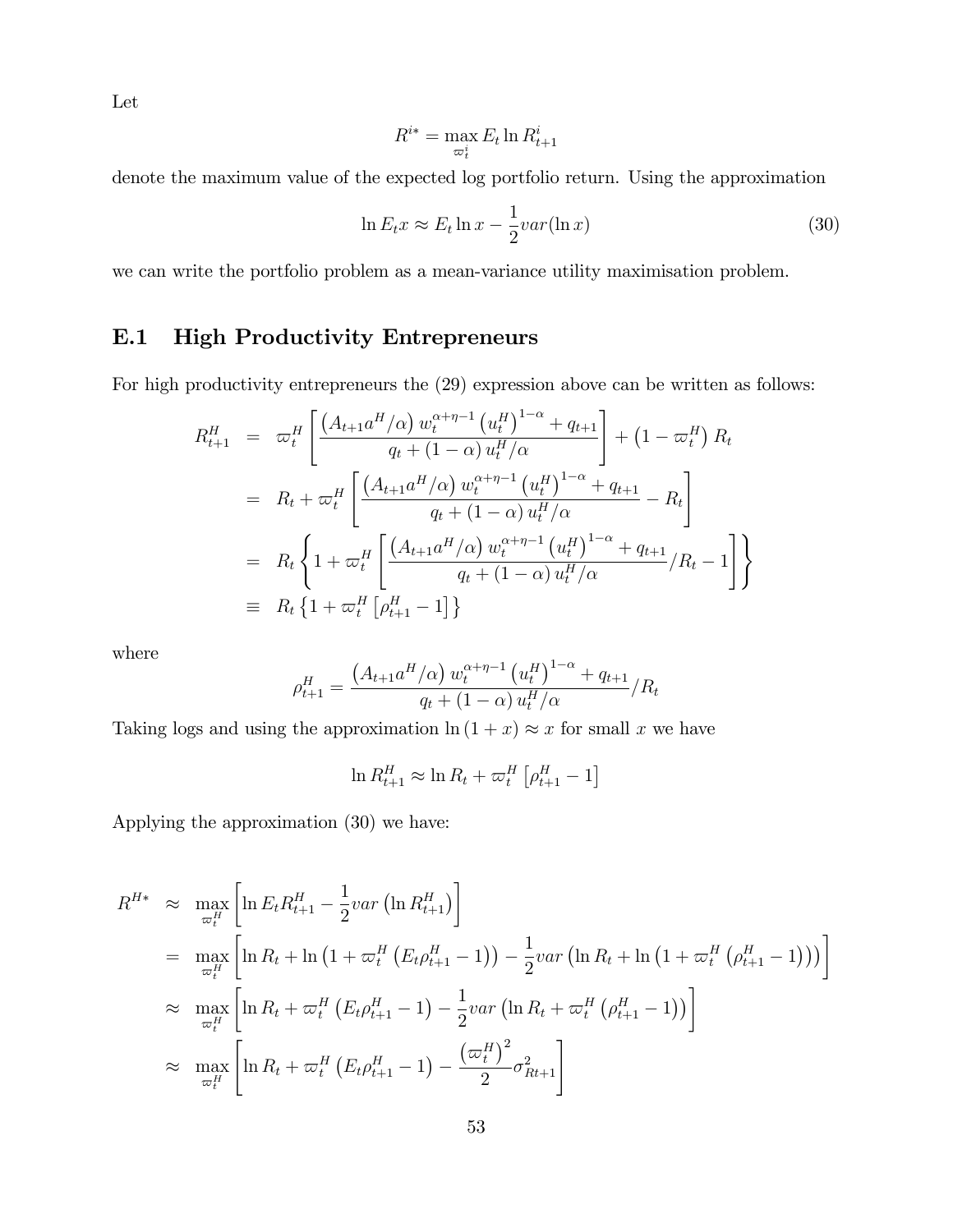DeÖne

$$
\psi_{t+1}^H = \left(a^H/\alpha\right) \left(u_t^H\right)^{1-\alpha}
$$

as output per efficiency unit of capital at time  $t + 1$  for high productivity entrepreneurs.

Then the variance of the risky asset's rate of return is given by:

$$
\sigma_{Rt+1}^{2} = \left(\frac{\psi_{t+1}^{H}}{q_{t} + (1 - \alpha) u_{t}^{H}/\alpha}\right)^{2} \sigma_{A}^{2} + \left(\frac{\psi_{t+1}^{H}}{q_{t} + (1 - \alpha) u_{t}^{H}/\alpha}\right) \sigma_{Aqt+1} + \left(\frac{1}{q_{t} + (1 - \alpha) u_{t}^{H}/\alpha}\right)^{2} \sigma_{qt+1}^{2}
$$
\n
$$
= \frac{\left(\psi_{t+1}^{H}\right)^{2} \sigma_{A}^{2} + \psi_{t+1}^{H} \left(q_{t} + (1 - \alpha) u_{t}^{H}/\alpha\right) \sigma_{Aqt+1} + \sigma_{qt+1}^{2}}{\left(q_{t} + (1 - \alpha) u_{t}^{H}/\alpha\right)^{2}}
$$

where  $\sigma_A^2$  is the variance of the technology shock,  $\sigma_{Aqt+1}$  is the conditional covariance of the technology shock and the capital price and  $\sigma_{qt+1}^2$  is the conditional variance of the capital price.

### E.2 Low Productivity Entrepreneurs

Analogously with the previous subsection we learn that the log rate of return on wealth for low productivity agents can be approximated by:

$$
\ln R^L_{t+1} \approx \ln R_t + \varpi^L_t \left[ \rho^L_{t+1} - 1 \right]
$$

where

$$
\rho_{t+1}^{L} = \frac{(A_{t+1}/\alpha) (u_t^L)^{1-\alpha} + q_{t+1}}{q_t + (1-\alpha) u_t^L/\alpha} / R_t
$$

Then we can approximate the expected log rate of return on wealth of low productivity agents by the following expression:

$$
R^{L*} \approx \max_{\varpi_t^L} \left[ \ln E_t R_{t+1}^L - \frac{1}{2} \nu a r \left( \ln R_{t+1}^L \right) \right]
$$

$$
\approx \max_{\varpi_t^L} \left[ \ln R_t + \varpi_t^L \left( E_t \rho_{t+1}^L - 1 \right) - \frac{\left( \varpi_t^L \right)^2}{2} \sigma_{rt+1}^2 \right]
$$

DeÖne

$$
\psi_{t+1}^L = (1/\alpha) (u_t^L)^{1-\alpha}
$$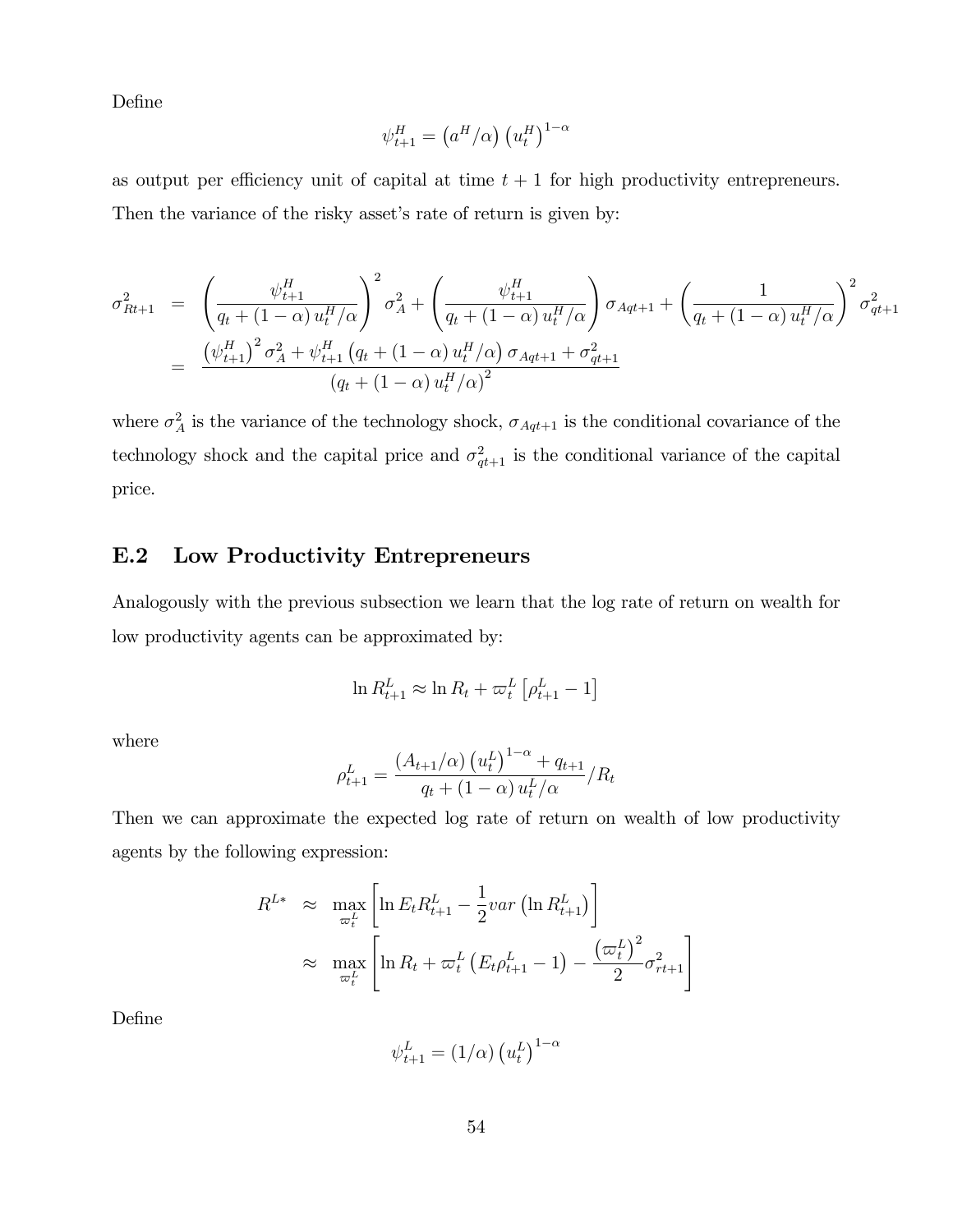as output per efficiency unit of capital at time  $t+1$  for low productivity entrepreneurs. Then the variance of the risky asset's rate of return is given by:

$$
\sigma_{rt+1}^{2} = \left(\frac{\psi_{t+1}^{L}}{q_{t} + (1 - \alpha) u_{t}^{L}/\alpha}\right)^{2} \sigma_{A}^{2} + \left(\frac{\psi_{t+1}^{L}}{q_{t} + (1 - \alpha) u_{t}^{L}/\alpha}\right) \sigma_{Aqt+1} + \left(\frac{1}{q_{t} + (1 - \alpha) u_{t}^{L}/\alpha}\right)^{2} \sigma_{qt+1}^{2}
$$
\n
$$
= \frac{\left(\psi_{t+1}^{L}\right)^{2} \sigma_{A}^{2} + \psi_{t+1}^{L} \left(q_{t} + (1 - \alpha) u_{t}^{L}/\alpha\right) \sigma_{Aqt+1} + \sigma_{qt+1}^{2}}{\left(q_{t} + (1 - \alpha) u_{t}^{L}/\alpha\right)^{2}}
$$

Again, just like in the previous subsection, the variance of the risky rate of return for the low productivity is driven by  $\sigma_A^2$  - the variance of the technology shock,  $\sigma_{Aqt+1}$  - the conditional covariance of the technology shock and the capital price and  $\sigma_{qt+1}^2$  - the conditional variance of the capital price.

# F The Frictionless Benchmark

### F.1 The Problem of Entrepreneurs

Entrepreneurs solve the following problem

$$
\max_{c_t, x_t} E_t \sum_{t=0}^{\infty} \beta^t \ln c_{t+s}^e
$$

subject to the resource constraint:

$$
c_t^e + x_t + u_t + w_t h_t^d + \sum_s \frac{b_t^s}{R_{t+1}^s} = \frac{a^H A_t}{\alpha^{\alpha}} \left(\frac{x_{t-1}}{\eta}\right)^{\eta} \left(\frac{h_{t-1}}{1-\alpha-\eta}\right)^{1-\alpha-\eta} + b_{t-1}
$$

Here we have already taken into account the fact that only high productivity entrepreneurs will produce in equilibrium and the entire capital supply will be used in production.  $\sum_{s}$  $\frac{b_t^s}{R_{t+1}^s}$ are the entrepreneurs' net purchases (or sales) of Arrow securities at price  $1/R_{t+1}^s$  from workers. The first order conditions are as follows:

(1) Investment

$$
x_t = \frac{\eta}{\alpha} u_t
$$

(2) Labour demand

$$
w_t h_t^d = \frac{1 - \alpha - \eta}{\alpha} u_t
$$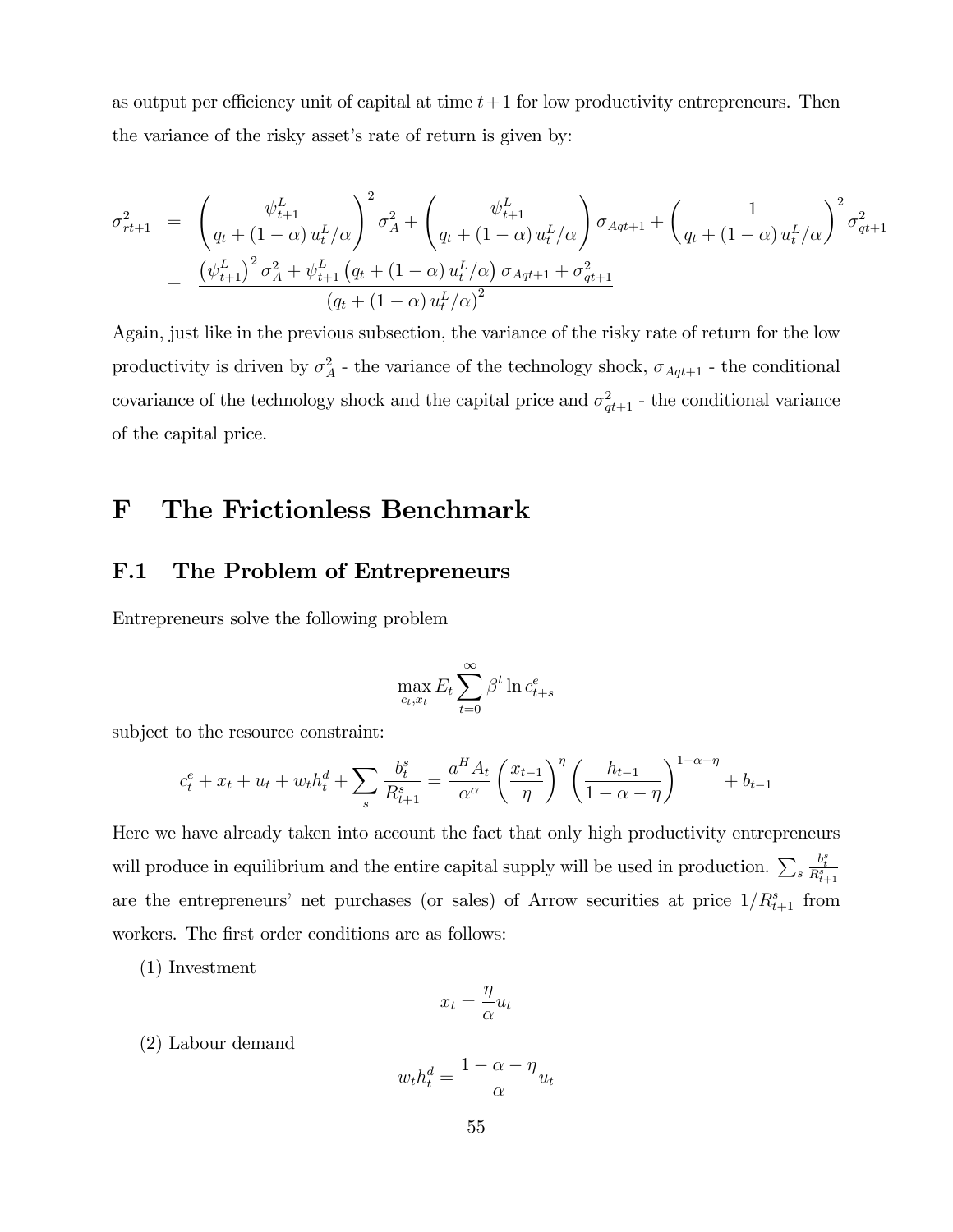(3) Arbitrage between production and Arrow securities

$$
R_{t+1}^s = \frac{a^H A_{t+1}^s}{\alpha^{\alpha}} \left(\frac{x_{t-1}}{\eta}\right)^{\eta} \left(\frac{h_{t-1}}{1-\alpha-\eta}\right)^{1-\alpha-\eta}
$$

(4) Entrepreneurs' consumption function

$$
c_t^e = (1 - \beta) \left[ \frac{a^H A_t}{\alpha^{\alpha}} \left( \frac{x_{t-1}}{\eta} \right)^{\eta} \left( \frac{h_{t-1}}{1 - \alpha - \eta} \right)^{1 - \alpha - \eta} + b_{t-1} \right]
$$

## F.2 The Problem of Workers

Workers have the following preferences

$$
\max_{c_t^w, h_t} E_t \sum_{s=0}^{\infty} \beta^t \ln \left( c_t^w - \varkappa \frac{h_t^{1+\omega}}{1+\omega} \right)
$$

subject to the resource constraint:

$$
c_t^w + \sum_s \frac{b_t^s}{R_{t+1}^s} = b_{t-1} + w_t h_t
$$

First order conditions are given by:

$$
\frac{1}{c_t^w - \varkappa \frac{h_t^{1+\omega}}{1+\omega}} = \beta \pi^s \frac{R_{t+1}^s}{c_{t+1}^{ws} - \varkappa \frac{\left(h_{t+1}^s\right)^{1+\omega}}{1+\omega}}
$$

and

$$
w_t = \varkappa h_t^{\omega} \tag{31}
$$

We can derive the consumption function of the workers as follows. Define:

$$
\begin{array}{rcl}\n\widetilde{c}_t & = & c_t^w - \varkappa \frac{h_t^{1+\omega}}{1+\omega} \\
& = & c_t^w - \varkappa \frac{\left(w_t/\varkappa\right)^{\frac{1+\omega}{\omega}}}{1+\omega}\n\end{array}
$$

and

$$
\widetilde{w}_t = w_t h_t - \varkappa \frac{h_t^{1+\omega}}{1+\omega} \n= w_t (w_t/\varkappa)^{\frac{1}{\omega}} - \varkappa \frac{(w_t/\varkappa)^{\frac{1+\omega}{\omega}}}{1+\omega}
$$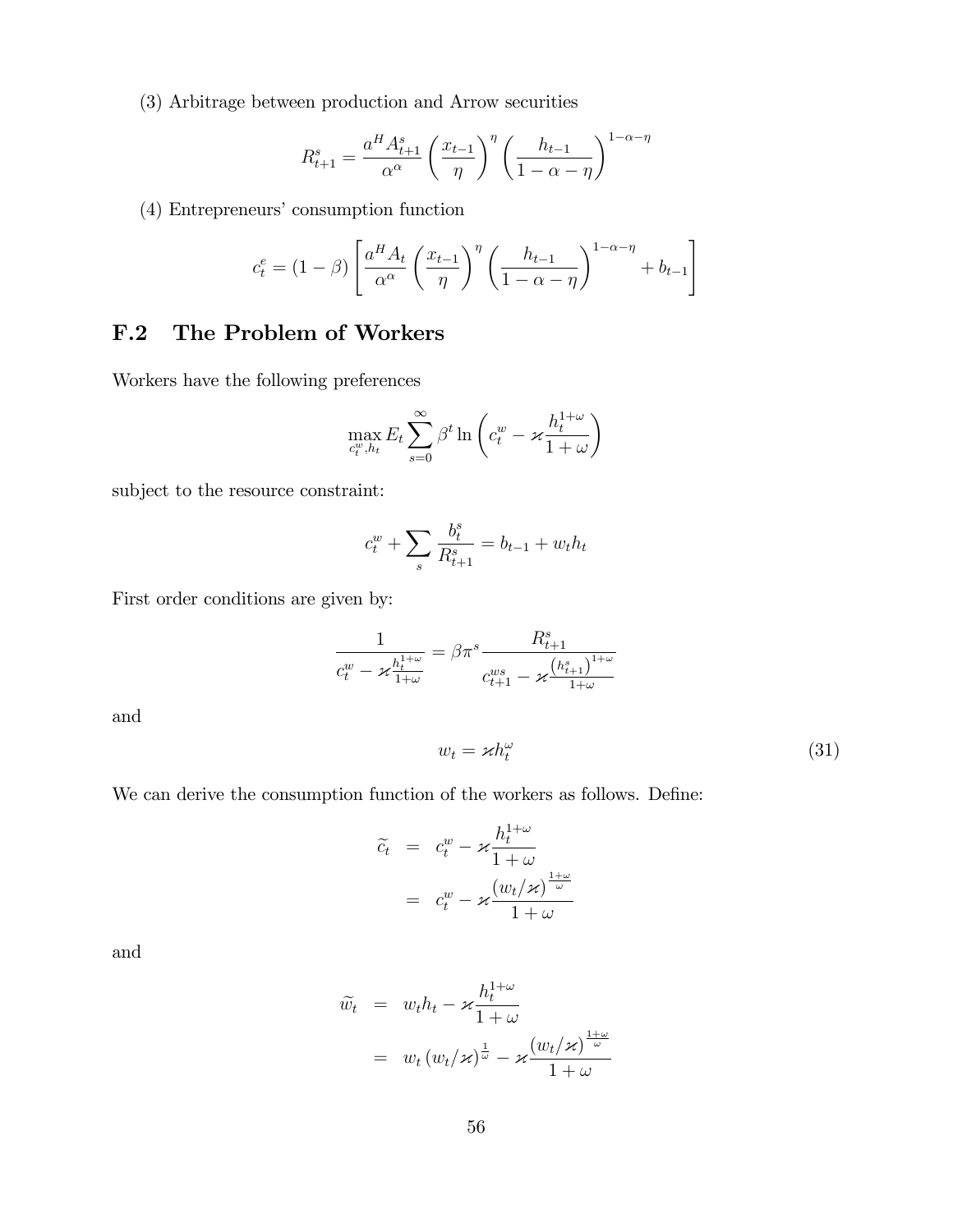Then redefine the inter-temporal budget constraint using  $\tilde{c}_t$  and  $\tilde{w}_t$ :

$$
\widetilde{c_t} + \sum_s \frac{b_t^s}{R_{t+1}^s} = b_{t-1} + \widetilde{w}_t
$$

and the Euler equation:

$$
\frac{1}{\widetilde{c_t}} = \beta \pi^s \frac{R_{t+1}^s}{\widetilde{c}_{t+1}}
$$

This problem now looks like the standard consumption-savings problem with log utility. The consumption function is:

$$
\widetilde{c_t} = (1 - \beta) \left( H_t + b_{t-1} \right)
$$

where

$$
H_t = \widetilde{w}_t + E_t \left(\frac{H_{t+1}}{R_{t+1}}\right)
$$

is the human wealth of the worker. The workers' aggregate consumption function is therefore given by:  $\ddot{\phantom{1}}$ 

$$
c_t^w = (1 - \beta) \left( H_t + b_{t-1} \right) + \varkappa \frac{\left( w_t / \varkappa \right)^{\frac{1 + \omega}{\omega}}}{1 + \omega}
$$

Aggregate consumption in the economy is given by:

$$
c_t^w + c_t^e = (1 - \beta) \left( H_t + q_t + Y_t \right) + \varkappa \frac{\left( w_t / \varkappa \right)^{\frac{1 + \omega}{\omega}}}{1 + \omega}
$$

## F.3 The full set of aggregate equilibrium conditions

Aggregate output

$$
Y_t = \frac{a^H A_t}{\alpha} u_t^{1-\alpha} w_t^{\alpha+\eta-1}
$$

Market clearing

$$
(1 - \beta) (H_t + q_t + Y_t) + \varkappa \frac{(w_t/\varkappa)^{\frac{1+\omega}{\omega}}}{1+\omega} + \frac{\eta}{\alpha} u_t = \frac{a^H A_t}{\alpha} u_t^{1-\alpha} w_t^{\alpha+\eta-1}
$$

Human wealth

$$
H_t = w_t (w_t / \varkappa)^{\frac{1}{\omega}} - \varkappa \frac{(w_t / \varkappa)^{\frac{1+\omega}{\omega}}}{1+\omega} + E_t \left( \frac{H_{t+1}}{R_{t+1}} \right)
$$

Price of capital

$$
q_t = u_t + E_t \left(\frac{q_{t+1}}{R_{t+1}}\right)
$$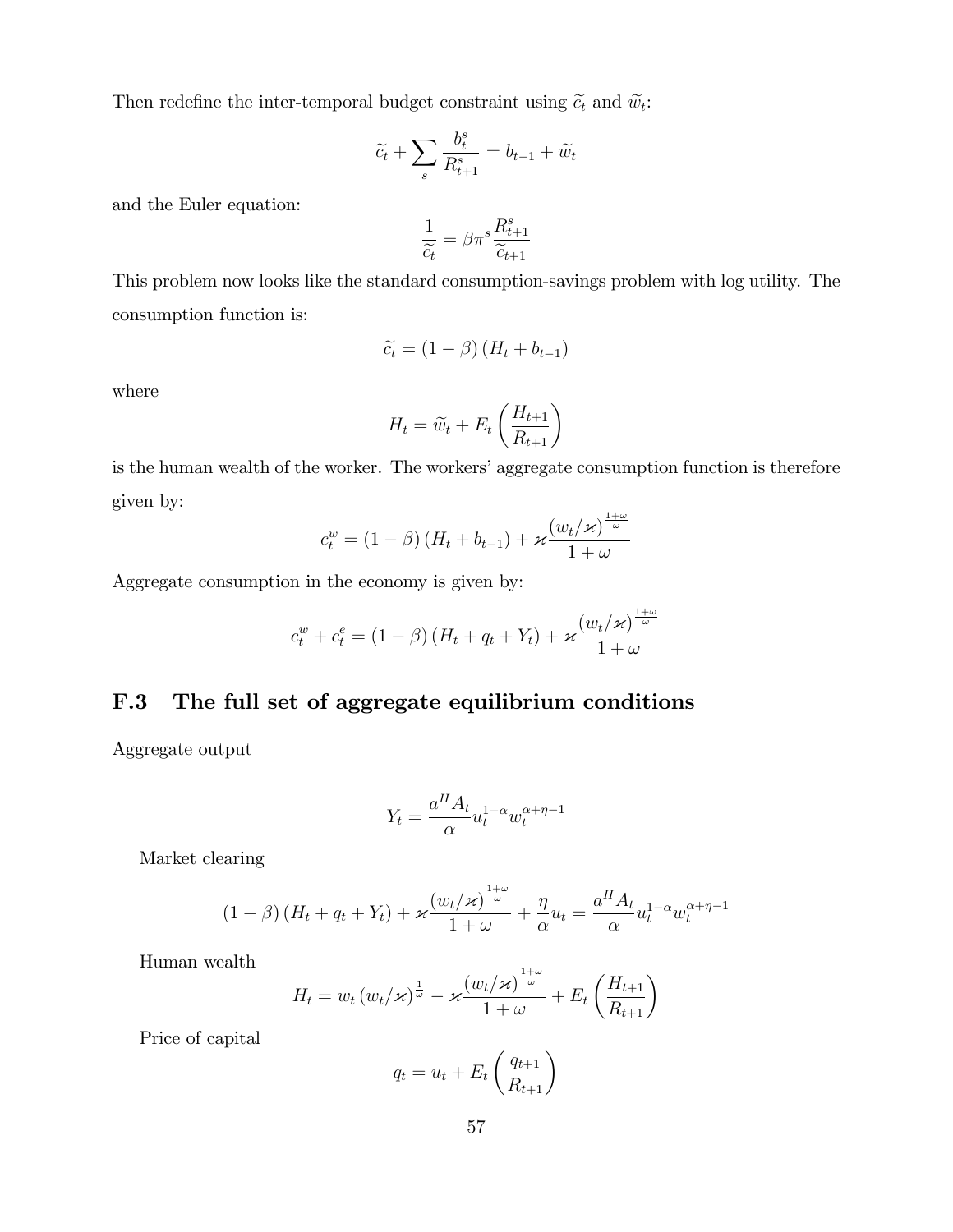Arrow security price

$$
R_{t+1} = a^H A_t u_t^{-\alpha} w_t^{\alpha + \eta - 1}
$$

Labour demand

$$
w_t (w_t / \varkappa)^{\frac{1}{\omega}} = \frac{1 - \alpha - \eta}{\alpha} u_t
$$

# G Data Definitions and Sources

### G.1 Computing the share of capital in private value added

We compute the share of capital in private value

$$
\widetilde{\alpha} \equiv \frac{\alpha}{1 - \eta}
$$

added following the method in Cooley and Prescott (1995). We define unambiguous capital income  $(Y^U)$  as the sum of [] and ambiguous capital income  $(Y^A)$  as Proprietors income. We assume that the share of capital in ambiguous capital income is equal to its share in total national income. All series are obtained from the BEA national accounts. Then the share of capital in total income  $(Y)$  is defined as the sum of unambiguous capital income and the capital share of ambiguous capital income:

$$
\widetilde{\alpha}Y = Y^U + \widetilde{\alpha}Y^A
$$

Hence

$$
\widetilde{\alpha} = \frac{Y^U}{Y - Y^A}
$$

## G.2 Computing  $\eta$  the share of intermediate inputs in gross output

We use the BEA Industrial Accounts to compute this parameter. The Industrial Accounts produces sector by sector input output tables, showing the value added and gross output of each sector. This allows us to compute the share of intermediate inputs for each sector. The aggregate share of intermediate inputs can be obtained by averaging across all the sectors. Weighting different sectors by their weight in aggregate gross output gave almost identical results.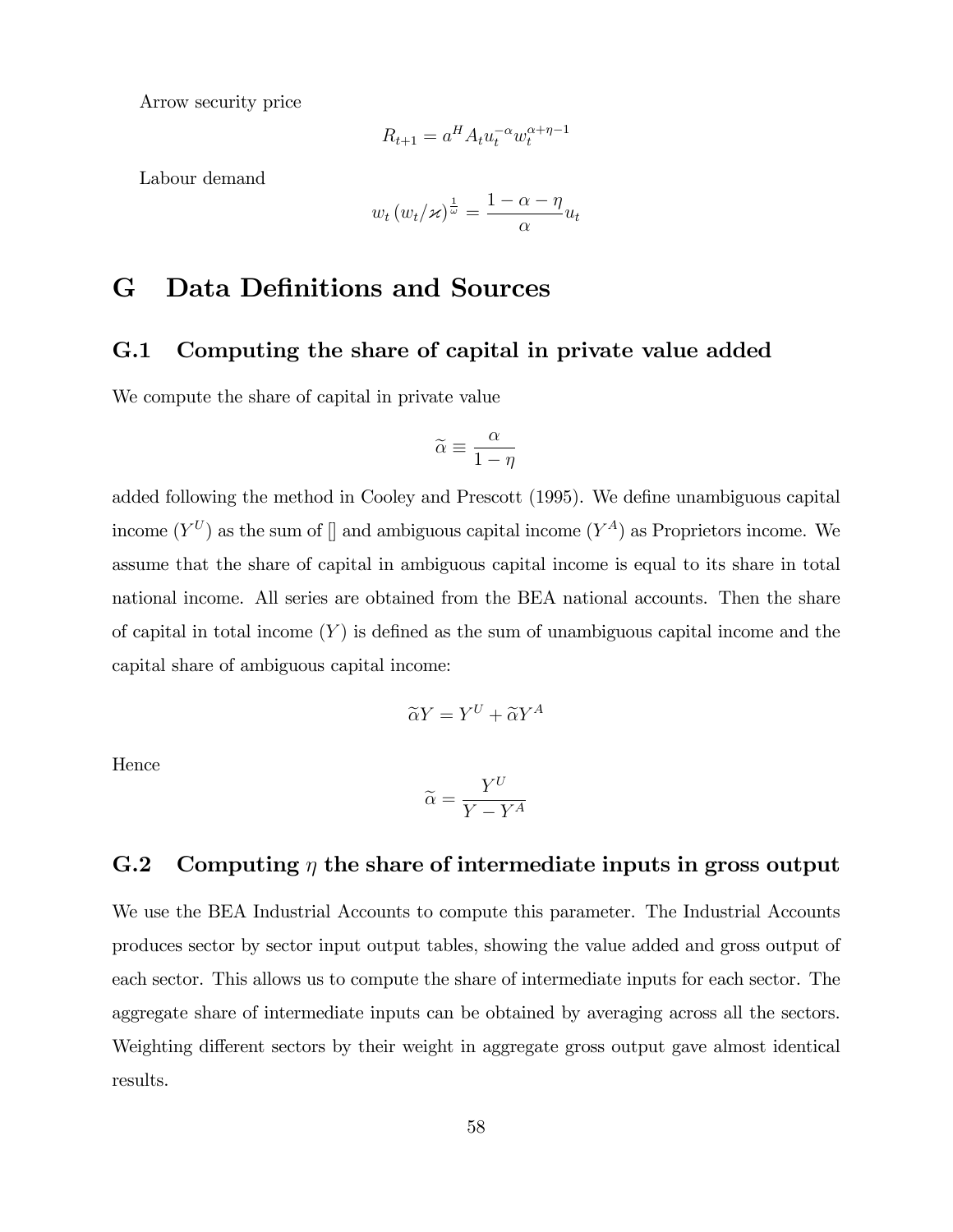### G.3 Computing the ratio of tangible assets to GDP

We compute the economy's stock of tangible assets by adding the nominal value of tangible assets of the Household (Table B.100, FL152010005), Corporate Non-Financial sector (Table B.102, FL102010005) and Non-corporate Non-Financial sector (Table B.103, FL112010005) from the September 2009 release of the US Flow of Funds. GDP is nominal GDP excluding the value added of the Government sector (Table 1.1.5, Line 1-Line 21). Data is for the period 1952-2008. The model counterparts to the ratio of tangible assets to GDP is defined as follows:

$$
\frac{q}{Y^H + Y^L - X^H - X^L}
$$

### G.4 Computing aggregate corporate leverage

We use corporate (Table B.102, FL102000005) and non-corporate (Table B.103, FL112000005) total assets. This includes both tangible and financial assets on firms' books. For corporate net worth we use the market value of corporate equity (Table B.102, FL103164003). For non-corporate net worth we use the net worth data in Table B.103, FL112090205. Leverage is computed as (Assets-Net Worth)/Assets.

The model counterpart to aggregate corporate leverage is defined as follows:

$$
L^{A} = \frac{\theta q K}{q + \left(Y^{H} + Y^{L}\right)/R}
$$

### G.5 Computing the second moments in the data

Our measure of GDP is private sector value added (Table 1.1.5, Line 1-Line 21). Consumption is the sum of non-durable goods and services consumption. The value of the firm is proxied by the S&P 500. All series have been deáated by the non-durable goods deáator to convert them them into real terms (non-durables consumption goods). All data is annual and the data sample is 1929-2008. Total employment in hours is obtained from the Bureau of Labour Statistics. The sample is 1964 - 2008. We convert the monthly data into annual averages. All data is detrended using the HP filter. Following Uhlig and Ravn (2001) we use a smoothing parameter of 2.06 for annual data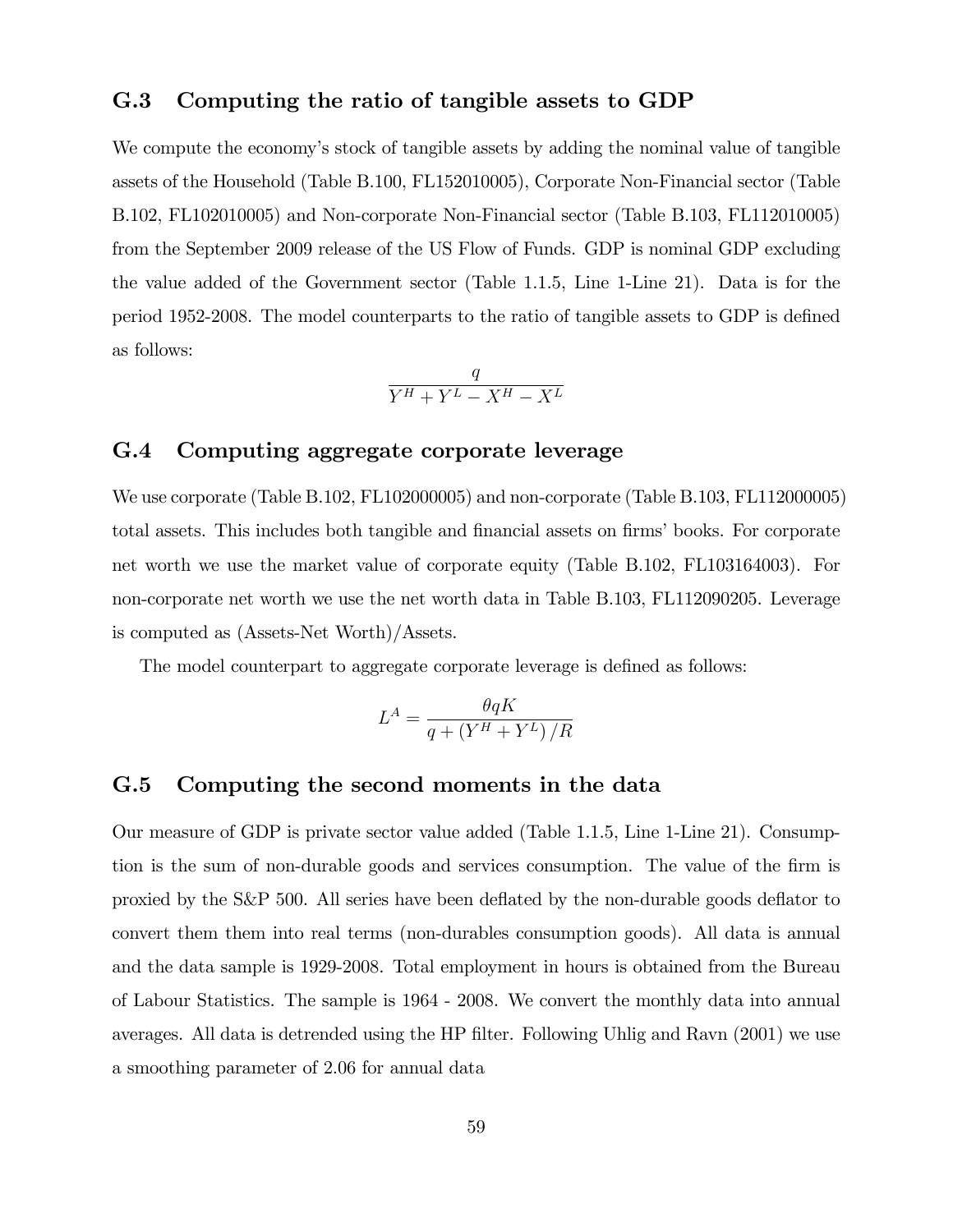# H Deriving the tax wedge formulation for steady state  $u_t^H$ t

The user cost of capital for low productivity entrepreneurs is

$$
u_t^L = q_t - \frac{q_{t+1}}{R_t}
$$

while that for high productivity entrepreneurs is

$$
u_t^H = q_t - \left[\frac{\theta}{R_t} + \frac{1-\theta}{R_{t+1}^H}\right]q_{t+1}
$$

We can re-write the  $u_t^H$  expression in terms of the excess return on wealth for high productivity entrepreneurs

$$
u_t^H = q_t - \frac{q_{t+1}}{R_t} + (1 - \theta) q_{t+1} \left( \frac{1}{R_t} - \frac{1}{R_{t+1}^H} \right)
$$
  
=  $u_t^L + (1 - \theta) \frac{q_{t+1}}{R_t} \left( 1 - \frac{1}{\rho_{t+1}} \right)$ 

where

$$
\rho_{t+1} = \frac{R_{t+1}^H}{R_t}
$$

is the excess return. We can use the user cost expression to substitute out the expected future price in terms of 'ex-dividend' value of capital:

$$
u_t^H = u_t^L + (1 - \theta) \left( q_t - u_t^L \right) \left( 1 - \frac{1}{\rho_{t+1}} \right)
$$
  
= 
$$
u_t^L \left[ 1 + (1 - \theta) \left( \frac{q_t}{u_t^L} - 1 \right) \left( 1 - \frac{1}{\rho_{t+1}} \right) \right]
$$
  
= 
$$
u_t^L \left[ 1 + \tau_t \right]
$$

This completes our derivation of the downpayment 'tax wedge':

$$
\tau_t = (1 - \theta) \left( \frac{q_t}{u_t^L} - 1 \right) \left( 1 - \frac{1}{\rho_{t+1}} \right)
$$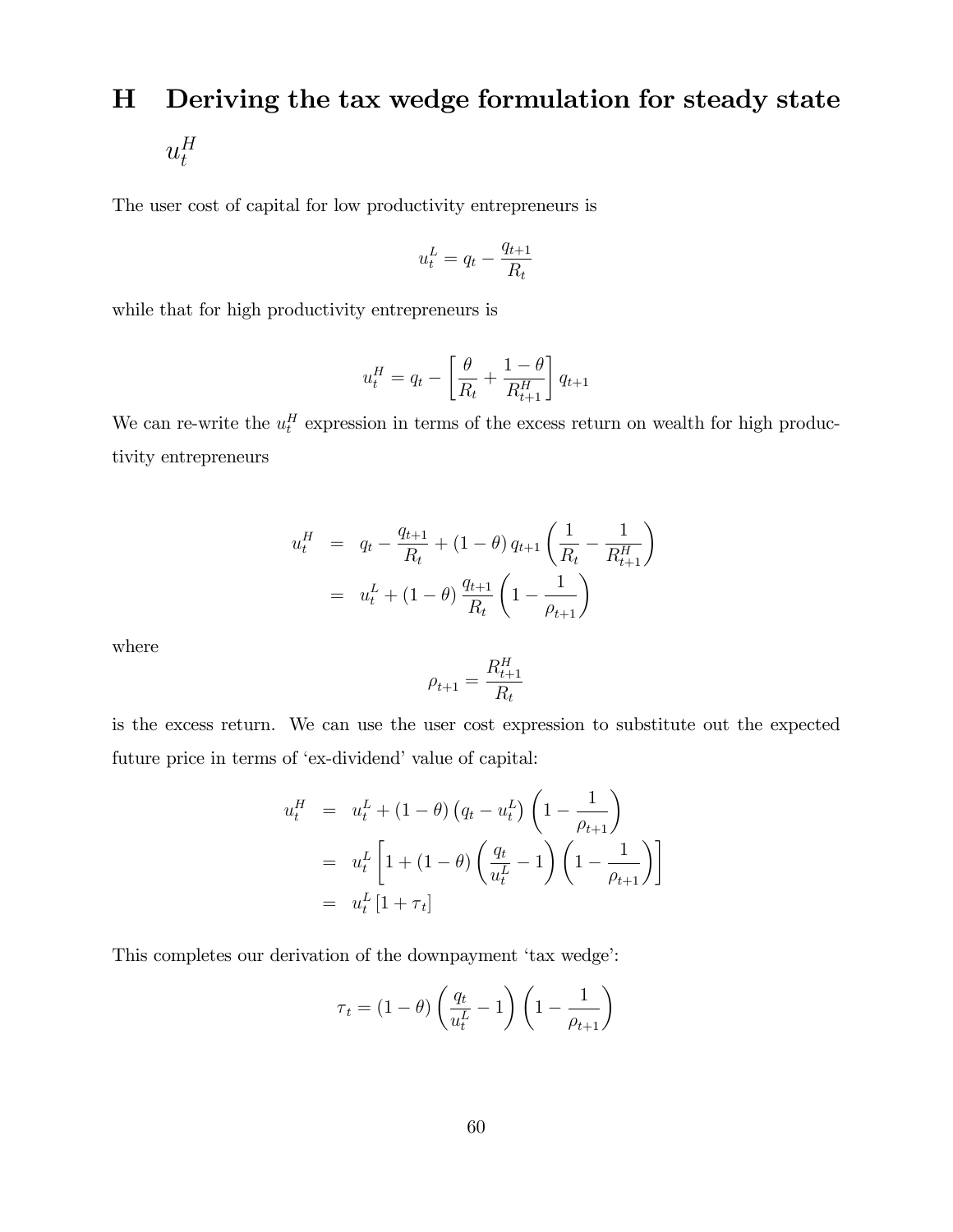# I Deriving the level of TFP in steady state

The level of TFP is given by the following expression:

$$
TFP_t = \frac{Y_t^H + Y_t^L}{\left(\frac{1}{\alpha}\right)^{\alpha} \left(\frac{H_{t-1}^H + H_{t-1}^L}{\eta}\right)^{\eta} \left(\frac{X_{t-1}^H + X_{t-1}^L}{1 - \alpha - \eta}\right)^{1 - \alpha - \eta}}
$$

We know that:

$$
Y_t^L = \frac{1}{\alpha} w_{t-1}^{\alpha + \eta - 1} \left( u_{t-1}^L \right)^{1-\alpha} \left( 1 - K_{t-1} \right)
$$

$$
Y_t^H = \frac{a^H}{\alpha} w_{t-1}^{\alpha+\eta-1} (u_{t-1}^H)^{1-\alpha} K_{t-1}
$$
  
= 
$$
\frac{a^H (1 + \tau(\theta))^{1-\alpha}}{\alpha} w_{t-1}^{\alpha+\eta-1} (u_{t-1}^L)^{1-\alpha} K_{t-1}
$$

where we have used the fact that  $u_t^H = (1 + \tau(\theta)) u_t^L$ . Aggregate intermediate input investment in given by:

$$
X_{t-1}^{H} + X_{t-1}^{L} = \frac{\eta}{\alpha} u_{t-1}^{L} (1 - K_{t-1} + (1 + \tau(\theta)) K_{t-1})
$$
  
= 
$$
\frac{\eta}{\alpha} u_{t-1}^{L} (1 + \tau(\theta) K_{t-1})
$$

$$
H_{t-1}^{H} + H_{t-1}^{L} = \frac{1 - \alpha - \eta}{\alpha} \frac{u_{t-1}^{L}}{w_{t-1}} \left( 1 - K_{t-1} + (1 + \tau(\theta)) K_{t-1} \right)
$$
  
= 
$$
\frac{1 - \alpha - \eta}{\alpha} \frac{u_{t-1}^{L}}{w_{t-1}} \left( 1 + \tau(\theta) K_{t-1} \right)
$$

Aggregate TFP for our economy is therefore given by:

$$
TFP_t = \frac{1 + K_{t-1} \left[ a^H \left( 1 + \tau(\theta) \right)^{1-\alpha} - 1 \right]}{1 + \tau(\theta) K_{t-1}}
$$

# J Deriving the aggregate state

In setting up the individual maximisation problem, we had assumed that aggregate wealth  $Z_t$  and the share of wealth that belongs to productive individuals  $d_t$  are the key endogenous state variables. Following the derivation of the conditions for optimal consumption and investment by entrepreneurs, we can see why this is indeed the case. We do this by showing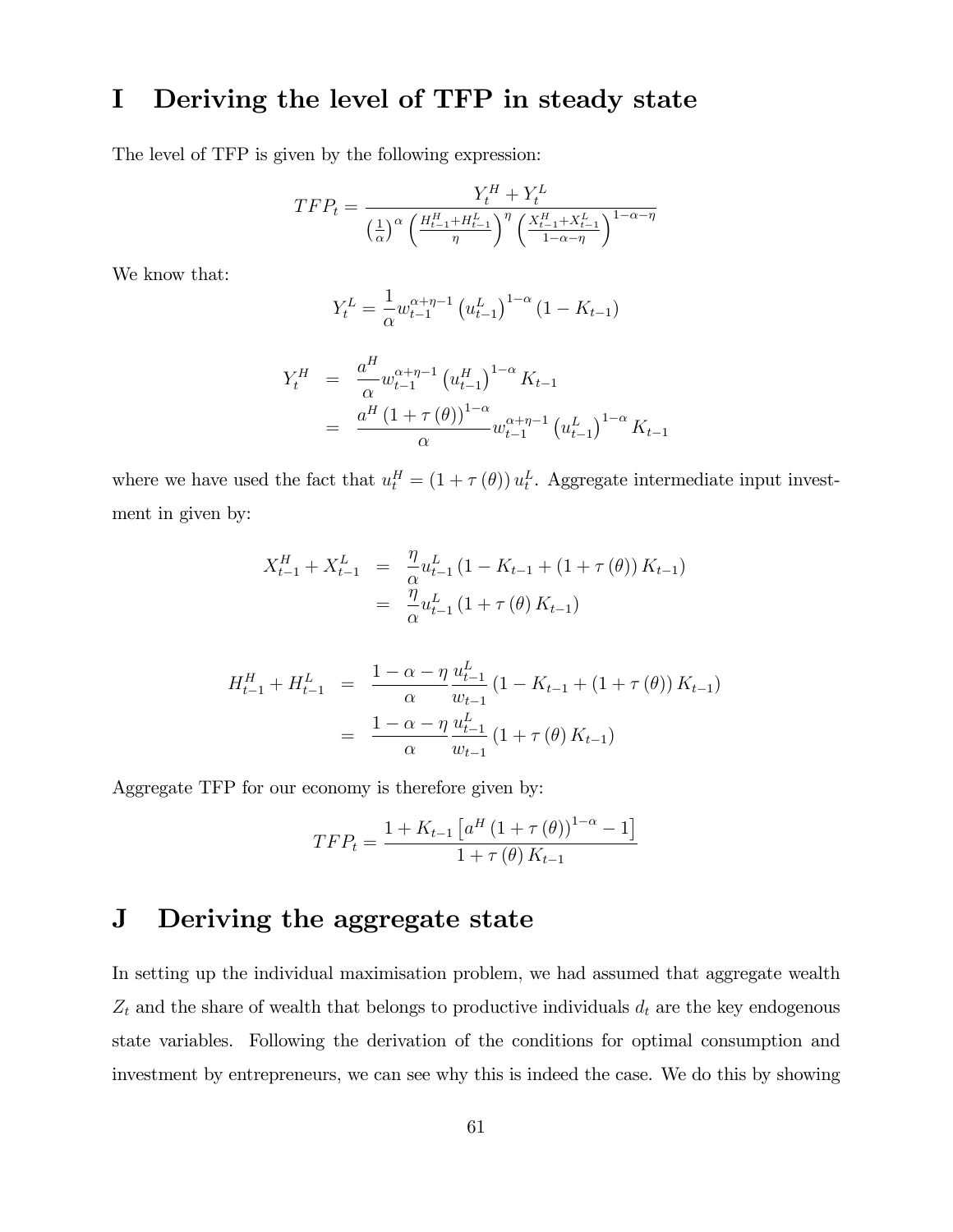that our market clearing conditions are functions of current and expected future market prices as well as the state variables in question.

Starting with the bond market clearing condition (15) we can see straight away from the collateral constraint that the gross amounto of debt in any given period is given by the condition:

$$
B_t = \theta E_t q_{t+1} K_t
$$

The aggregate capital holding of high productivity entrepreneurs is given by:

$$
K_t = \beta \frac{d_t Z_t}{q_t + (1 - \alpha) u_t^H / \alpha - \theta E_t q_{t+1} / R_t}
$$

which implies that debt is a function of market prices and  $W_t$  and  $d_t$ .

Moving on to the capital market clearing condition (16) we already know that capital demand by high productivity agents is recursive in the aggregate state. The capital demand of low productivity entrepreneurs is:

$$
(1 - K_t) = \frac{\beta (1 - d_t) Z_t - B_t / R_t}{(q_t + \frac{1 - \alpha}{\alpha} u_t^L)}
$$
  
= 
$$
\frac{\beta (1 - d_t) Z_t - \theta E_t q_{t+1} K_t / R_t}{(q_t + \frac{1 - \alpha}{\alpha} u_t^L)}
$$

This implies that the capital market clearing condition is a function of market prices as well as  $W_t$  and  $d_t$ .

Finally looking at the goods market clearing condition (17) we can see that because of log utility, consumption is proportional to individual wealth and, consequently, aggregate consumption by entrepreneurs is proportional to aggregate wealth:

$$
C_t^E \equiv C_t^H + C_t^L = (1 - \beta) Z_t
$$

The consumption of workers is very simple because they do not save in equilibrium:

$$
C_t^W = w_t H_t = w_t \left(\frac{w_t}{\chi}\right)^{\frac{1}{v}}
$$

Due to the Cobb-Douglas production function, the aggregate expenditure on intermediate input in the economy is given by the following expression:

$$
X_t^H + X_t^L = \frac{1-\alpha}{\alpha} \left( u_t^H K_t + u_t^L (1 - K_t) \right)
$$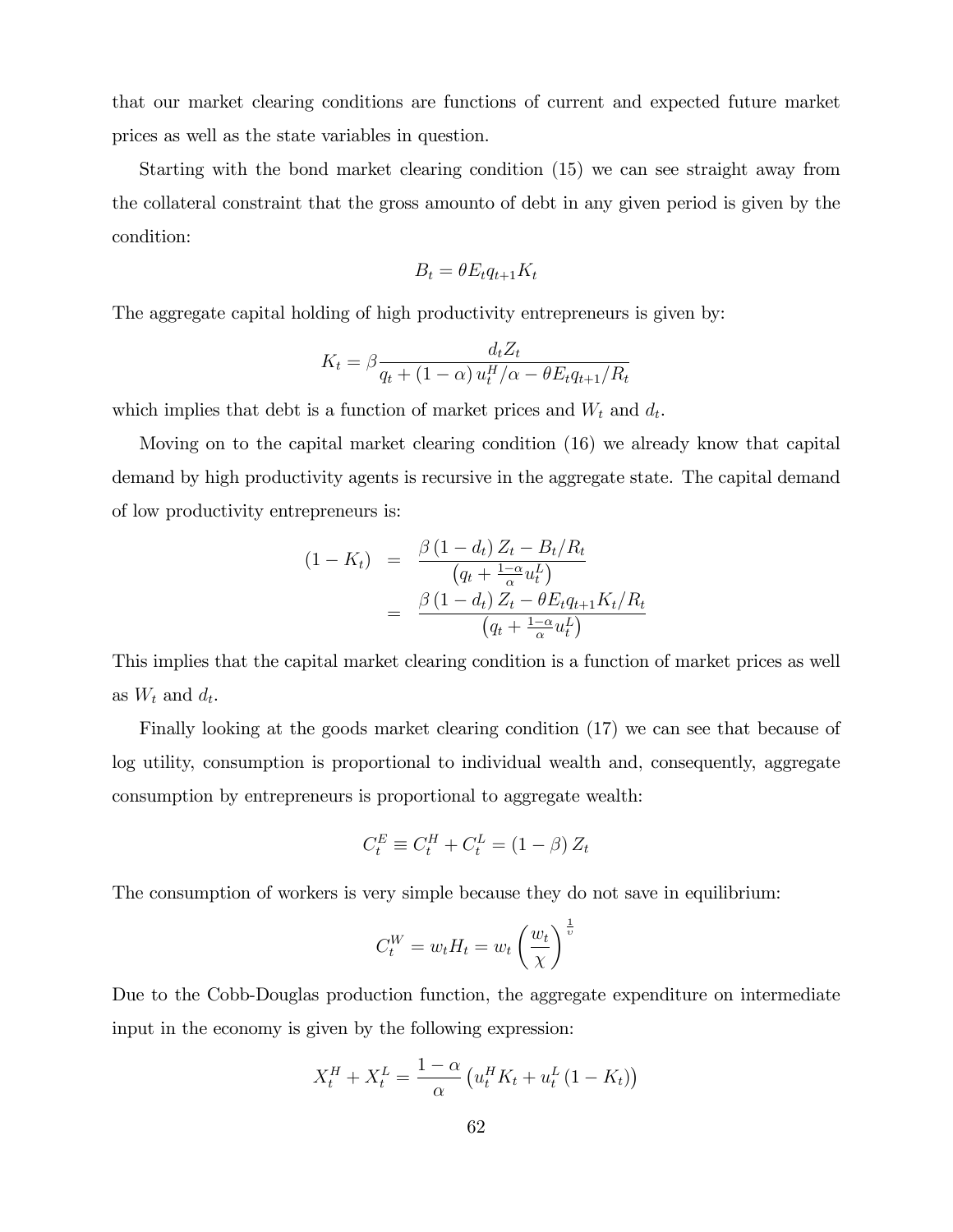where we already know that the capital demands of the two groups are recursive in the state. The definition of total wealth implies that:

$$
Y_t^H + Y_t^L = W_t - q_t
$$

So goods market clearing depends on market prices as well as  $W_t$  and  $d_t$ .

# K Deriving the Social Welfare Function

The government solves the following policy problem.

$$
\Omega_0 = \max_{\{x^i\}} E_0 \left[ \sum_i \varsigma_E^i \sum_{t=0}^\infty \beta^t \ln c_t^i \right] + \varsigma_W \sum_{t=0}^\infty \beta^t \ln \left( C_t^W - \varkappa \frac{(H_t)^{1+\omega}}{1+\omega} \right) \tag{32}
$$

We can represent the net present value of period utilities of the two groups as the sum of Pareto weighted value functions:

$$
\Omega_0 = \max_{\{\chi^i\}} E_0 \left[ \sum_i \varsigma^i_E V^E \left( z^i_0, a^i_0, X_0 | \chi^i \right) + \varsigma^W V^W \left( X_0 | \chi^i \right) \right] \tag{33}
$$

$$
= \max_{\{\chi^i\}} E_0 \left[ \sum_i \varsigma^i \left( \varphi \left( a_0^i, X_0 | \chi^i \right) + \frac{\ln z_0^i(\chi^i)}{1 - \beta} \right) + \varsigma^W V^W \left( X_0 | \chi^i \right) \right] \tag{34}
$$

Under the assumption that all entrepreneurs hold their group average level of initial wealth and all workers hold zero wealth allows us to re-write the value function (34) as follows:

$$
\Omega_0 = \max_{\{\chi^i\}} E_0 \left[ d_0 Z_0 \left( \varphi^H \left( X_0 | \chi^i \right) + \frac{\ln Z_0^H \left( \chi^i \right)}{1 - \beta} \right) + (1 - d_0) Z_0 \left( \varphi^H \left( X_0 | \chi^i \right) + \frac{\ln Z_0^H \left( \chi^i \right)}{1 - \beta} \right) + \left( \frac{1 + \omega}{\omega} w_t \right) \right]
$$

V

# L Sensitivity Analysis

# $\mathbf{L.1} \quad \mathbf{Sensitivity\ to\ } a^H$

We performed extensive sensititivity analysis to check whether the value of  $a<sup>H</sup>$  affected the results. We found that it did not and the result from the exercise are shown in Table A below. Again, at each value of  $a^H$ , the model is recalibrated for each parameter value in order to match our five targets from the data).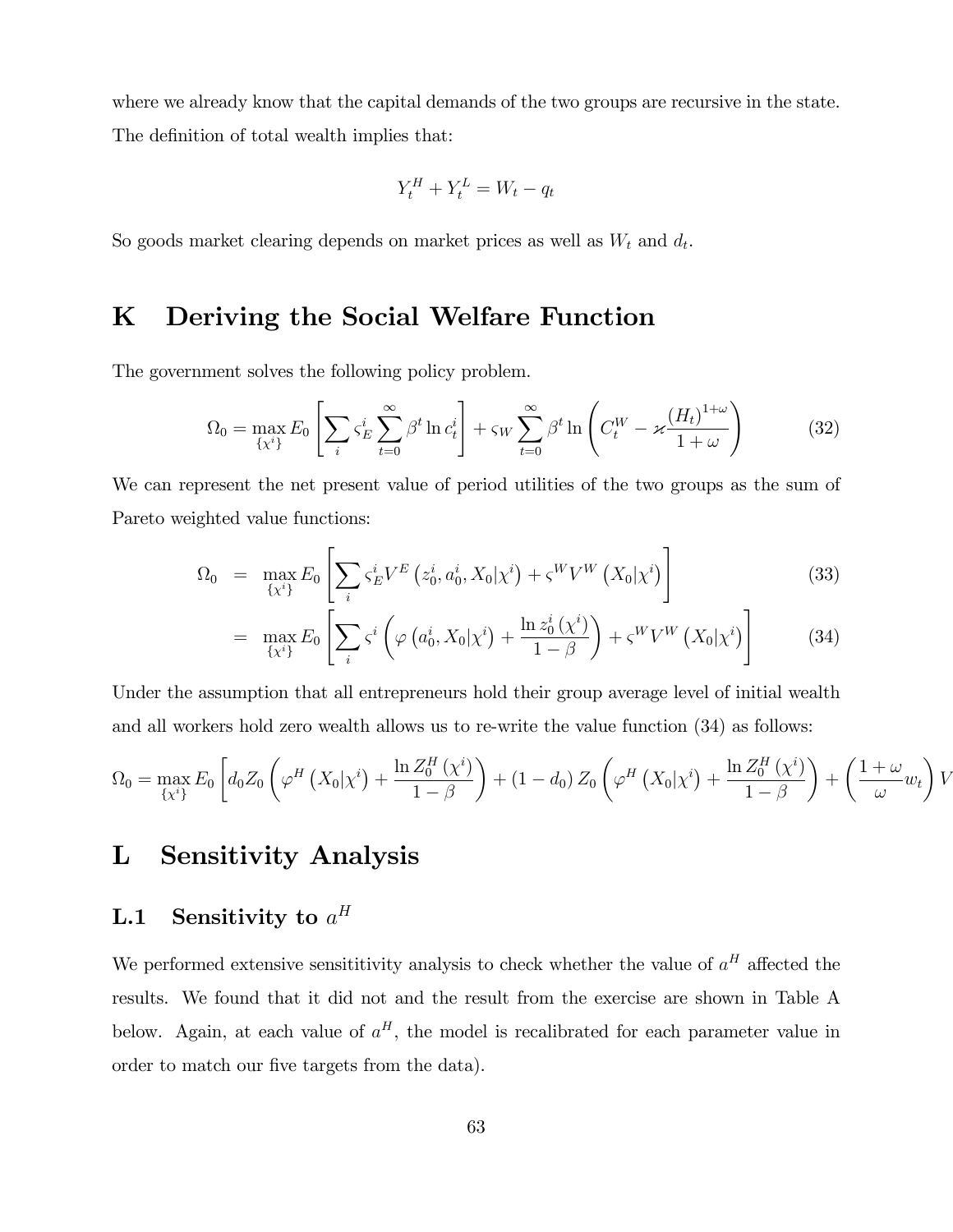The value of  $a^H$  has two offsetting effects on the incentives to regulate. A higher value of  $a<sup>H</sup>$  increases amplification because fluctuations in the share of wealth of high productivity entrepreneurs leads to bigger endogenous fluctuations in TFP and land prices. This would increase the incentive of the government to impose capital requirements in order to dampen the amplification mechanism. But a higher value of  $a<sup>H</sup>$  also increases the benefits of getting more funds into productive hands so the welfare costs of capital requirements in terms of lower average productivity and consumption also increase. We examined a number of different values of  $a^H$  and found that at all of them, the government chose not to regulate.

|                             | $a^H = 1.05$ | <i>Baseline</i> | $a^H = 1.25$ |
|-----------------------------|--------------|-----------------|--------------|
| $100\Delta \ln \varphi_0^H$ | $-0.25$      | $-0.23$         | 0.02         |
| $100\Delta \ln Z_0^H$       | $-1.07$      | $-4.15$         | $-7.60$      |
| $100\triangle \ln V_0^H$    | $-0.44$      | $-1.15$         | $-2.01$      |
| $100\Delta \ln \varphi_0^L$ | 0.26         | 1.11            | 1.97         |
| $100\triangle \ln Z_0^L$    | $-0.16$      | $-0.71$         | $-1.55$      |
| $100\triangle \ln V_0^L$    | 0.03         | 0.04            | $-0.11$      |
| $100\triangle \ln V_0^W$    | 0.06         | 0.14            | 0.17         |
| $100\triangle \ln V_0$      | $-0.10$      | $-0.33$         | $-0.66$      |
| $100\Delta\sigma_c$         | $-0.02$      | $-0.12$         | $-0.21$      |
| $100\Delta\sigma_{cW}$      | $-0.01$      | $-0.03$         | $-0.08$      |
| $100\Delta\sigma_{cH}$      | $-0.22$      | $-0.60$         | $-0.75$      |
| $100\Delta\sigma_{cL}$      | 0.02         | $-0.06$         | $-0.18$      |

Table A: Capital requirements and welfare under different values of  $a<sup>H</sup>$ 

## L.2 Sensitivity to the form of the borrowing constraint

#### L.2.1 *Norst case* borrowing limit

We also experimented with an alternative borrowing constraint of the form:

$$
b_t \leqslant \theta q_{t+1}^l k_t
$$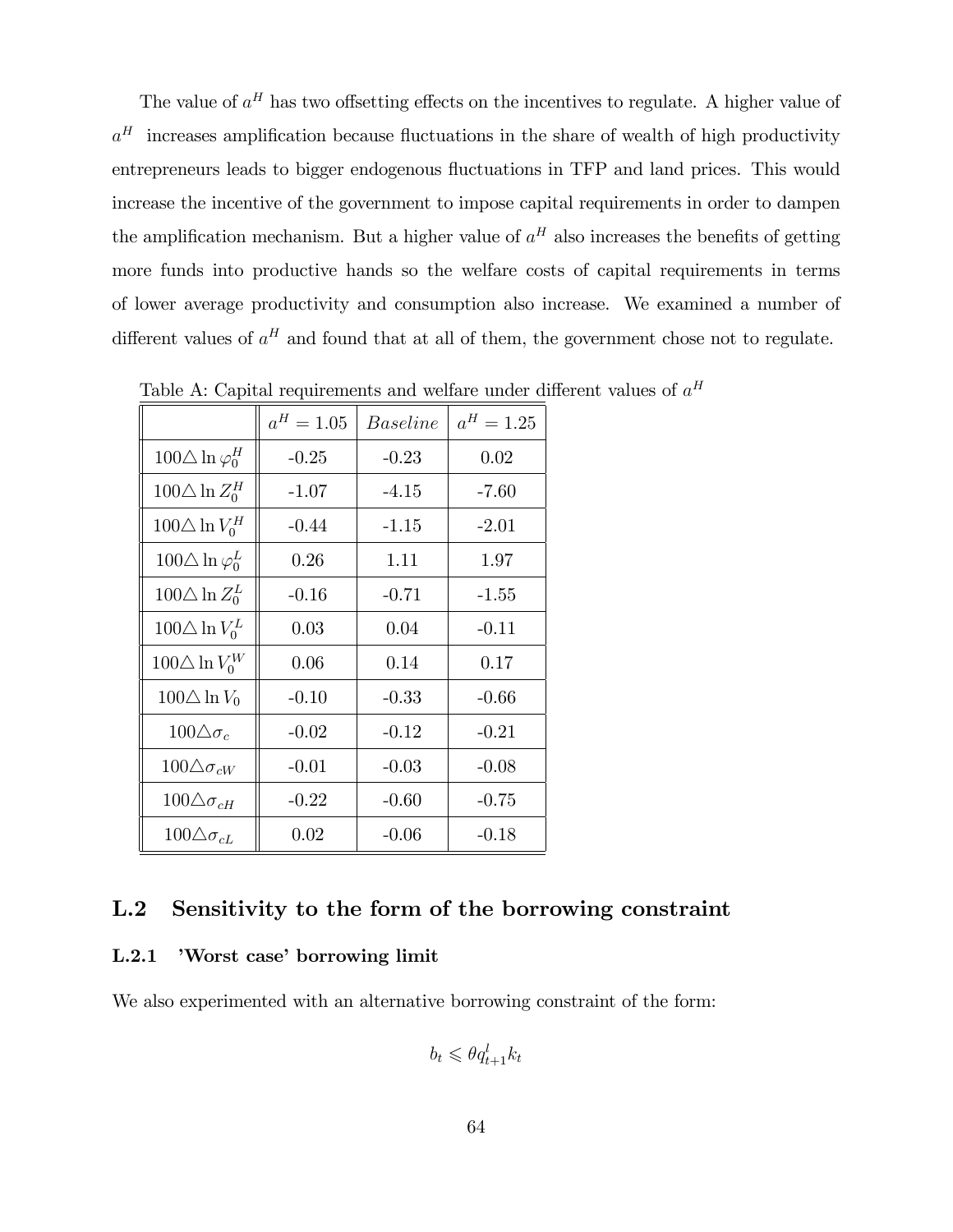Such a constraint focuses on the value of collateral in the low aggregate productivity state. So it would be equivalent to a 'worst case' scenario value of collateral. Such a borrowing constraint also introduces two opposing incentives for the government. The case for higher regulation arises because the externality is much more severe under this constraint. This is because volatility of asset prices now has a first order effect on borrowing constraints. The more volatile land prices are, the more constrained entrepreneurs become because lenders become worried by large falls in the land price. This externality means that capital requirements might be beneficial because they reduce volatility and may even relax borrowing constraints.

But there is another offsetting effect. Suppose entrepreneurs attempt to leverage up and this leads to an increase in land price volatility. This would lead to tighter borrowing limits, stopping the rise in leverage in the first place. So the 'worst case' borrowing constraints exhibit a lot self-regulation which is missing in the standard 'expected value' borrowing constraints we consider in the main paper. This self-regulation effect makes government regulation unnecessary in equilibrium.

|                             | $\theta = 0.80$ | $\theta = 0.90$ | $\theta = 1.00$ |
|-----------------------------|-----------------|-----------------|-----------------|
| $100\Delta \ln \varphi_0^H$ | $-0.33$         | $-0.31$         | $-0.25$         |
| $100\triangle \ln Z_0^H$    | $-1.06$         | $-1.79$         | $-3.68$         |
| $100\Delta \ln V_0^H$       | $-0.33$         | $-0.55$         | $-1.04$         |
| $100\Delta \ln \varphi_0^L$ | 0.37            | 0.54            | 0.96            |
| $100\triangle \ln Z_0^L$    | $-0.14$         | $-0.30$         | $-0.61$         |
| $100\Delta \ln V_0^L$       | 0.05            | 0.04            | 0.05            |
| $100\triangle \ln V_0^W$    | $-0.09$         | $-0.02$         | 0.11            |
| $100\Delta \ln V_0$         | $-0.18$         | $-0.34$         | $-0.29$         |
| $100\Delta\sigma_c$         | $-0.02$         | $-0.03$         | $-0.04$         |
| $100 \triangle \sigma_{cW}$ | $-0.01$         | $-0.02$         | $-0.01$         |
| $100\Delta\sigma_{cH}$      | $-0.08$         | $-0.13$         | $-0.20$         |
| $100\Delta\sigma_{cL}$      | 0.00            | 0.01            | $-0.01$         |

Table B: Capital requirements and welfare under 'worst case' borrowing contracts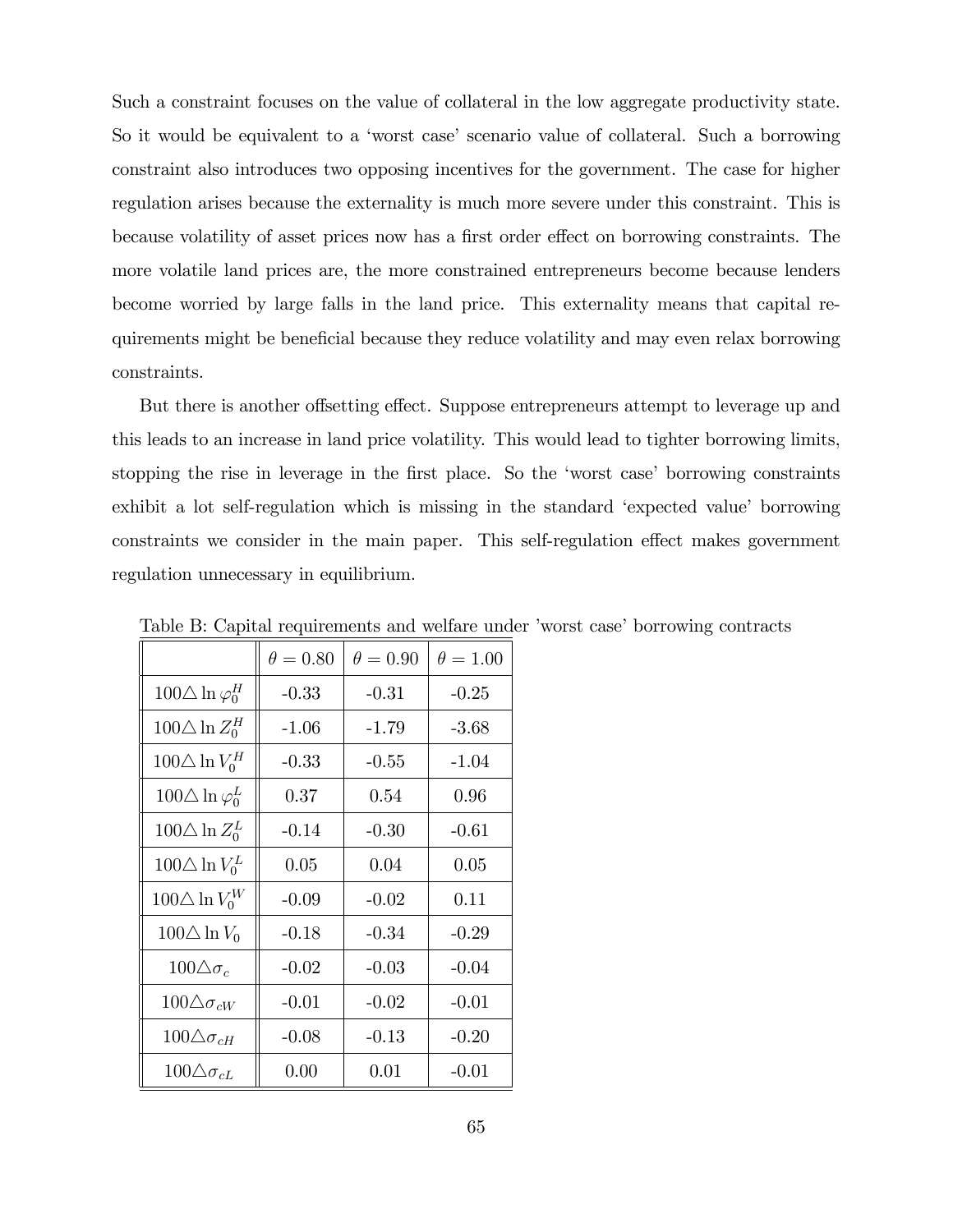### L.2.2 Collateralisable output

In this case the borrowing constraint is of the form:

$$
b_t \leqslant E_t \left( q_{t+1} k_t + \theta_y y_{t+1} \right)
$$

Entrepreneurs can now borrow up to the full value of their capital holdings and also up to a fraction  $\theta_y$  of their future output. The results are shown in Table C below. Again, looking at the effects of this parameter did not change the basic result that aggregate welfare declined as the result of the imposing tighter capital requirements.

|                             | Baseline | $\theta_y=0.1$ | $\theta_u = 0.2$ |
|-----------------------------|----------|----------------|------------------|
| $100\Delta \ln \varphi_0^H$ | $-0.23$  | $-0.34$        | $-0.39$          |
| $100\triangle \ln Z_0^H$    | $-4.15$  | $-1.27$        | $-1.78$          |
| $100\triangle \ln V_0^H$    | $-1.15$  | $-0.44$        | $-0.55$          |
| $100\Delta \ln \varphi_0^L$ | 1.11     | 0.25           | 0.35             |
| $100\triangle \ln Z_0^L$    | $-0.71$  | $-0.21$        | $-0.28$          |
| $100\Delta \ln V_0^L$       | 0.04     | $-0.01$        | $-0.01$          |
| $100\triangle \ln V_0^W$    | 0.14     | $-0.05$        | $-0.07$          |
| $100\Delta \ln V_0$         | $-0.33$  | $-0.13$        | $-0.14$          |
| $100\Delta\sigma_c$         | $-0.12$  | $-0.06$        | $-0.10$          |
| $100 \triangle \sigma_{cW}$ | $-0.03$  | $-0.03$        | $-0.04$          |
| $100\Delta\sigma_{cH}$      | $-0.60$  | $-0.26$        | $-0.42$          |
| $100\Delta\sigma_{cL}$      | $-0.06$  | $-0.04$        | $-0.07$          |

Table C: Capital requirements and welfare under collateralisable output

# M Solution method

### M.1 The Laissez Faire economy

We use the following 'parameterised expectations' algorithm in order to solve for the recursive competitive equilibrium of our model economy.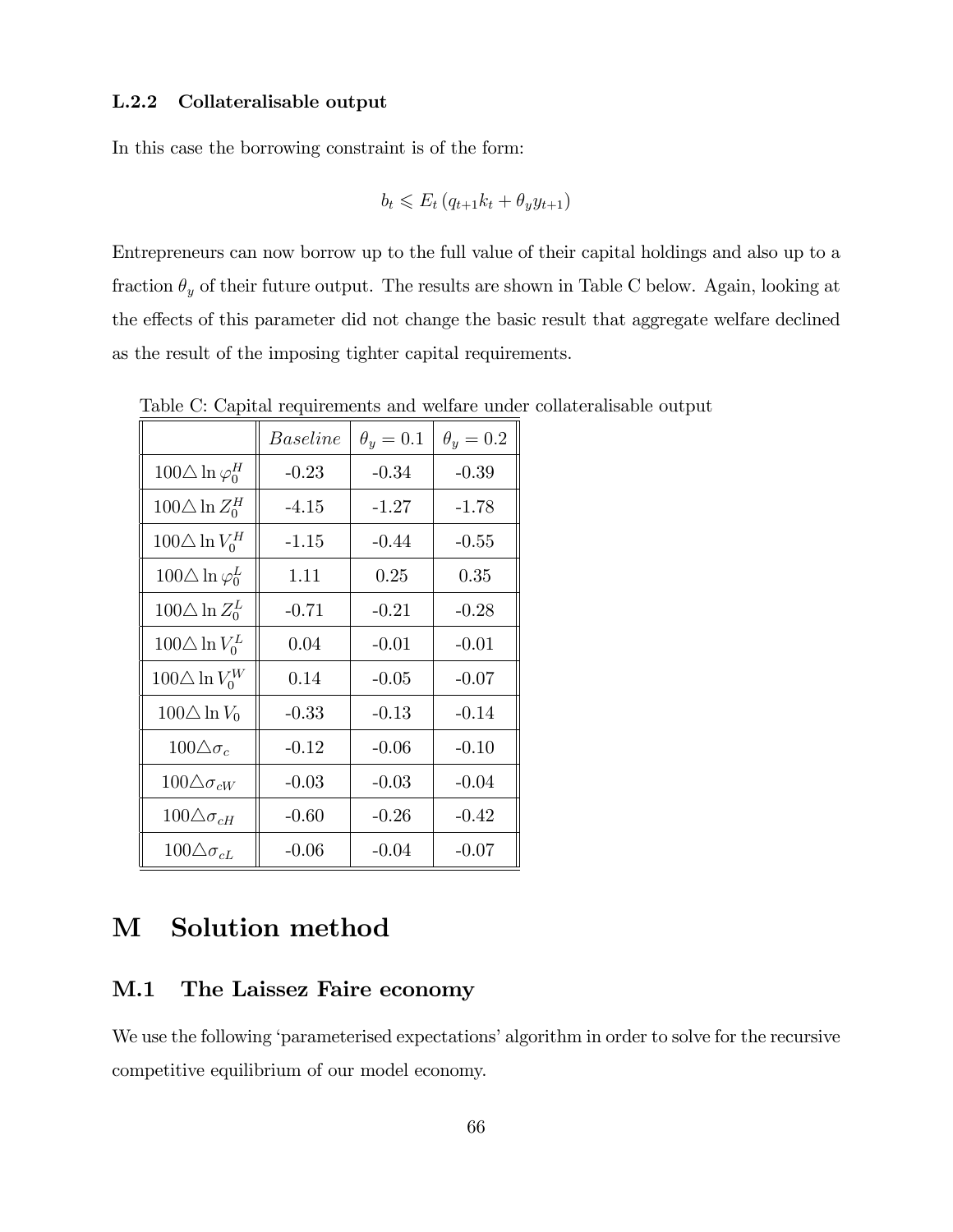1. Start by guessing parameter values for current and future expected price functions. All equilibrium pricing functions are log linear in the state variables  $d_t$  and  $Z_t$ .

$$
\ln q\left(X_{t+1}|X_t\right) = \omega_c\left(X_{t+1}|X_t\right) + \omega_d\left(X_{t+1}|X_t\right)\ln d_t + \omega_w\left(X_{t+1}|X_t\right)\ln Z_t\tag{35}
$$

$$
\ln q\left(X_t\right) = \varphi_c\left(X_t\right) + \varphi_d\left(X_t\right)\ln d_t + \varphi_w\left(X_t\right)\ln Z_t \tag{36}
$$

$$
\ln r(X_{t+1}|X_t) = \kappa_c(X_{t+1}|X_t) + \kappa_d(X_{t+1}|X_t) \ln d_t + \kappa_w(X_{t+1}|X_t) \ln Z_t \tag{37}
$$

where  $X_t$  is the aggregate state of the economy.

2. Static portfolio maximisation

Next we find optimal leverage levels. Due to the non-convex choice set we need to compute and compare the value function when the constraint is binding and when it is non-binding. We pick the leverage choices associated with the largest of the two value functions.

(a) The value of the constraint binding is

$$
R^{H*} (l_{t+1} = \theta) = E_t \ln R_{t+1}^H
$$
  
= 
$$
E_t \ln \left[ \frac{\left( A_{t+1} a^H / \alpha \right) w_t^{\alpha + \eta - 1} \left( u_t^H \right)^{1 - \alpha} + q_{t+1} - \theta E_t q_{t+1}}{q_t + (1 - \alpha) u_t^H / \alpha - (\theta / R_t) E_t q_{t+1}} \right]
$$

where

$$
u_t^H = q_t - E_t \left(\frac{q_{t+1}}{R_{t+1}^H}\right) - \theta E_t q_{t+1} E_t \left(\frac{1}{R_{t+1}^L} - \frac{1}{R_{t+1}^H}\right) \tag{38}
$$

is the user cost of capital under the binding constraint.

(b) The value of the constraint not binding

$$
R^{H*} (l_{t+1} < \theta) = \max_{0 < l_{t+1} < \theta} E_t \ln R_{t+1}^H
$$
  
= 
$$
\max_{0 < l_{t+1} < \theta} E_t \ln \left[ \frac{(A_{t+1} a^H / \alpha) w_t^{\alpha+\eta-1} (u_t^H)^{1-\alpha} + q_{t+1} - l_t E_t q_{t+1}}{q_t + (1-\alpha) u_t^H / \alpha - (l_t / R_t) E_t q_{t+1}} \right]
$$

where

$$
u_t^H = q_t - E_t \left(\frac{q_{t+1}}{R_{t+1}^H}\right)
$$

is the user cost when the constraint does not bind. We solve this maximisation problem using the inbuilt Matlab function fmincon.m

3. Compute the equilibrium at time t: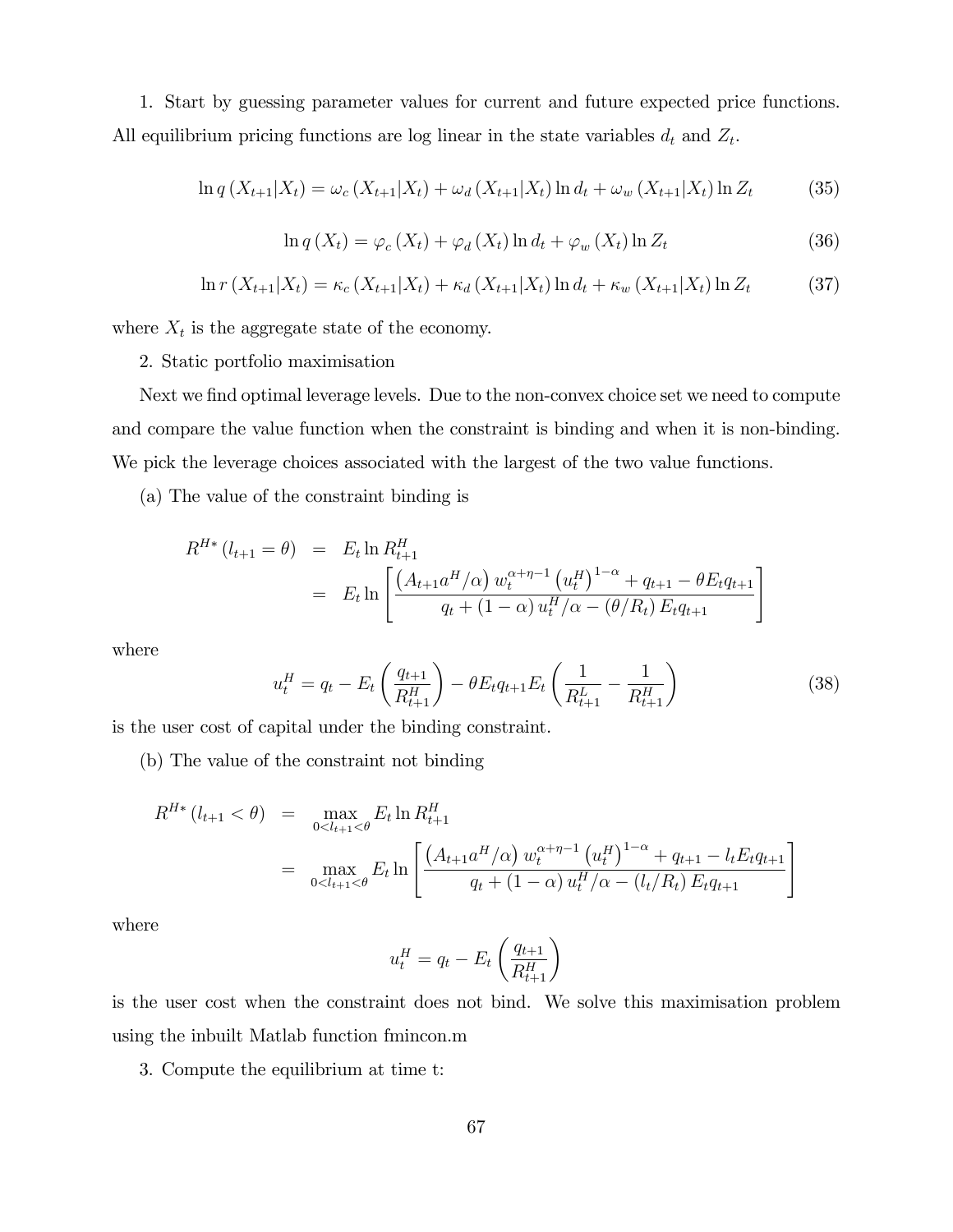We use the latest guess of the  $q_{t+1}$  pricing function, the portfolio policy function  $l_{t+1}$  as well as the current realisations of the state variables  $A_t$ ,  $d_t$  and  $W_t$ .

$$
R_{t+1}^{L} = \frac{\left[A_{t+1} \frac{w_t^{\alpha+\eta-1} (u_t^L)^{1-\alpha}}{\alpha} + q_{t+1}\right] (1 - K_t) + l_{t+1} q\left(X_{t+1}\right) K_t}{\left[q_t + \frac{1-\alpha}{\alpha} u_t^L\right] (1 - K_t) + (l_{t+1}/R_t) E_t q_{t+1} K_t} \tag{39}
$$

where

$$
u_t^L = q_t - E_t \left(\frac{q_{t+1}}{R_{t+1}^L}\right)
$$

High productivity entrepreneurs invest the following fraction of their wealth in capital.

$$
K_t = \frac{\beta d_t W_t}{q_t + \frac{1-\alpha}{\alpha} u_t^H - (l_{t+1}/R_t) E_t q_{t+1}}
$$
(40)

Their rate of return is given by:

$$
R_{t+1}^{H} = \frac{\left(A_{t+1}a^{H}/\alpha\right)w_t^{\alpha+\eta-1}\left(u_t^H\right)^{1-\alpha} + q_{t+1} - l_t E_t q_{t+1}}{q_t + \left(1-\alpha\right)u_t^H/\alpha - \left(l_t/R_t\right)E_t q_{t+1}}
$$
\n
$$
\tag{41}
$$

when the collateral constraint is slack and

$$
u_t^H = q_t - E_t \left(\frac{q_{t+1}}{R_{t+1}^H}\right) - \theta E_t q_{t+1} \left(\frac{1}{R_t} - E_t \left(\frac{1}{R_{t+1}^H}\right)\right)
$$

Finally, goods market clearing is:

$$
(1 - \beta) W_t + w_t H_t + \frac{1 - \alpha}{\alpha} \left[ u_t^L (1 - K_t) + u_t^H K_t \right] = W_t - q_t
$$

Using the inbuilt Matlab zero-finding routine fsolve.m, solve for the values of

 $\{R_t, R_{t+1}^L, K_t, q_t, R_{t+1}^H, u_t^H, u_t^L\}$  at which these conditions are satisfied up to an error tolerance level.

4. Use the state evolution equations to compute next periodís state vector:

$$
W_{t+1} = \left[ d_t R_{t+1}^H + (1 - d_t) R_{t+1}^L \right] \beta W_t \tag{42}
$$

$$
d_{t+1} = \frac{(1 - \delta)d_t R_{t+1}^H + n\delta(1 - d_t) R_{t+1}^L}{d_t R_{t+1}^H + (1 - d_t) R_{t+1}^L}
$$
(43)

5. Repeat steps (1)-(4) for 2000 periods. Using the simulated data (minus a 200 period 'burn in' period), update the price and forecasting function coefficients using linear regression.

6. Re-compute a simulated time series of the endogenous variables in our model economy under the new forecasting rule. Repeat steps  $(1)$ - $(5)$  until the coefficients on the forecasting rule have converged up to an error tolerance level.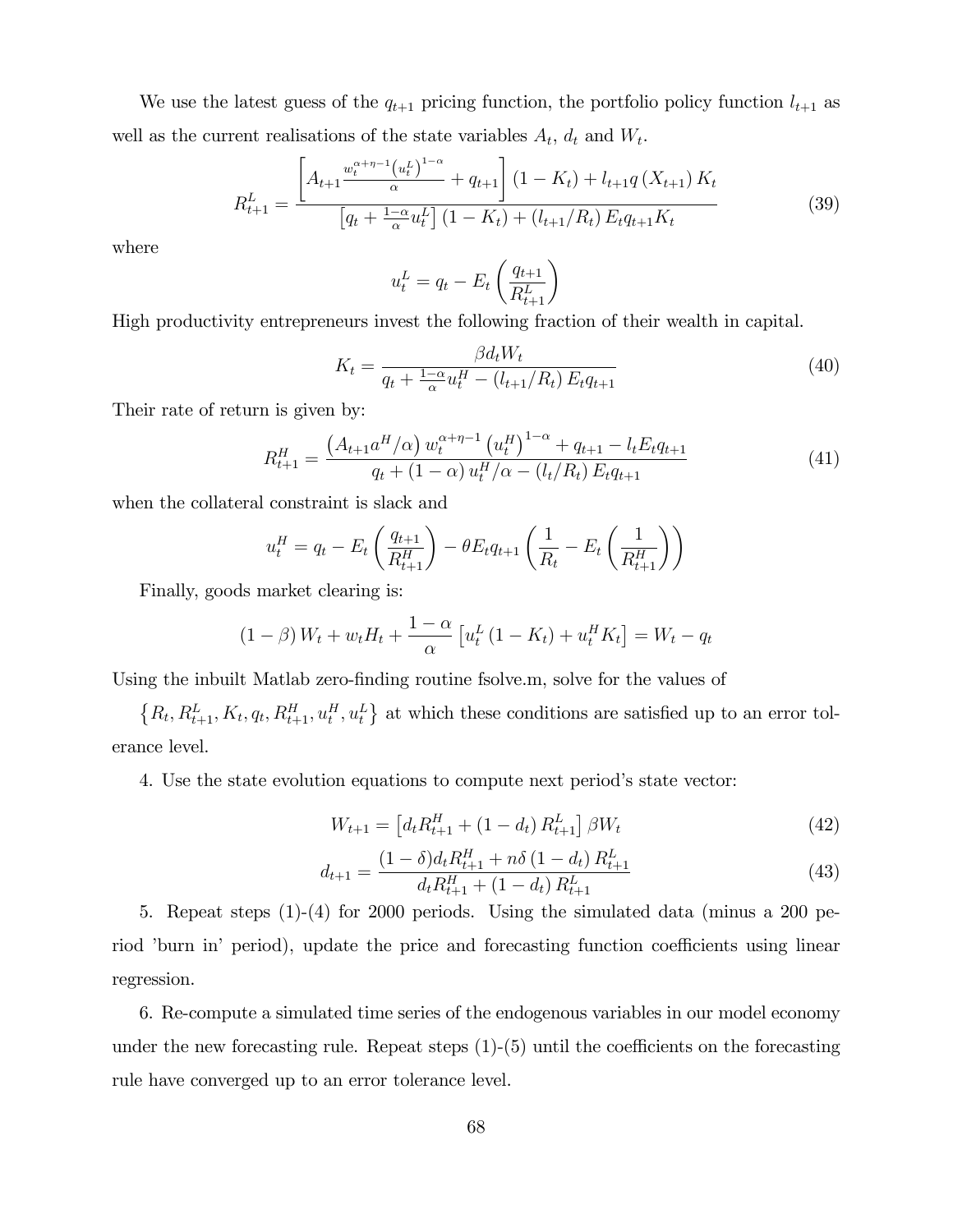### M.2 The economy with capital requirements

In our government economy, the government chooses state contingent leverage functions  $\tilde{\theta}_t$ in order to maximise social welfare

$$
\Omega = \max_{\{x^i\}} \left[ \zeta^H n V^H \left( z_0^H / n, X_0 \right) + \zeta^L V^L \left( z_0^L, X_0 \right) + \zeta^W V^W \left( X_0 \right) \right]
$$
\n
$$
= \max_{\{x^i\}} \left[ \zeta^H n \left( \varphi^H \left( X_0 \right) + \frac{\ln \left( z_0^H / n \right)}{1 - \beta} \right) + \zeta^L \left( \varphi^L \left( X_0 \right) + \frac{\ln z_0^L}{1 - \beta} \right) + \zeta^W V^W \left( X_0 \right) \right]
$$
\n(44)

(1.) Pose a candidate leverage function and make a starting guess on its parameters. In this paper we guess a first order log-linear formulation for each aggregate state  $i = h, l$ .

$$
\ln \widetilde{\theta}_t = \chi_0^i + \chi_1^i \ln d_t + \chi_2^i \ln Z_t
$$

(2.) Compute the equilibrium quantities of our model economy using steps (1)-(6) in the previous subsection

(3.) Compute the entrepreneurs' value function

$$
\varphi(a_t, d_t, Z_t, A_t) = \ln(1 - \beta) + \frac{\beta \ln \beta + \beta E_t (\ln R_{t+1}^i)}{1 - \beta} + \beta E_t \varphi(a_{t+1}, d_{t+1}, Z_{t+1}, A_{t+1})
$$

and the workers' value function

$$
V^{W}(d_{t}, Z_{t}, A_{t}) = \Theta + \frac{\omega}{1 + \omega} \ln w_{t} + \beta E_{t} V^{W}(d_{t+1}, Z_{t+1}, A_{t+1})
$$

 $(3.1.)$  Discretise the space of the continuous state variables  $d_t$  and  $Z_t$ . We use 10 grid points on each state variable. The value function is almost linear in the direction of both state variables so using more grid points makes very little difference to the results while slowing down the computations considerably.

(3.2.) Use value function iterations to compute the value function at each grid point. When state variables fall in between grid points, we use bi-linear interpolation to approximate the value function.

(4.) Compute social welfare for the candidate leverage function  $\theta_t$ . This consists of two steps: